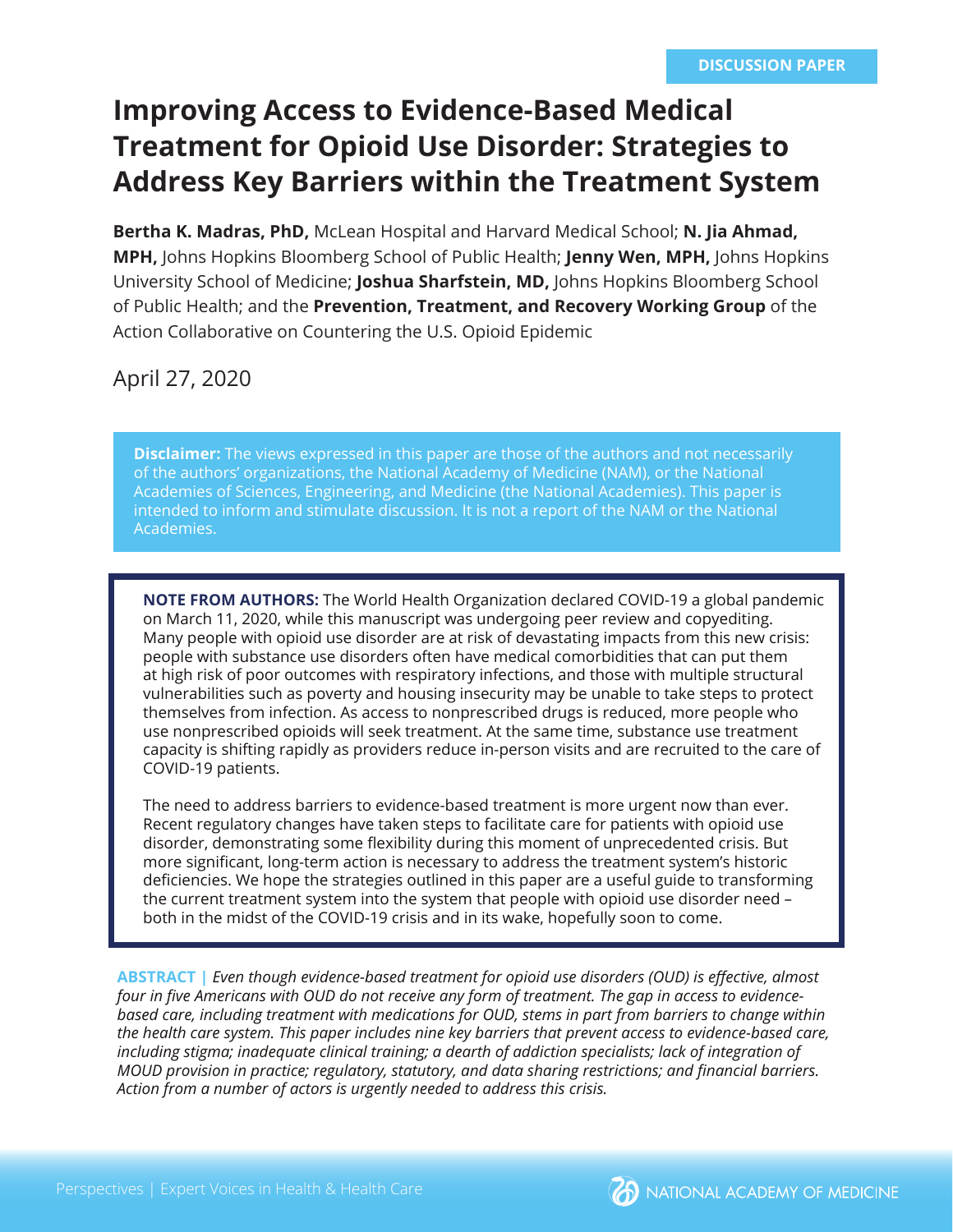#### **Introduction**

The opioid epidemic has had a devastating impact on health in the United States, contributing to declining life expectancy for three consecutive years after 2014 [1]. The most recent national survey estimates that at least 2.35 million people in the United States have opioid use disorders (OUD) [2]. People with OUD may use prescription opioids such as hydromorphone or codeine, illicit opioids such as heroin and fentanyl, or a combination of these. Meeting the clinical criteria for an OUD can result in numerous adverse health consequences. In addition to the risk of early death from overdose, individuals with OUD are at higher risk of trauma, suicide, and contracting infectious diseases than the general population [3,4].

These adverse health outcomes can be reduced substantially, because effective treatment for OUD exists. Comprehensive treatment for OUD includes medications and opportunities to receive additional services such as behavioral counseling, case management, and peer support. Treatment programs can tailor their services to meet the needs of the diverse patient population that has OUD. An emphasis on treatment with medications for opioid use disorder (MOUD), specifically the FDA-approved medications methadone, buprenorphine, and extended-release naltrexone, is warranted because these medications have been shown to be highly effective in saving lives [5]. Methadone and buprenorphine are opioid agonists that reduce symptoms of opioid craving and withdrawal. Naltrexone is an opioid antagonist that blocks the effects of opioid agonists. The use of any of these medications increases the duration of patient engagement with treatment and reduces the use of illicit opioids [6]. Treatment with methadone and buprenorphine has additional, well-established benefits. Methadone and buprenorphine substantially decrease the risk of overdose, opioid-related and all-cause mortality, and the spread of infectious diseases such as human immunodeficiency virus (HIV) and hepatitis C virus (HCV)[6,7]. In a large randomized trial, the use of extended-release injectable naltrexone in conjunction with psychosocial therapy resulted in significantly more weeks of abstinence than placebo [8].

However, access to treatment in the United States is woefully inadequate. In 2017, over 70 percent of people who needed treatment for OUD did not receive it [2]. Multiple studies illustrate that access to MOUD is even more restricted. Among existing substance use disorders (SUD) treatment programs, only 36 percent offer at least one medication to treat OUD, and only 6 percent offer access to all three medications [9]. Even opioid treatment programs—explicitly dedicated to the treatment of OUD—do not have access to all forms of medication treatment. One recent survey of opioid treatment programs found that only 32 percent reported using all three medications [10]. Rates of MOUD utilization have increased in the past few years, demonstrating a positive trend [11], but the continued toll of the opioid epidemic highlights the persistence of a concerning treatment gap.

The aim of this paper is to identify strategies to increase access to effective medical treatment for OUD. with a focus on addressing barriers limiting access to MOUD in health care settings that patients with OUD are likely to encounter. These include traditional health care settings, such as primary care offices, emergency departments, and specialty SUD treatment settings. Our recommendations also address settings where vulnerable populations are likely to need access to treatment, such as jails and prisons. Obstacles and barriers to treatment exist for other special populations such as adolescents, pregnant women, indigenous peoples, elderly people, and people with comorbid HIV. The rising toll of the opioid crisis makes this is an opportune time to catalyze and expand MOUD treatment within the health care system.

In March 2019, the National Academies of Sciences, Engineering, and Medicine published *Medications for Opioid Use Disorder Save Lives*, a pivotal report on the importance of MOUD [5]. The report highlighted barriers to greater use of medications, including stigma, inadequate education, and restrictive regulations. We have built on this important foundation by identifying 25 specific strategies (summarized in Table 1) that can address the barriers that limit access to effective medical treatment. We call on federal and state actors, payers, and educational institutions to align their efforts to transform the treatment system to respond to this national crisis.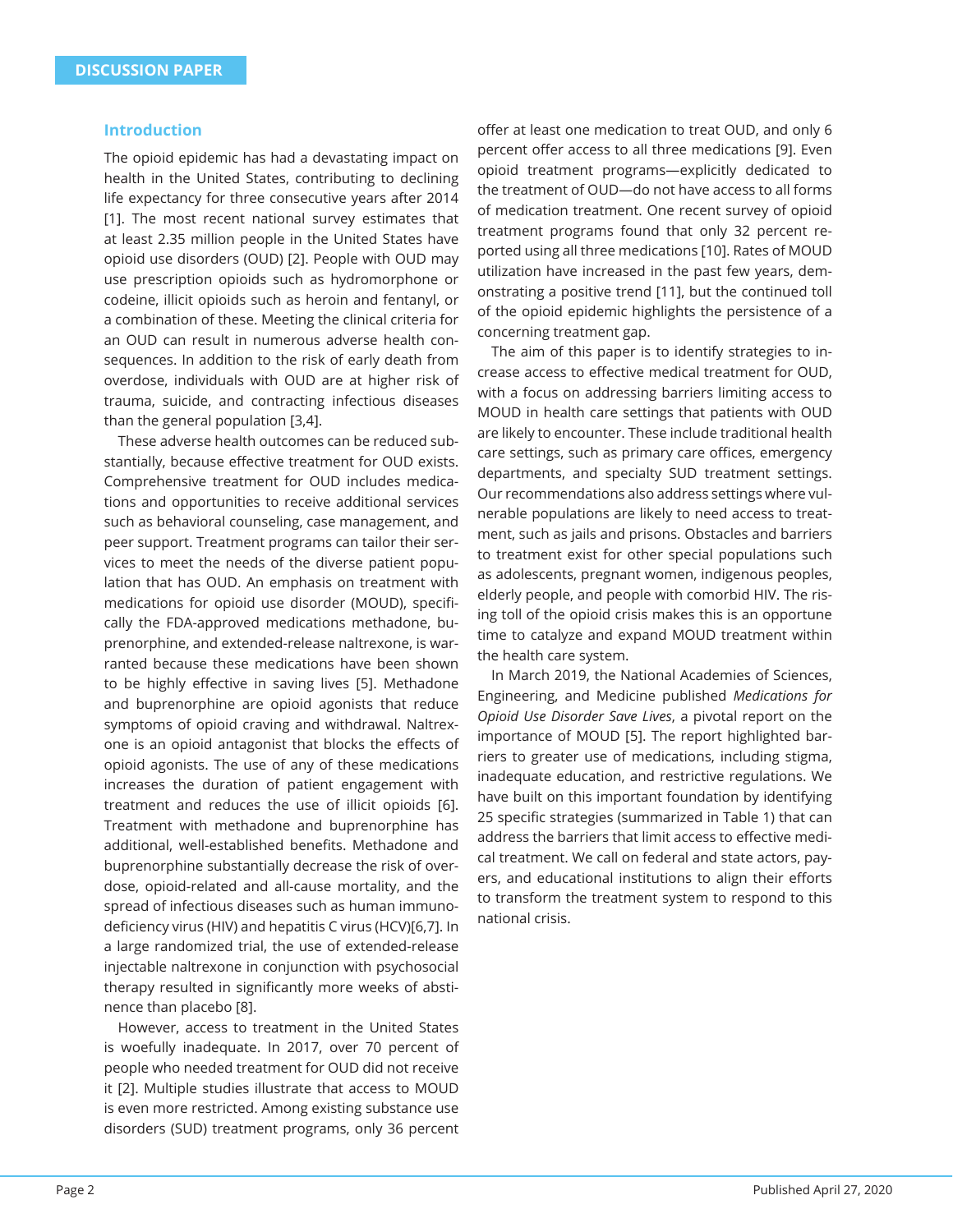| <b>Barrier</b>                                                                                                                                                                     | <b>Strategy</b>                                                                                                                                                                                                                                                                                                                                                                                                                                                                                                                                                                                                                                                              |  |  |
|------------------------------------------------------------------------------------------------------------------------------------------------------------------------------------|------------------------------------------------------------------------------------------------------------------------------------------------------------------------------------------------------------------------------------------------------------------------------------------------------------------------------------------------------------------------------------------------------------------------------------------------------------------------------------------------------------------------------------------------------------------------------------------------------------------------------------------------------------------------------|--|--|
| <b>Provider Barriers</b>                                                                                                                                                           |                                                                                                                                                                                                                                                                                                                                                                                                                                                                                                                                                                                                                                                                              |  |  |
| 1. Many clinicians, pharmacists, and support<br>staff have stigmatizing attitudes toward patients<br>with opioid use disorder and toward medica-<br>tions for opioid use disorder. | 1. The Centers for Disease Control and Preven-<br>tion should partner with professional associa-<br>tions and others to develop and implement an<br>evidence-based stigma reduction campaign<br>targeting clinicians, pharmacists, and support<br>staff.                                                                                                                                                                                                                                                                                                                                                                                                                     |  |  |
| 2. Many clinicians have insufficient training to<br>provide evidence-based care for patients with<br>opioid use disorder.                                                          | 2. Accreditation agencies should require that<br>clinicians receive training in screening, diagno-<br>sis, and treatment of opioid addiction. These<br>requirements should cover medical students,<br>residents, physicians, and advanced practice<br>clinicians (e.g., nurse practitioners and physician<br>assistants). Recommended credentialing agen-<br>cies include the Liaison Committee on Medical<br>Education, Accreditation Council for Graduate<br>Medical Education, Commission on Collegiate<br>Nursing Education, Accreditation Commission<br>for Education in Nursing, and Accreditation Re-<br>view Commission on Education for the Physician<br>Assistant. |  |  |
| 3. There were insufficient numbers of addiction<br>treatment specialists at the time of this manu-<br>script's publication in 2020.                                                | 3A. Congress should increase opportunities to<br>train addiction psychiatrists and addiction medi-<br>cine specialists by appropriating funding for the<br>Mental and Substance Use Disorders Workforce<br>Training Demonstration Program, which was<br>authorized under the 21st Century Cures Act.                                                                                                                                                                                                                                                                                                                                                                         |  |  |
|                                                                                                                                                                                    | 3B. Congress should increase funding for loan<br>repayment programs for addiction specialists<br>who treat substance use disorders in under-<br>served areas.                                                                                                                                                                                                                                                                                                                                                                                                                                                                                                                |  |  |
| <b>Institutional Barriers</b>                                                                                                                                                      |                                                                                                                                                                                                                                                                                                                                                                                                                                                                                                                                                                                                                                                                              |  |  |
| 4. The provision of medications for opioid use<br>disorder is often not standardized within medi-<br>cal and psychiatric care.                                                     | 4A. The National Institutes of Health and the<br>Agency for Healthcare Research and Quality<br>should support standards and metrics for pri-<br>mary care, community health centers, certified<br>community behavioral health clinics, emergency<br>departments, detention facilities, and mental<br>health programs to screen for and treat opioid<br>use disorder.                                                                                                                                                                                                                                                                                                         |  |  |
|                                                                                                                                                                                    | 4B. Agencies or organizations responsible for<br>the accreditation and licensing of substance use<br>treatment facilities, including the Joint Commis-<br>sion and the Commission on Accreditation of<br>Rehabilitation Facilities, should ensure that pro-<br>viding access to effective medications is a condi-<br>tion of accreditation and licensure for treatment<br>of opioid use disorder.                                                                                                                                                                                                                                                                            |  |  |

**TABLE 1 |** Barriers to Change Within the Treatment System and Strategies to Address Them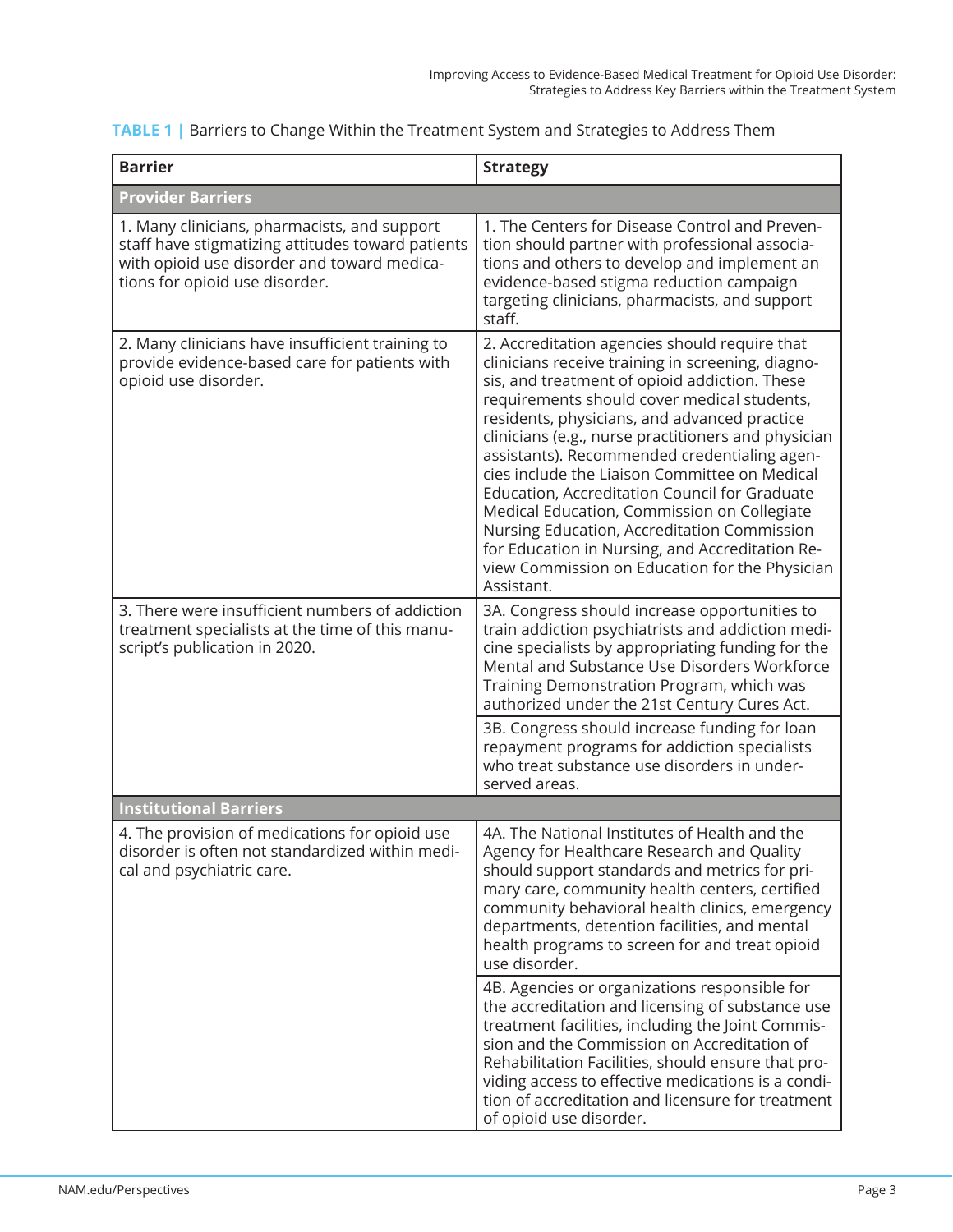|                                                                                                                | 4C. The Substance Abuse and Mental Health<br>Services Administration, National Institute on<br>Drug Abuse, and the Centers for Medicare &<br>Medicaid Services should evaluate programs<br>receiving federal funding to support service pro-<br>vision. These agencies should phase out funding<br>for addiction treatment programs that do not<br>offer evidence-based care, including medica-<br>tions to treat opioid use disorder. |
|----------------------------------------------------------------------------------------------------------------|----------------------------------------------------------------------------------------------------------------------------------------------------------------------------------------------------------------------------------------------------------------------------------------------------------------------------------------------------------------------------------------------------------------------------------------|
|                                                                                                                | 4D. States should organize and fund evidence-<br>based technical assistance for clinicians pre-<br>scribing buprenorphine and naltrexone, linking<br>them to specialists and other resources.                                                                                                                                                                                                                                          |
| 5. There is inadequate attention to develop-<br>ing systems of care that are centered around<br>patient needs. | 5A. States should implement and fund models<br>that address patient needs at varying levels of<br>complexity.                                                                                                                                                                                                                                                                                                                          |
|                                                                                                                | 5B. The Substance Abuse and Mental Health<br>Services Administration, National Institute on<br>Drug Abuse, and the Centers for Medicare &<br>Medicaid Services should implement and evalu-<br>ate programs that expedite access to medica-<br>tions for opioid use disorder.                                                                                                                                                           |
|                                                                                                                | 5C. The Substance Abuse and Mental Health<br>Services Administration, National Institute on<br>Drug Abuse, and the Centers for Medicare &<br>Medicaid Services should fund and evaluate<br>innovative models of treatment delivery that<br>address social determinants of health and racial<br>and geographic disparities in access to care.                                                                                           |
| <b>Regulatory Barriers</b>                                                                                     |                                                                                                                                                                                                                                                                                                                                                                                                                                        |
| 6. Laws and regulations currently limit access to<br>treatment for addiction.                                  | 6A. Once there is an assurance of appropriate<br>training for all prescribing clinicians, Congress<br>should repeal the requirement to obtain a<br>waiver to prescribe buprenorphine.                                                                                                                                                                                                                                                  |
|                                                                                                                | 6B. States should consider expanding the train-<br>ing and scope of practice for nurse practitioners<br>in order to facilitate greater access to medica-<br>tions for opioid use disorder.                                                                                                                                                                                                                                             |
|                                                                                                                | 6C. The Drug Enforcement Administration and<br>Substance Abuse and Mental Health Services<br>Administration should encourage innovation on<br>methadone delivery.                                                                                                                                                                                                                                                                      |
|                                                                                                                | 6D. Congress should preempt state laws that<br>add unnecessary additional barriers to the pro-<br>vision of medications for opioid use disorder.                                                                                                                                                                                                                                                                                       |
|                                                                                                                | 6E. Public and private payers should eliminate<br>utilization policies that limit access to quality<br>treatment.                                                                                                                                                                                                                                                                                                                      |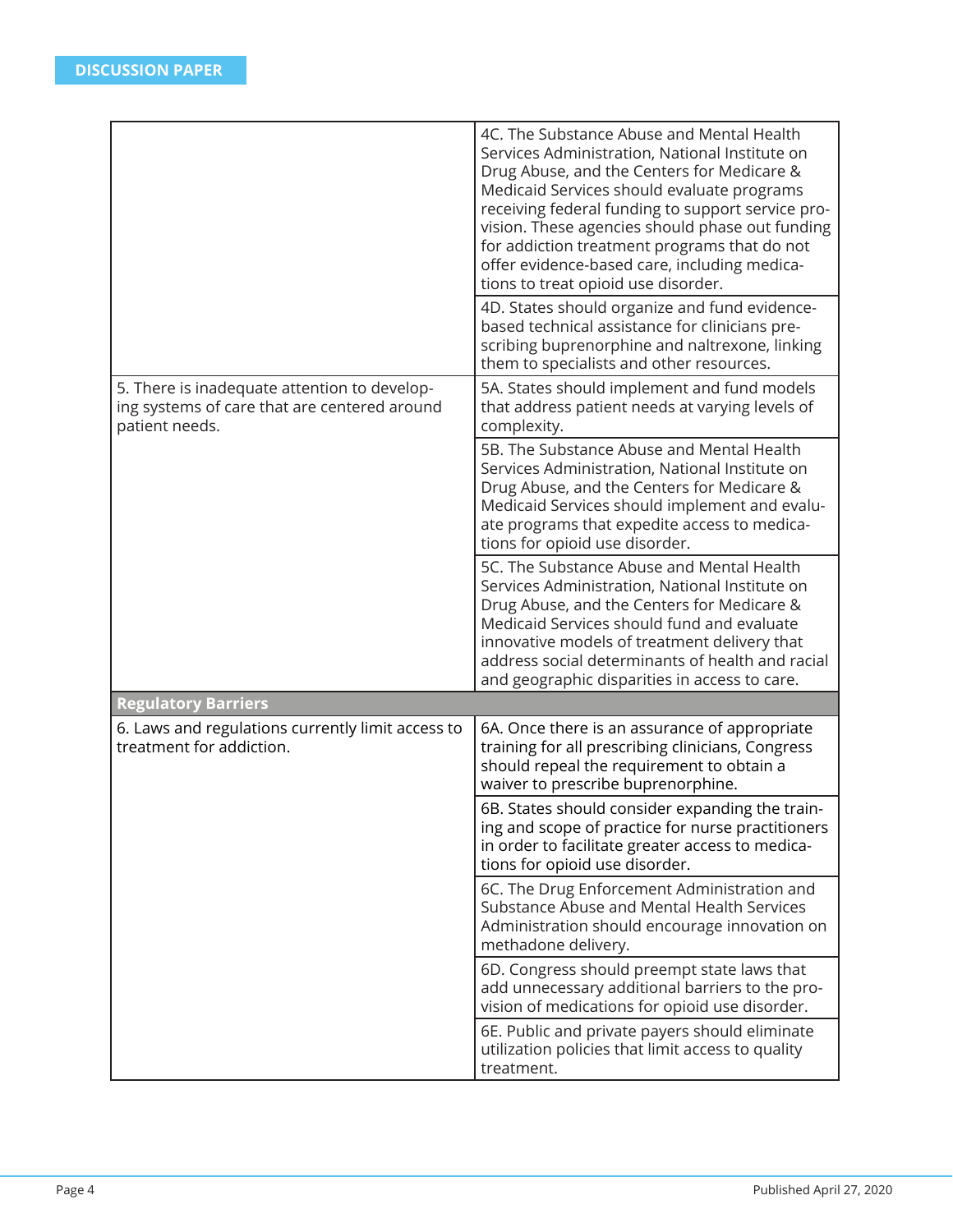| 7. Restrictions on data sharing currently impede<br>quality care.                                                   | 7A. To improve care coordination among clini-<br>cians, the Substance Abuse and Mental Health<br>Services Administration should revise restric-<br>tions on data sharing specific to substance use<br>treatment programs.<br>7B. The National Institute on Drug Abuse should<br>fund research exploring the impact of prescrip-<br>tion drug monitoring programs and other data |
|---------------------------------------------------------------------------------------------------------------------|---------------------------------------------------------------------------------------------------------------------------------------------------------------------------------------------------------------------------------------------------------------------------------------------------------------------------------------------------------------------------------|
|                                                                                                                     | sharing tools on overdose mortality and other<br>opioid-related health outcomes.                                                                                                                                                                                                                                                                                                |
| <b>Financial Barriers</b>                                                                                           |                                                                                                                                                                                                                                                                                                                                                                                 |
| 8. Financial barriers still prohibit access to care<br>for many patients.                                           | 8A. All states should expand Medicaid to child-<br>less adults to gain the benefits of health cover-<br>age.                                                                                                                                                                                                                                                                    |
|                                                                                                                     | 8B. Congress should permit Medicaid funds to<br>be used for medications for opioid use disorder<br>for incarcerated individuals.                                                                                                                                                                                                                                                |
|                                                                                                                     | 8C. States should ensure that incarcerated indi-<br>viduals have active health coverage immediately<br>upon release.                                                                                                                                                                                                                                                            |
|                                                                                                                     | 8D. Public and private payers should provide<br>coverage that facilitates access to all three FDA-<br>approved medications for opioid use disorder.                                                                                                                                                                                                                             |
|                                                                                                                     | 8E. States should enforce mental health parity<br>laws.                                                                                                                                                                                                                                                                                                                         |
| <b>Other Barriers</b>                                                                                               |                                                                                                                                                                                                                                                                                                                                                                                 |
| 9. There is inadequate attention to the reasons<br>why many people who use drugs are not en-<br>gaged in treatment. | 9A. Treatment systems should consult with<br>people who use drugs to improve services tar-<br>geted at them.                                                                                                                                                                                                                                                                    |
|                                                                                                                     | 9B. The National Institute on Drug Abuse should<br>fund research on strategies to increase patient<br>engagement and motivation to receive treat-<br>ment.                                                                                                                                                                                                                      |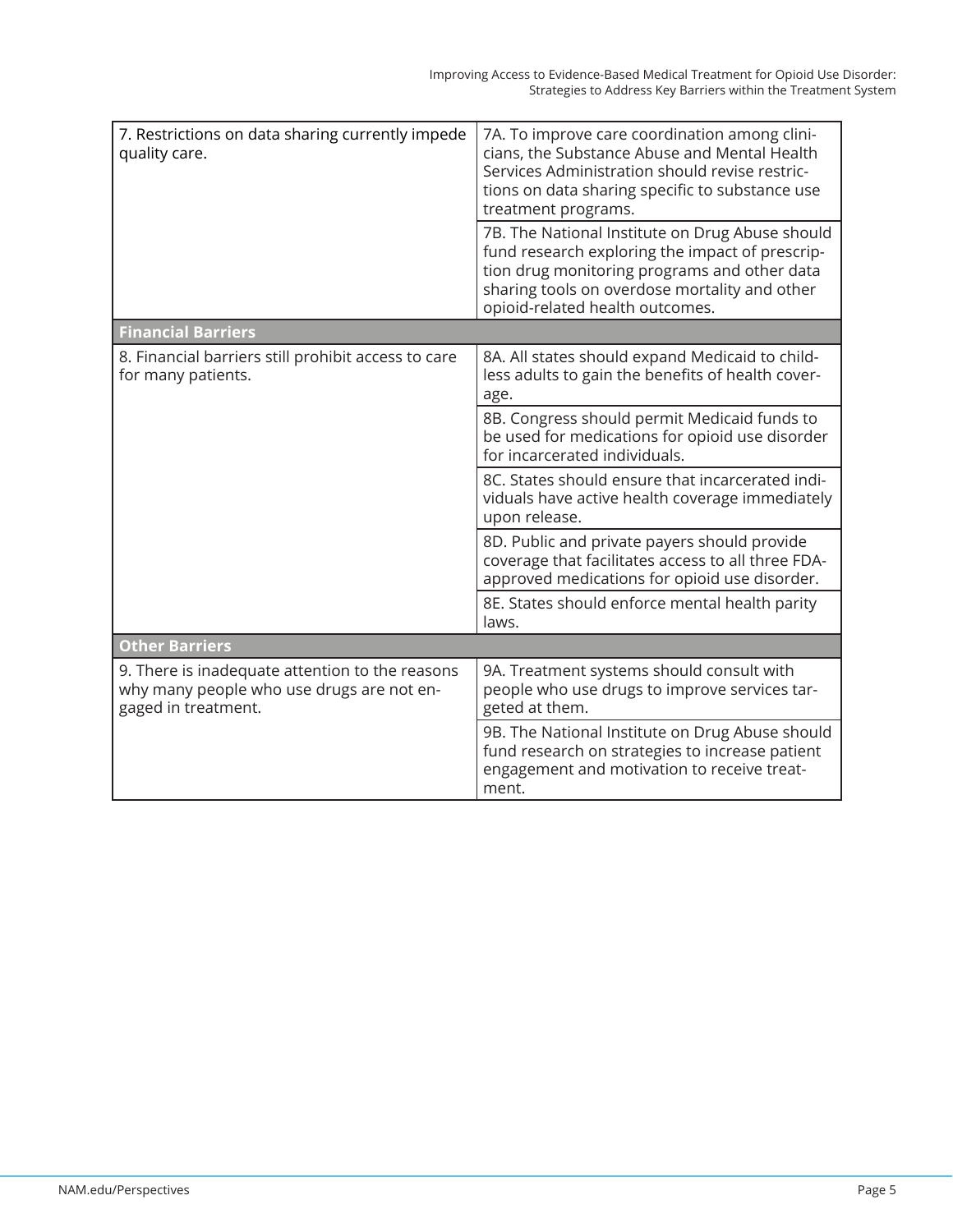**Provider Barriers and Strategies to Address Them**

*Barrier: Many clinicians, pharmacists, and support staff have stigmatizing attitudes toward patients with OUD and toward MOUD.*

#### **Stigma**

Stigma against people with OUD is an impediment to improving the treatment system. Stigma can be defined as stereotyping, prejudice, discrimination, exclusion, avoidance, rejection, and loss of status of individuals. Stigma against people with OUD permeates social and cultural attitudes and is associated with greater support for punitive policies, denial of services, and in some cases, reluctance to engage in treatment [12,13,14].

Stigma against people with OUD and stigma against MOUD is prevalent within the health care system, and fuels many of the barriers outlined in this paper. It has played an important role in limiting education on SUD in clinician training, the formation of silos that segregate substance use treatment from other forms of medical care, limiting access to MOUD, and discouraging patients from accessing care. Removing stigma is a critical factor in the development of high-quality treatment services needed for reducing the burden of OUD.

#### **Stigma Toward Patients with OUD**

Stigma against patients with OUD is prevalent among health care providers in a variety of settings, including primary care offices, hospitals, emergency departments, counseling centers, and detention facilities. It can be expressed as the belief that OUD represents willful misconduct or choice, that patients with OUD cannot be treated, or that patients with OUD have a disruptive influence on a practice. A systematic review of attitudes toward patients with SUD among physicians, nurses, psychologists, social workers, and other health professionals found evidence that providers see patients with SUD as violent, manipulative, and unmotivated [15]. In a study of general internists, onethird believed SUD are a choice and therefore different from other chronic diseases [16]. Providers with negative attitudes toward patients with OUD may be less engaged and empathetic with these patients [15]. Notably, many clinicians cite negative attitudes against patients with SUD as a major reason for not providing care to this patient population [16,17]. Negative attitudes and discrimination among providers undermine patients' sense of empowerment and can worsen health outcomes by decreasing engagement in treatment [15,18,19].

#### **Stigma Against MOUD**

Methadone, buprenorphine, and extended-release naltrexone are safe and effective FDA-approved treatments for OUD. People treated with opioid agonist medications are less likely to die from overdose or prematurely from any other cause [7]. They are also more likely to remain engaged with treatment, have improved social functioning, and be less likely to inject drugs and transmit infectious diseases [5].

Despite these proven benefits, there is stigma against lifesaving MOUD. This stigma is reflected in the fact that fewer than 10 percent of physicians in the United States have completed training required for prescribing buprenorphine [20]. Furthermore, abstinence-based residential programs are still a common therapeutic modality even though clinical trials show high rates of relapse without the use of MOUD. Many clinicians are hesitant to prescribe MOUD, in part because they are unaware of the efficacy of medications, are ideologically opposed to MOUD, have a rigid adherence to abstinence-based approaches, and have other concerns related to the treatment of SUD [21,22,23,24]. Clinicians who do offer MOUD can sometimes experience discrimination and prejudice from other health care professionals [25].

Negative attitudes toward MOUD among other health care staff can also limit access to treatment. Studies demonstrate that stigma among pharmacists can lead to reluctance to provide naloxone and MOUD [26,27].

Finally, there is also reluctance among patients with OUD to consider medications. Some adolescents, young adults, and families believe that medications should be measures of last resort, not first-line treatments for OUD [28,29,30].

Addressing stigma toward MOUD among health care providers may enable them to better counsel their patients across multiple settings and therefore increase patient engagement in evidence-based care.

#### **Strategy to Address Stigma**

There is not yet strong evidence pointing to strategies that effectively reduce stigma against people with OUD among health care professionals. However, emerging literature does illustrate some promising directions,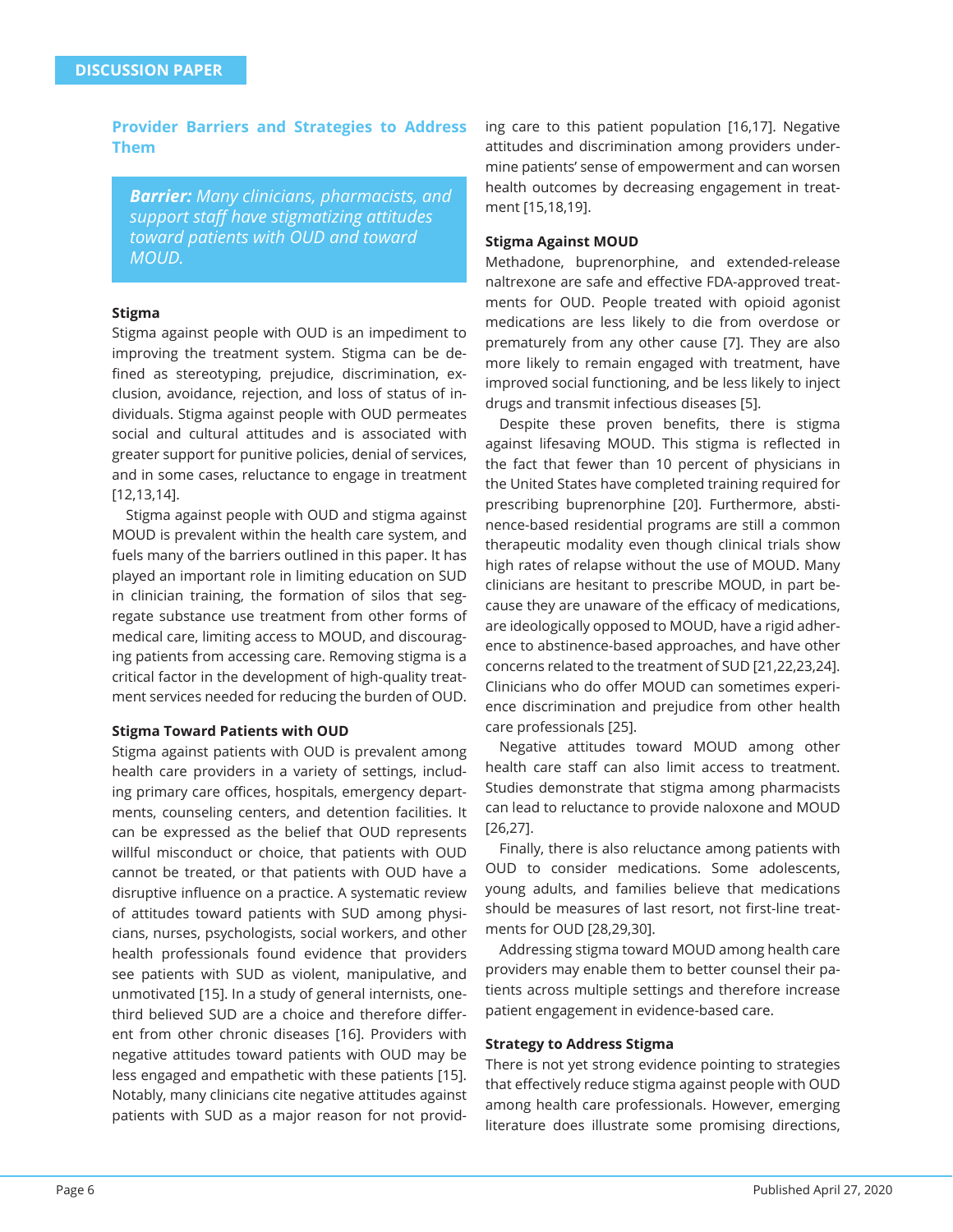and action to address this barrier is imperative.

Targeted education early in training can abate stigmatizing attitudes, such as pessimism or uncertainty on the effectiveness of treatment, perceptions that caring for people with SUD is not rewarding, perceptions that patients who abuse substances are "difficult and unpleasant," and beliefs that OUD treatment resides outside the domain of medical practice [31]. Highlighting the efficacy of medications, portraying SUD as treatable conditions, and illustrating sympathetic personal narratives of people who use drugs are also strategies that can reduce stigmatization by the general population against people who use drugs [31,32]. Finally, academic detailing is an interactive educational strategy that involves visits to health care providers by trained professionals who can provide tailored training and technical assistance. It has been used to train physicians to engage in evidence-based opioid prescribing and to support pharmacists starting to distribute naloxone to the public [1]. It is possible that the use of academic detailing may reduce stigma while equipping providers to offer MOUD.

A stigma reduction campaign, which could include integrating early education, mass media campaigns, and academic detailing, should be initiated. In addition to clinicians, this intervention should target other individuals who frequently encounter people with SUD, including pharmacists, first responders, and administrative staff. The Centers for Disease Control and Prevention is well positioned to lead this effort, in collaboration with professional organizations and others working to reduce stigma.

## **Proposed Strategy 1 | Tackling Stigma**

The Centers for Disease Control and Prevention should partner with professional associations and others to develop and implement an evidence-based stigma reduction campaign targeting clinicians, pharmacists, and support staff .

*Barrier: Many clinicians have insuffi cient training to provide evidence-based care for patients with OUD.*

#### **Insuffi cient Clinician Training**

Despite the impact and pervasiveness of the opioid epidemic, most clinicians cannot confidently diagnose and treat patients with SUD. For instance, a 2016 survey of general internists found that the majority felt unprepared to screen, diagnose, refer, or discuss treatment options with patients with SUD [16]. In 2019, only 7 percent of physicians had a waiver from the Drug Enforcement Administration (DEA) to provide MOUD [20]. The inadequacy of the clinician workforce reflects major gaps in training. Currently, standard medical school and residency training are deficient in detailed training in recognizing or managing OUD, including providing MOUD. In 2008, only 12 medical schools reported a separate required SUD course and 45 schools offered an elective course [33]. These numbers have improved recently, but do not approach appropriate levels of training. Currently, the accrediting body for U.S. medical schools requires each school to include "behavioral subjects" without referring to SUD training. Curriculum topics on screening for and diagnosis of SUD, brief interventions, treatment, or referral to specialty treatment are scant. The accrediting body for medical residencies requires all programs to "provide instruction in pain management if applicable for the specialty including recognition of the signs of addiction," but does not require training in the treatment of addiction [34]. There are also gaps in OUD training for allied team members [5].

#### **Strategy to Address Insufficient Training**

There is an urgent need to systematically increase the number of clinicians who are equipped to identify and treat OUD. Studies show that early training in evidencebased treatment provision—for example, training in prescribing buprenorphine during medical residency is associated with greater willingness and confidence to provide OUD treatment in later practice [35,36]. This suggests that one of the most effective strategies to address the treatment gap may be to require health care provider training on the screening, diagnosis, and treatment of OUD. The increasing prevalence of OUD has meant that clinicians in a variety of settings—hospitals and primary care clinics, rural settings and urban ones, operating rooms and emergency rooms—care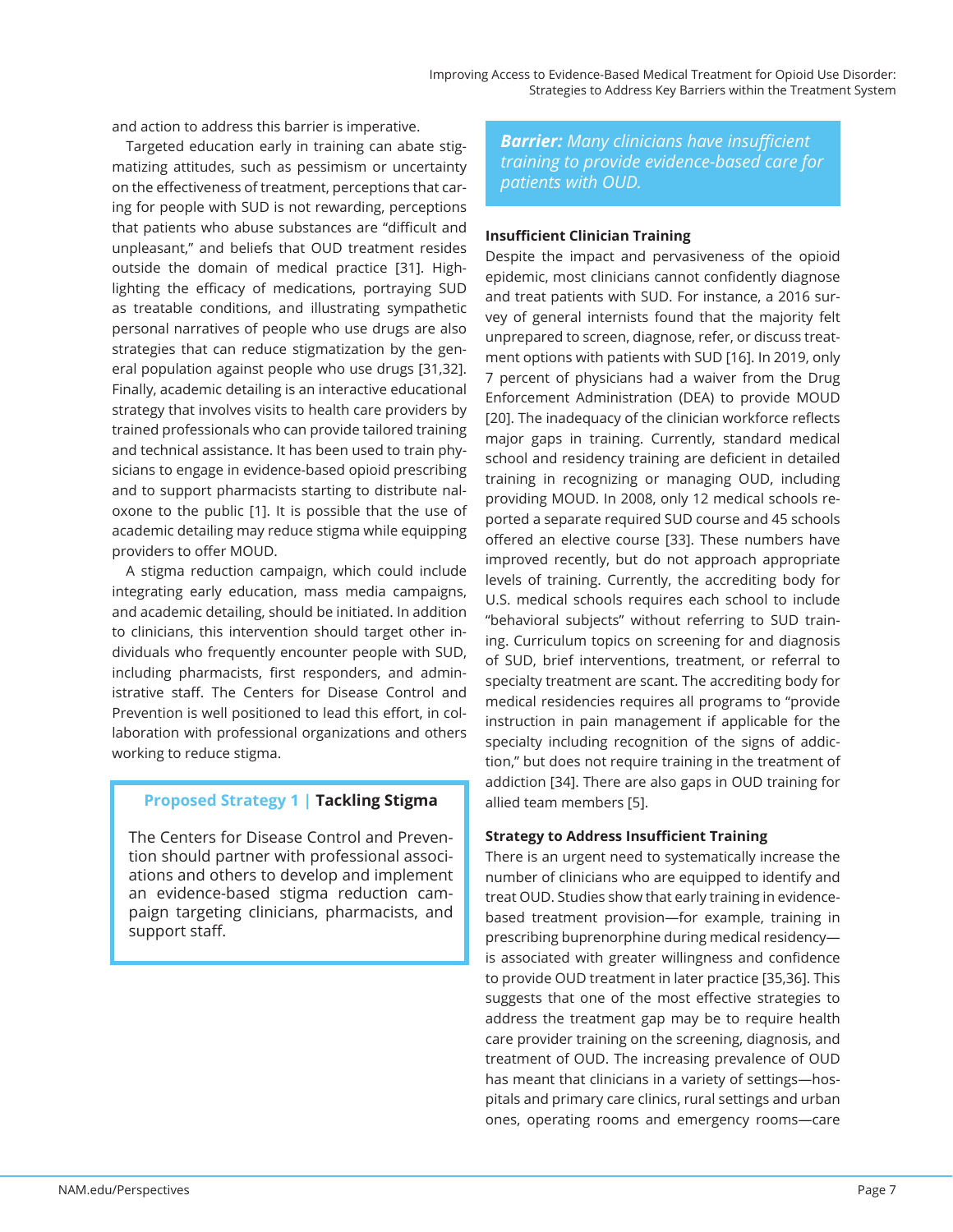for patients with OUD. This suggests strongly that education on SUD should not be specialty specific, but part of basic training for a wide variety of clinicians. Institutions can rely on a variety of existing, high-quality resources as they bolster efforts to educate trainees on OUD treatment. For example, SAMHSA funds the Providers Clinical Support System, a program led by the American Academy of Addiction Psychiatry aimed at training primary care providers on OUD treatment and prevention. The American Society of Addiction Medicine also organizes an educational program called Fundamentals of Addiction, an in-depth course aiming to empower primary care providers to treat OUD and other SUD in their practice.

Training should also include education on standardized screening. On August 13, 2019, the United States Preventive Services Task Force (USPSTF) issued a draft recommendation on preventive screening for SUD: The USPSTF recommends screening for illicit drug use in all adults age 18 years or older when services for accurate diagnosis, effective treatment, and appropriate care can be offered or referred [37]. All clinical trainees should be advised of this recommendation and trained on effective screening for OUD. Positive screens can be addressed with office-based MOUD or referral to specialty care [38]. Nonjudgmental motivational interviewing skills, strategies on motivating individuals to engage in treatment, interprofessional communication skills and tools to address other patient concerns such as employment, social stigma, and health care coverage should also be incorporated into addiction training. Also needed is training in respect, compassion, and integrity [39].

Special attention should be paid to increasing substance use treatment training for fields that are likely to treat patients with SUD. The Accreditation Council for Graduate Medical Education (ACGME) requires only 1 month of addiction treatment experience during 4 years of psychiatry training [40], which is insufficient for a field whose scope of practice explicitly includes patients with SUD.

These changes will be most effective if coupled with cultural shifts in attitudes, because training alone does not ensure translation to practice. Novel approaches to diminish these weaknesses will help inspire a generation of trainees and practicing clinicians to address the challenge.

## **Proposed Strategy 2 | Training Clinicians**

Accreditation agencies should require that clinicians receive training in screening, diagnosis, and treatment of opioid addiction. These requirements should cover medical students, residents, physicians, and advanced practice clinicians (e.g., nurse practitioners and physician assistants). Recommended credentialing agencies include the Liaison Committee on Medical Education, Accreditation Council for Graduate Medical Education, Commission on Collegiate Nursing Education, Accreditation Commission for Education in Nursing, and Accreditation Review Commission on Education for the Physician Assistant.

*Barrier: There were insuffi cient numbers of addiction medicine specialists at the time of this manuscript's publication in 2020.*

#### **Specialist Shortages**

Providing basic training to a wide range of clinical providers is an important first step toward addressing the treatment gap, but it is not enough. The United States, with a population of 320 million people, is served by fewer than 2,000 board-certified addiction psychiatrists and 2,500 physicians certified in addiction medicine. Experts have noted that the mental health and addiction workforce is insufficient to address diverse treatment needs across the country [41]. Indeed, in a recent survey of opioid treatment programs, facilities listed the lack of behavioral health and clinical providers as major barriers to expanding access to care [20]. To support the complex needs of patients with SUD, we also need to increase the number of addiction treatment specialists.

Physicians trained in addiction medicine—with training in fields such as internal medicine and family medicine—are uniquely positioned to treat patients with OUD and complex comorbid medical conditions. As the prevalence of OUD has increased, so too have its medical consequences. People who snort opioids can develop perforations in nasal passages, and people who inject opioids can suffer from skin abscesses, heart infections, and chronic diseases such as HIV and hepatitis C [26]. Serious medical consequences of injection drug use have increased in number: in one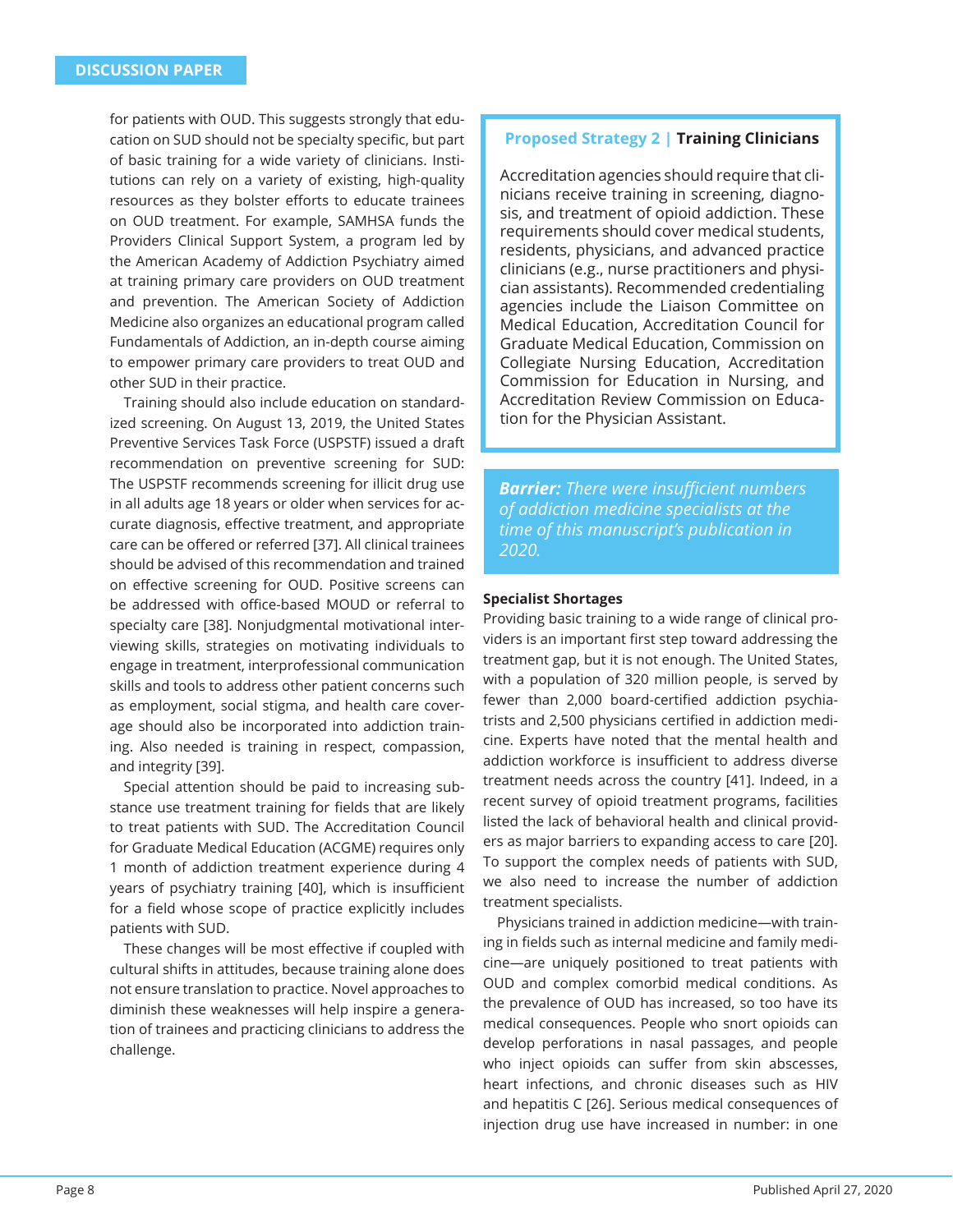study, the incidence of hospital admissions for drug dependence combined with endocarditis increased 12 fold between 2010 and 2015 [42]. There is a need to increase the number of addiction medicine specialists, who are equipped to address these challenges.

Also needed are more addiction psychiatrists. Approximately 8.9 million adults with SUD also have cooccurring psychiatric disorders [43]. A 2012 report commissioned by the National Institute on Drug Abuse discovered that 43 percent of persons in treatment had a diagnosed co-occurring substance abuse and mental health disorder [44]. Addiction psychiatrists can contribute important skills to the comprehensive care of people with SUD [45]. As with SUD, major psychiatric illnesses are chronic relapsing diseases, requiring an ongoing relationship with a patient, a continuum of care, and frequent evaluation and management. A patient-centered development of OUD treatment that incorporates recovery-related, life-activity outcomes can be informed by addiction psychiatry [46]. Psychiatric expertise in detecting OUD, in motivational interviewing, and in excavating the root causes for continued use could be valuable for recruiting patients into an appropriate level of care. Psychiatrists can also serve as a resource for training others in the tracking of clinical, environmental, health-related quality-of-life and socioeconomic changes (e.g., patient characteristics, employment, criminal history).

Finally, expanding the number of advanced practice clinicians (e.g., nurse practitioners and physician assistants) represents an important opportunity to increase access to treatment. One recent study found that nurse practitioners and physician assistants accounted for 56 percent of the increase in waivered providers in rural counties between 2016 and 2019 [47]. This increase had a significant impact on access to care for rural Americans: the study found that nurse practitioners and physician assistants alone accounted for a 36 percent decrease in the number of people in the United States without a waivered provider in their county [47].

#### **Strategy to Address Specialist Shortages**

Incentivizing future generations of clinicians to pursue specialty training in SUD may be a compelling strategy to address the shortage. In addition to ensuring sustainable funding to support advanced training in addiction medicine and addiction psychiatry, Congress can increase funding for loan repayment programs for addiction specialists who treat SUD in underserved areas. Loan repayment programs have long been used as strategies to recruit health professionals to rural

and medically underserved areas [48], and may be especially useful considering the impact of the opioid epidemic on rural communities.

## **Proposed Strategy 3A | Train Specialists**

Congress should increase opportunities to train addiction psychiatrists and addiction medicine specialists by appropriating funding for the Mental and Substance Use Disorders Workforce Training Demonstration Program, which was authorized under the 21st Century Cures Act.

## **Proposed Strategy 3B | Encourage Practice in Underserved Areas**

Congress should increase funding for loan repayment programs for addiction specialists who treat SUD in underserved areas.

## **Institutional Barriers and Strategies to Address Them**

*Barrier: The provision of medications for opioid use disorder is often not standardized within medical and psychiatric care.*

#### **Treatment Standards**

The medical community has been slow to adopt standards for the integration of substance use treatment into medical and psychiatric care, shaping a treatment system that misses key opportunities to engage patients at risk of the serious consequences of OUD.

## **Resistance to Providing MOUD in Treatment Settings**

Over 70 percent of people with OUD do not get substance use treatment [2]. Of those who do get access to specialty care, a minority (under 30 percent) receive treatment with methadone or buprenorphine [49]. Among those in treatment, the numbers of people who receive evidence-based medications such as buprenorphine, methadone, and naltrexone are rising, but remain low [49,50,51].

One key challenge is the lack of evidence-based practice in existing substance use treatment facilities. The percentage of substance use treatment centers offer-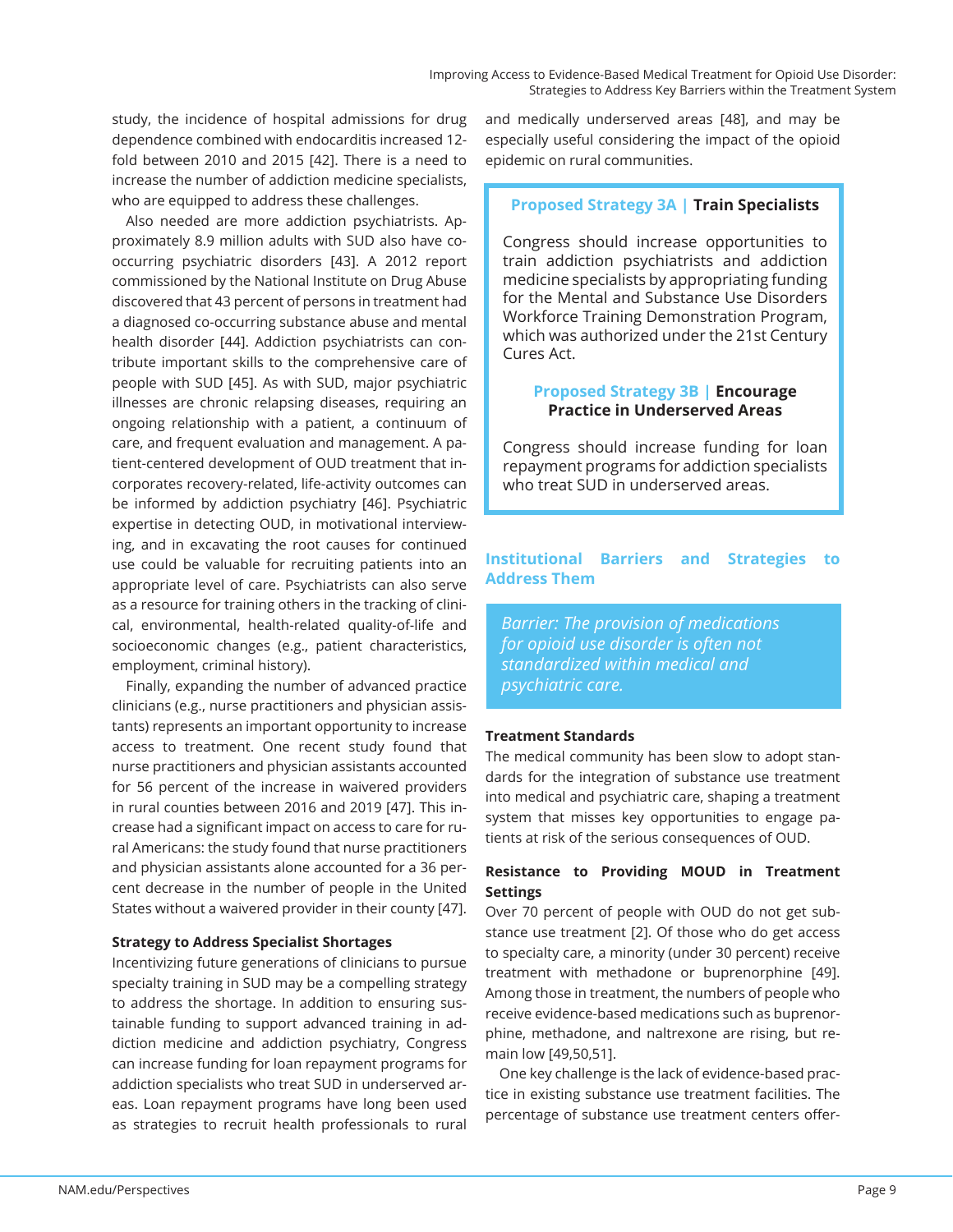ing at least one MOUD rose from 20 percent in 2007 to 36 percent in 2016 [9]; this rise is commendable, but the persisting low prevalence of evidence-based care in specialty treatment facilities is concerning. Furthermore, as late as 2016, only 6 percent of substance use treatment facilities offered all three medications [9].

Another factor contributing to this gap is the lack of integration of substance use screening and treatment in primary care settings. In many rural U.S. counties lacking access to specialty addiction care, primary care providers are the first line of care for patients with OUD. Studies suggest that insufficient numbers of primary care providers in these settings are screening for SUD: one survey of rural Medicaid enrollees with a diagnosis of OUD found that only a minority (19 percent) received an OUD diagnosis during a visit to a primary care physician [52]. Rural counties are also less likely to have providers certified to treat OUD with medications. As of December 2017, approximately half of the counties in the United States did not have access to a buprenorphine prescriber [53]. Nearly a third of rural Americans live in a county without a buprenorphine prescriber, compared to 2.2 percent of urban Americans [53]. Further exacerbating the treatment gap, of the clinicians waivered to prescribe buprenorphine, most treat far fewer patients than the waiver limit allows. For instance, among one sample of rural physicians with the 100-patient waiver, the average patient panel size was only 57 [54]. This treatment gap has harmful effects on patients, including prohibitive travel distances to access care: in one rural sample, patients traveled an average of 49 miles to reach medication prescribers, and those traveling a mean distance greater than 45 miles to prescribers were less likely to regularly receive MOUD [55].

Finally, in recent years evidence has illuminated promising strategies to reduce the risk of opioidrelated mortality for populations that are at high risk of overdose, such as people presenting to emergency departments after an overdose or people with OUD in detention. However, these interventions have not been widely implemented.

Initiating buprenorphine treatment for OUD in emergency departments (EDs) increases treatment engagement [56]. In some studies, up to 70 percent of ED physicians consider themselves prepared to screen for OUD, diagnose it, and counsel patients on the use of naloxone to treat overdose [24]. However, fewer than 30 percent initiate buprenorphine for treatment, perceiving barriers to administering buprenorphine such as not wanting to be one of the few prescribers in

their department [24]. Despite the high effectiveness of treatment initiation in the ED, this practice has not been widely adopted [57].

The majority of people incarcerated in prisons and jails have experienced problems with substance use. According to the most recent national report from the Bureau of Justice Statistics, between 2007 and 2009, 58 percent of people in state prisons and 63 percent of people in state jails met criteria for a SUD [58]. Many of them have an OUD: 12-13 percent of incarcerated populations reported regular use of opioids [58], and about one-third of people who use heroin pass through correctional facilities annually [59]. Few receive opioid agonist treatment during incarceration, and nearly three-quarters relapse to heroin use within 3 months of release [60]. Institutional barriers prevent treating the incarcerated with medications, a status quo recently challenged in court [61]. Policies such as forced detoxification in prisons and jails can shape the reluctance of people released from detention to avail themselves of MOUD [60]. Following release from incarceration, many people voiced concern about medications because of a desire to rely on willpower, fear of dependency on medications, and uncertain access to buprenorphine [60].

#### **Additional Gaps in the Continuum of Care**

The engagement of patients with OUD in treatment after overdose or hospital discharge is a key strategy in preventing subsequent opioid overdose. Transitions from the administration of rescue medication to engaging individuals in treatment are a major challenge. For example, as access to naloxone is increasing, there is still much to be done to bridge patients who receive rescue medication into treatment. A study of more than 17,000 survivors of overdose in Massachusetts found only 6-17 percent received MOUD in the subsequent year [62]. A smaller study of 301 West Virginia Medicaid recipients who survived overdose demonstrated that patients were more likely to receive buprenorphine post-overdose than before the event, but only 7 percent were receiving treatment at 12 months post-overdose [63].

In addition to the scarcity of a strong continuum of care after rescue, arbitrarily short terms of medication utilization and shorter lengths of engagement in outpatient treatment are associated with higher rates of overdose and greater use of inpatient and emergency services [64]. Longer periods of treatment that extend medication use during recovery and address mental health needs contrast sharply with the usual clinical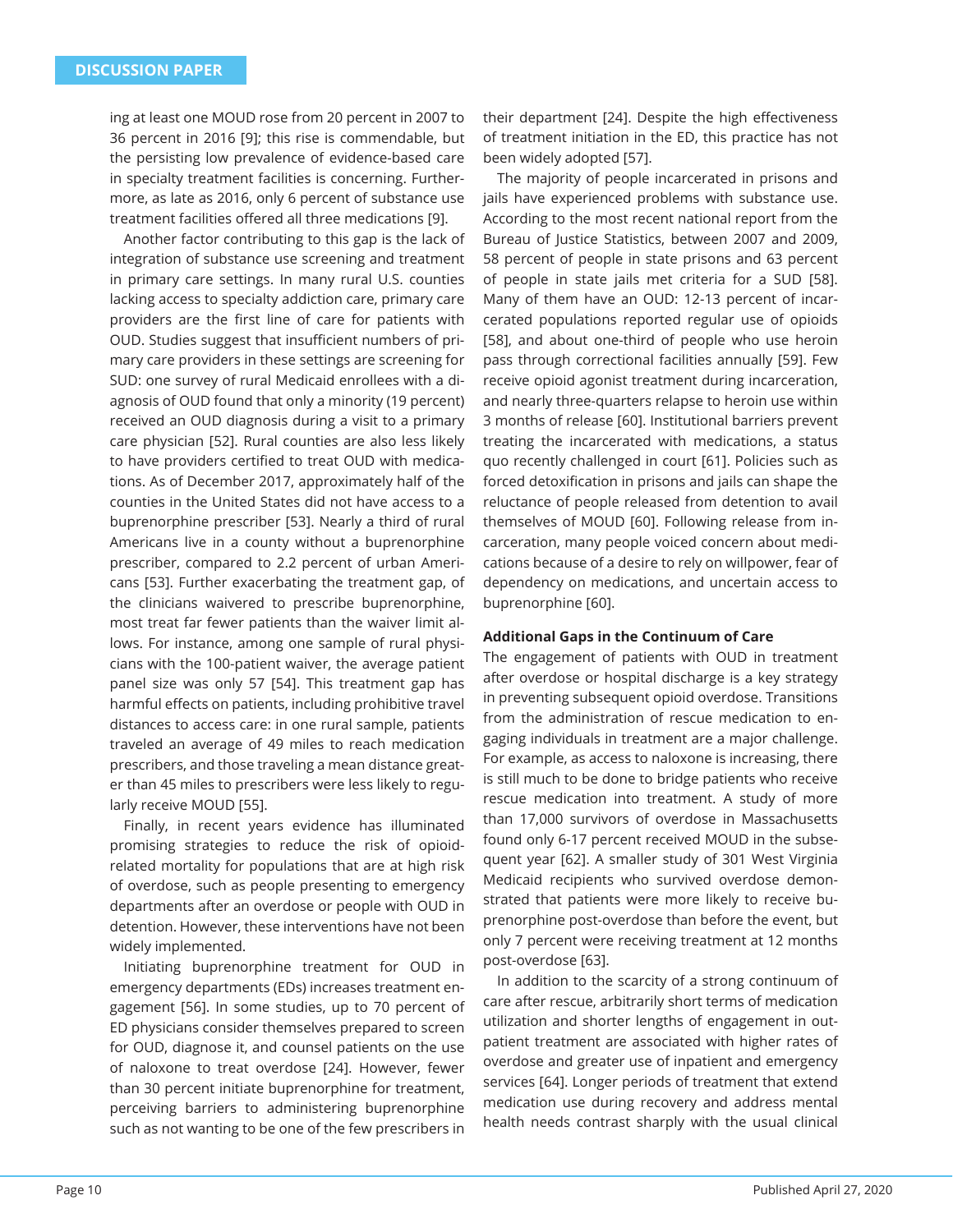treatment period and timeframes embedded in quality measures. The evidence is mounting that long-term therapy and MOUD are protective factors against the high risk of mortality associated with early phases of abstinence [65]. Quality measures need to incorporate current data showing the importance of long-term care in patient outcomes. Notably, long-term treatment with MOUD does not require residential or inpatient care, but is often best delivered in outpatient settings with connection to other community services.

Finally, there is also insufficient coordination of care between clinicians and inadequate access to specialists such as mental health and substance use counselors trained in evidence based treatment. Studies show that the inability to refer to behavioral health and psychosocial services are major barriers for primary care clinicians wanting to treat SUD [66,67]. We should increase efforts across the health care system to ensure that patients get the services they need. Notably, complementing MOUD with psychosocial and behavioral health services might be helpful in many cases, but the absence of behavioral health services should not be a barrier to prescribing MOUD.

#### **Strategies to Standardize Evidence-Based Care**

One strategy to address the slow implementation of high-quality care in treatment centers across the country is to establish clear quality metrics for clinical settings, including primary care settings, emergency departments, and detention facilities, where people with OUD are likely to encounter health care providers. Agencies that license or accredit substance use treatment facilities can also incorporate these metrics in their assessment of programs.

Such metrics should aim to encourage screening for OUD (and all SUD) and provision of MOUD across all health care settings where people with OUD are likely to seek care. They should promote rapid access to treatment at all points of care, including medication initiation in primary care settings and hospitals. High rates of comorbidity with mental health disorders also warrant substance use screenings when a mental health diagnosis has been made, and efforts to address treatment of comorbid psychiatric and SUD when they arise. The majority of patients with OUD have co-occurring psychiatric disorders, especially trauma-related disorders such as PTSD, depression, and anxiety disorders. Patients with OUD who do not receive treatment for these mental health conditions generally have poor treatment outcomes. Finally, patients should have access to adjunctive psychosocial treatment that may

include group therapy, individual counseling, family therapy, relapse prevention, other psychosocial treatment. Notably, while access to these services is important, the provision of MOUD should not be restricted if counseling is declined by the patient [5].

To ensure the provision of treatment based on evidence across the country, the National Institutes of Health and the Agency for Healthcare Research and Quality can support efforts to develop and deploy quality metrics across clinical programs. Technical assistance can increase the confidence of nonspecialist clinicians to offer addiction care [67], and may support clinicians across disciplines as they adopt quality metrics in their practices.

Another strategy is to stop licensing, accrediting, and funding for addiction care not based on evidence. Reducing low-value or no-value care preserves resources for care that will be more effective at saving lives and promoting recovery [68]. To facilitate the transition to higher quality care, technical assistance should be provided for key services, including offering MOUD in a variety of settings.

The development of a public health framework could improve system-level practice and treatment outcomes. For example, the Pennsylvania Department of Human Services recently initiated an example of incentivized reform [69]. It established an incentive program to improve OUD follow-up treatment among Medicaid patients after discharge by offering hospitals a financial sum in exchange for hospital participation in distinct clinical pathways, such as inpatient initiation of OUD treatment. Research on the outcomes of this initiative may soon illustrate whether this model is adaptable for other communities.

#### **Proposed Strategy 4A | Create Quality Metrics for OUD Treatment in Health Care Settings**

The National Institutes of Health and the Agency for Healthcare Research and Quality should support standards and metrics for primary care, community health centers, certified community behavioral health clinics, emergency departments, detention facilities, and mental health programs to screen for and treat OUD.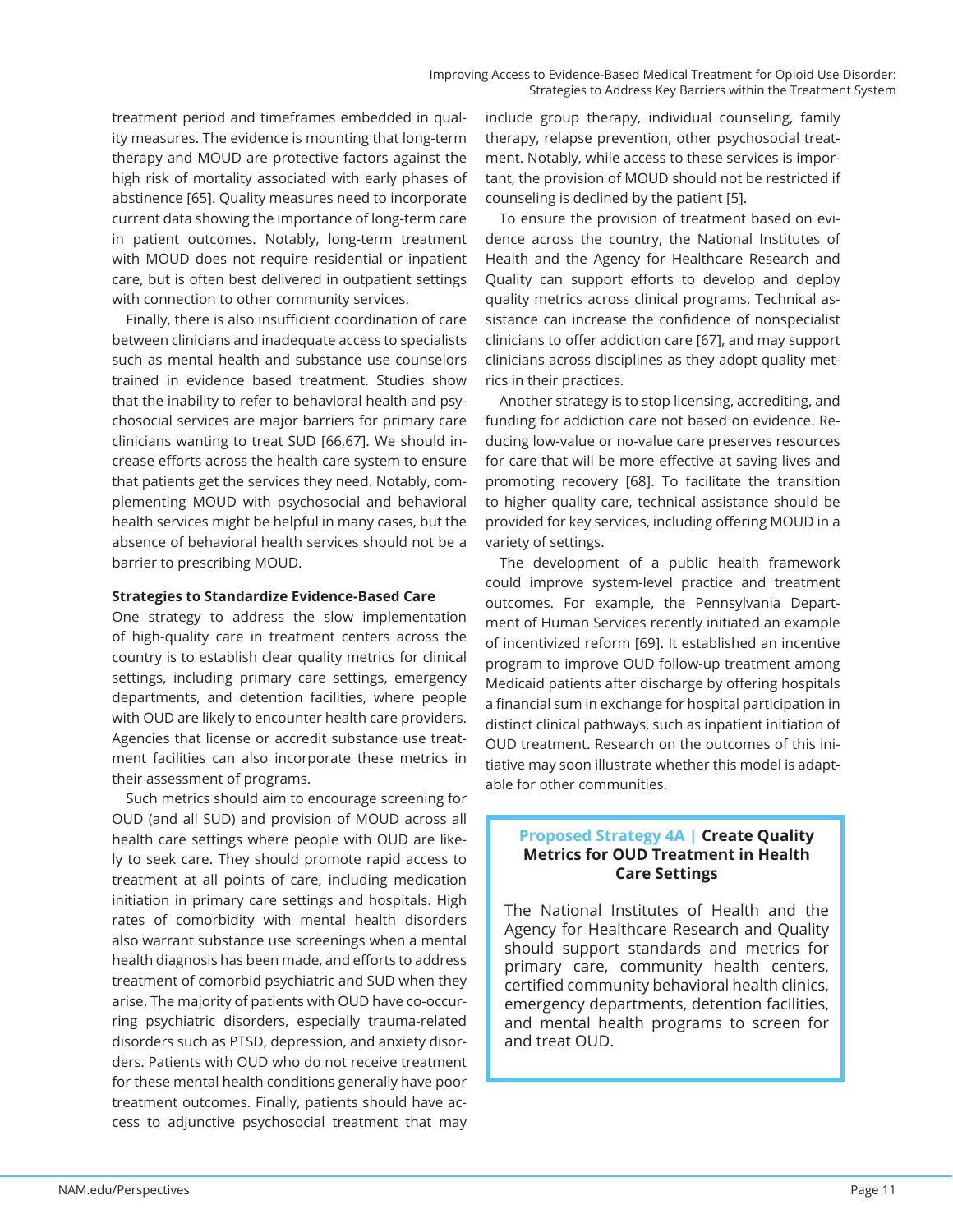## **Proposed Strategy 4B | Promote Evidence-Based Care in Substance Use Treatment Facilities**

Agencies or organizations responsible for the accreditation and licensing of substance use treatment facilities, including the Joint Commission and the Commission on Accreditation of Rehabilitation Facilities, should ensure that providing access to eff ective medications is a condition of accreditation and licensure for treatment of OUD.

#### **Proposed Strategy 4C | Phase Out Funding for Addiction Care Not Based on Evidence**

SAMHSA, NIDA, and CMS should evaluate programs receiving federal funding to support service provision. These agencies should phase out funding for addiction treatment programs that do not offer evidence-based care, including MOUD.

#### **Proposed Strategy 4D | Offer Technical Assistance**

States should organize and fund evidencebased technical assistance for clinicians prescribing buprenorphine and extendedrelease naltrexone, linking them to specialists and other resources.

*Barrier: There is inadequate attention to developing systems of care that are centered around patient needs.*

#### **Inadequate Development of Systems of Care**

Patients with OUD have complex needs. OUD is a chronic brain disease, and patients may be in different stages of change regarding substance use. Patients may have differing levels of disease severity, use other substances, or have comorbid medical and psychiatric conditions requiring care. Finally, when addressing barriers to effective treatment and offering solutions to increase access, the perspective of people who use drugs also illuminates another source of barriers. Patients face a range of structural and logistic challenges when seeking and continuing care. There is an urgent need to develop flexible systems of care that are centered around patient needs.

Even as greater financial resources have been appropriated to the opioid epidemic by Congress, many clinics lack resources such as staff, clinic space, visit time, and institutional support necessary to provide quality substance use treatment. A national study of substance use treatment programs found that many programs—even those already providing evidencebased care—reported a significant need for more resources, particularly medical staff trained to prescribe MOUD [70]. There is a need to develop effective care teams that include a variety of allied team members with specialized training, including psychiatrists, behavioral health counselors, peer recovery coaches, and social workers. Allied health professionals decrease the patient management burden on prescribing clinicians through their specialized training in connecting patients in recovery with housing, home health care, and other forms of assistance [71,72]. Peer recovery programs decrease substance use, increase treatment retention, and improve mental health outcomes [73] by helping patients with system navigation, behavior change, harm reduction, and relationship building [74]. These comprehensive care services not only directly support patients, they increase clinician willingness to provide treatment [66,67,75].

Social determinants of health impact the health outcomes of people with SUD. Patients name navigating life priorities such as finding employment and housing as important barriers to seeking treatment [76]. Patients also face a number of other challenges when seeking care, such as long travel distances to treatment facilities and difficulty finding child care and transportation [76]. Furthermore, many treatment facilities do not conduct effective outreach to people who may benefit from their services. In a national survey of people who qualified for substance use treatment but did not access it in the previous year, 20 percent reported that they either did not know where to go for treatment or that they were unable to identify a program that offered treatment they desired [2]. Support services such as assistance with housing, employment, child care, and transportation are important components of an overall treatment and recovery plan. Federally funded opioid treatment programs (OTPs) are required to provide medical, counseling, vocational, educational, and other assessment and treatment services and must be available at the primary facility, unless the program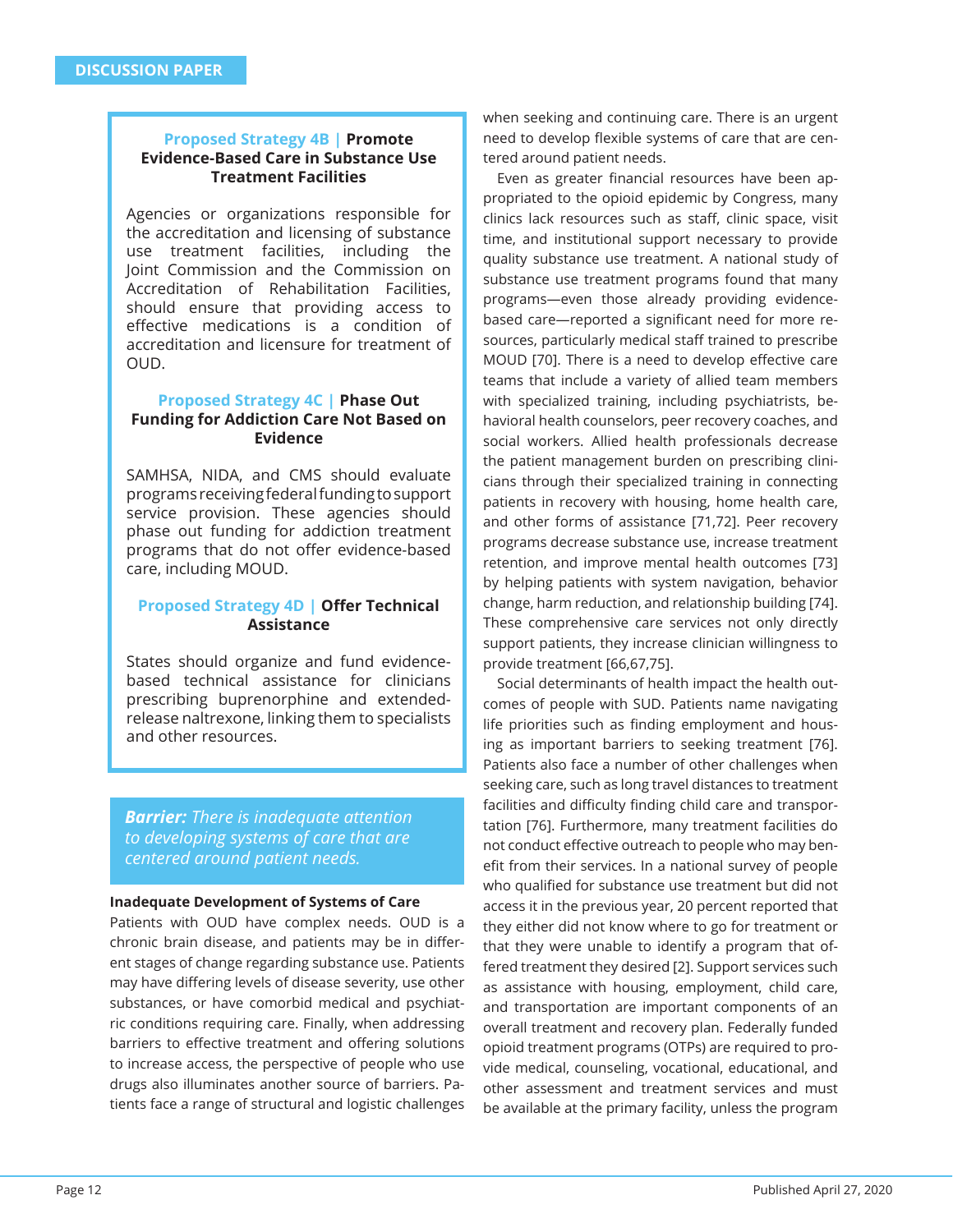sponsor has entered into an agreement with another institution to provide these services to patients [77]. Efforts to document compliance with these requirements is needed, and future research should explore the policies, funding, and other relevant barriers that prevent OTPs from providing these services and strategies to increase their provision [10].

Finally, recent literature has shown alarming racial and geographic disparities in access to MOUD. One analysis of nationally representative data reported that white patients had over fourfold greater odds of receiving buprenorphine than black patients [78]. This reinforces findings from other studies, which demonstrated that as access to MOUD has grown it has done so in areas with high income and low diversity [79]. These findings are especially distressing as overdose mortality rates among minority populations have been rising rapidly in recent years [80]. Many factors might contribute to this important gap: stigma and racial bias among health care providers can lead to differential patient management [81], and mistreatment within the health care system can also disincentivize minority patients from seeking care. Historians have argued that racial bias has even contributed to restrictive regulation of medications [82].

In recent years, rural areas have witnessed greater increases in opioid-related deaths than nonrural areas [83]. These deaths are propelled in part by significant barriers to accessing treatment, including stigma against MOUD, severe provider shortages, and a weak health infrastructure resulting in long distances to access care [5]. According to a recent survey, more than half of rural counties still lack a buprenorphine provider, leaving almost 33 percent of rural Americans without access to buprenorphine within their county [53]. Often, accessing an OTP is even more challenging [5].

The treatment system should assess racial and geographic disparities in access to MOUD and develop strategies to address them.

#### **Strategies to Address Patient Needs**

Public health leaders should implement treatment delivery models that address patient needs in their communities at varying levels of complexity. One example of a successful treatment delivery approach is the huband-spoke program in Vermont. The state identified a need for a specialized clinic to induct patients onto buprenorphine, retain complex patients, receive returning patients who destabilized on MOUD, and create a network of providers for office-based maintenance. It adopted a center of addiction expertise (or a "hub"), with a network of providers ("spokes") in regional catchment areas. This novel hub-and-spoke model for expanding OUD treatment in Vermont is a paradigm for integrating services with qualified experts in one location with satellite providers. It also dramatically increased the state's capacity for providing MOUD: over the course of 4 years, implementation of the program led to a 64 percent increase in the number of physicians waivered to prescribe buprenorphine and a 50 percent increase in patients served per waivered physician [84]. The hub-and-spoke model's success in Vermont does not, of course, mean that it is the best model for other states and localities.

Telemedicine is another service model with potential to expand treatment, including MOUD in underserved urban, rural and remote populations [85]. Telemedicine can dramatically increase access to treatment, and in some studies has demonstrated greater retention in care than in-person treatment [86]. Strengthening the infrastructure for substance use treatment delivery and providing clear guidance under applicable law will not only improve access to care for people with OUD, but will benefit patients with a range of SUD. This effort is especially important as polysubstance use is increasingly implicated in overdose fatalities [87]. Despite great potential, substantial barriers hinder wide-scale adoption of telemedicine for MOUD. The Ryan Haight Act prohibited physicians from prescribing controlled substances electronically until they conducted an inperson examination, or if they meet the federal definition of practicing telemedicine. To lessen the burden of this law, a 2018 law, the Special Registration for Telemedicine Act of 2018, required DEA to activate a special registration allowing physicians and nurse practitioners to prescribe controlled substances via telemedicine without an in-person exam. According to DEA's *Use of Telemedicine While Providing Medication Assisted Treatment (MAT)* statement, DEA-registered practitioners acting within the United States are exempt from the in-person medical evaluation requirement as a prerequisite to prescribing or otherwise dispensing controlled substances via the Internet if the practitioner is engaged in the "practice of telemedicine." States also need to respond by authorizing buprenorphine prescribing by approved providers through telemedicine without in-person examination. SAMHSA should train providers with a waiver to prescribe buprenorphine in best telemedicine practices, but foster more evidencebased improvements and standards [88]. These strat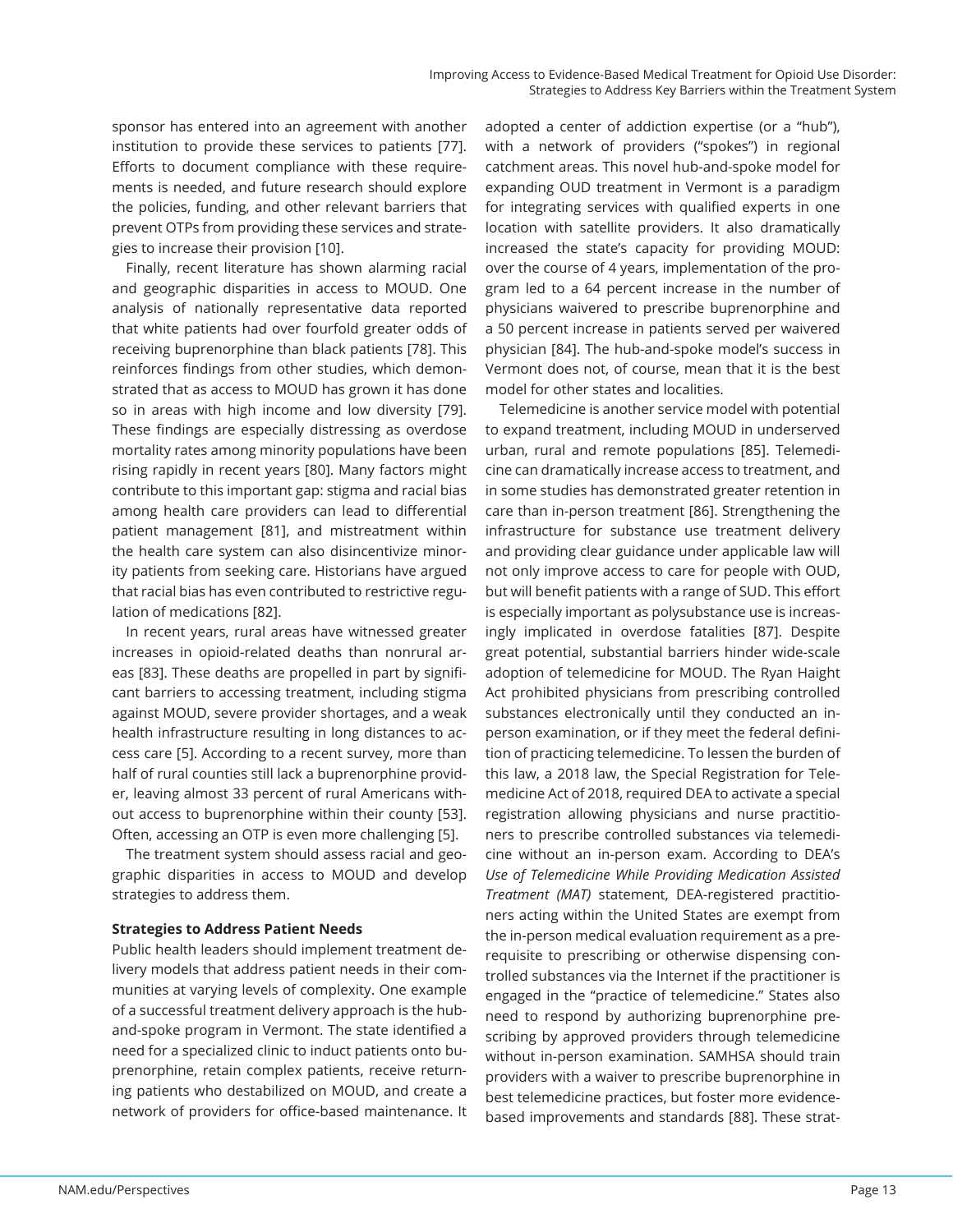egies have the potential for rapid expansion of treatment in underserved populations. Current research on effectiveness is limited, but when evidence-based treatments are not readily available, telemedicine-delivered treatments are a promising alternative.

Other strategies to center treatment around patient needs include lowering the threshold to access MOUD, for instance by providing treatment in more convenient locations such as mobile clinics and shelters for people experiencing homelessness, or eliminating requirements such as attending group therapy [76]. Recent studies have demonstrated that programs lowering the threshold for accessing buprenorphine for example, by eliminating the requirement for abstinence from other drugs, allowing unobserved or home initiation, or offering induction on a mobile van-show promise in engaging patients who are disconnected from care [89,90,91]. Novel strategies, such as equipping paramedics to provide buprenorphine in the field after an overdose, are currently being piloted and studied [92].

There is an urgent need for innovation on treatment delivery models that are able to address the social determinants of health that contribute to substance use and difficulty accessing care. While the root causes of some disparities, such as geography, are well understood, others have received less attention in the scientific community in recent years. Potential factors contributing to racial disparities in OUD outcomes and access to MOUD include a lack of waivered providers in communities with minority populations and stigma against minority patients. Federal agencies can provide a leadership role in understanding racial and geographic disparities in access to evidence-based care and developing strategies to address them.

## **Proposed Strategy 5A | Address Complex Patient Needs**

States should implement and fund models that address patient needs at varying levels of complexity.

## **Proposed Strategy 5B | Expedite Access to Medications**

SAMHSA, NIDA, and CMS should implement and evaluate programs that expedite access to medications for OUD.

## **Proposed Strategy 5C | Address Social Determinants and Disparities**

SAMHSA, NIDA, and CMS should fund and evaluate innovative models of treatment delivery that address the social determinants of health and the racial and geographic disparities in access to care.

## **Regulatory Barriers and Strategies to Address Them**

*Barrier: Laws and regulations currently limit access to treatment for addiction.*

#### **Treatment Access Restrictions**

Laws and regulations not rooted in evidence at multiple levels of government create additional barriers to treatment access.

#### **Federal Laws Limiting Access to Buprenorphine**

Although clinicians can prescribe controlled substances such as fentanyl and morphine without mandatory training in substance use or pain management, agonist treatment medications have increased regulatory and logistic barriers. The Drug Addiction Treatment Act of 2000 requires licensed clinicians to complete additional training to qualify for a waiver to prescribe buprenorphine. This additional requirement disincentivizes prescribers from providing treatment. Furthermore, even certified prescribers can only prescribe buprenorphine to a limited number of patients. Patient caps on buprenorphine prescribing limit the efficacy of dedicated clinicians who are committed to using evidence-based care to combat the epidemic. Although in 2016 the federal maximum cap on patients of a single prescriber was raised from 100 to 273, effects of its use and increase in access remain to be seen. Fear of overregulation by DEA can be a powerful deterrent to providing effective care. Data show that nonprescribers are significantly more likely than other clinicians to cite the potential for DEA intrusion into clinical practice as a barrier to providing MOUD [93].

Furthermore, although physicians and advanced practice clinicians are all allowed to obtain waivers to prescribe buprenorphine under federal law, state restrictions limit the numbers of nurse practitioners and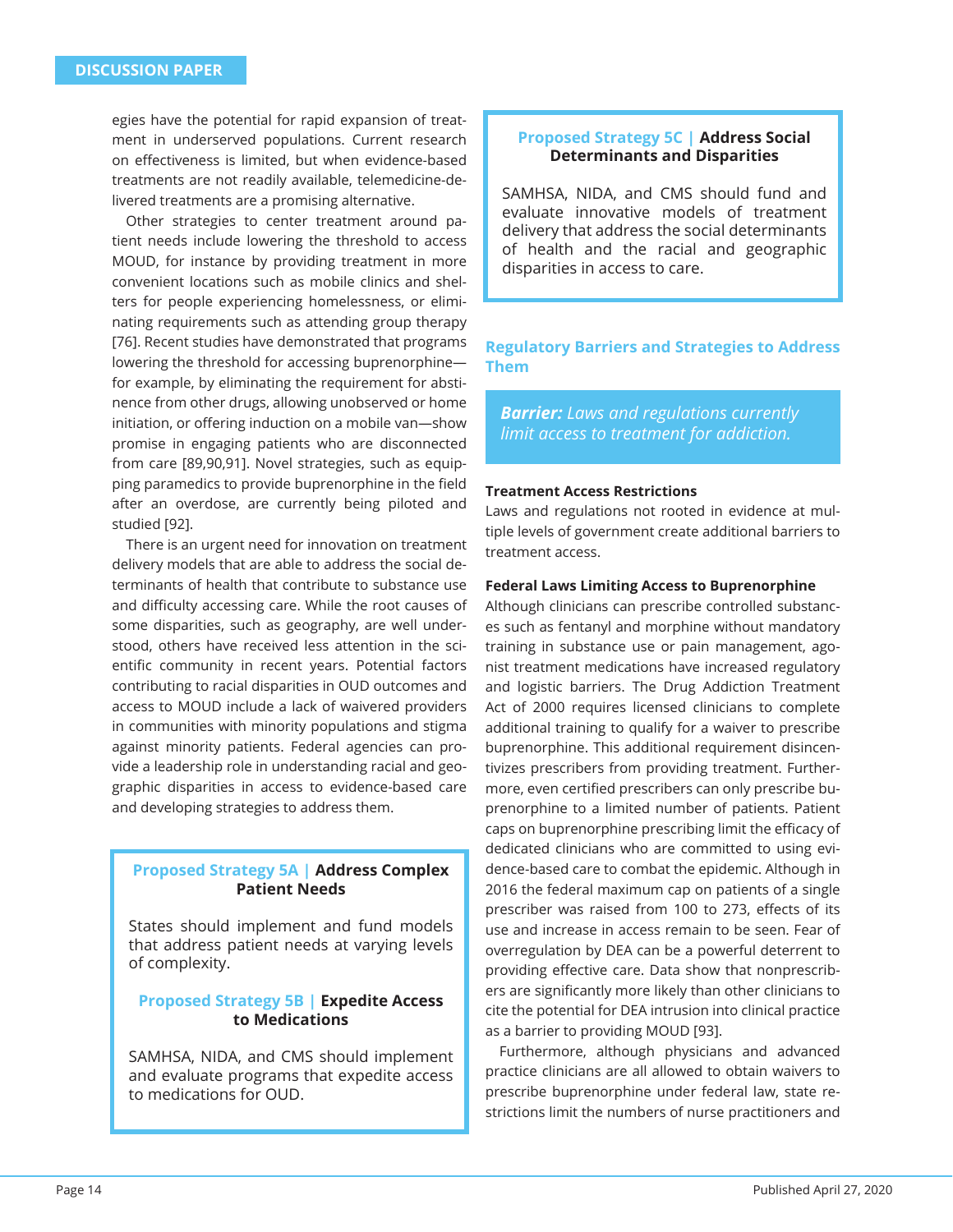physician assistants who seek and use the waiver [94]. A recent study found that greater state practice restrictions for nurse practitioners (e.g., physician oversight) were associated with a lower percentage of nurse practitioners with buprenorphine waivers [94].

#### **Federal Laws Limiting Access to Methadone**

The Narcotic Treatment Act of 1974 restricts methadone prescribing ability to clinicians in federally regulated clinics called OTPs. Physicians outside of OTPs are unable to prescribe methadone for OUD, even for long-time stable patients. In addition to major geographic gaps in access, the majority of existing OTPs are running at more than 80 percent capacity [95]. In other countries, such as Australia, Great Britain, and Canada, methadone is routinely prescribed in officebased settings and can be filled in community pharmacies [96]. Pilot studies in the United States have previously demonstrated that delivering methadone in a primary care setting is feasible and effective [97].

#### **State Laws Limiting Access to MOUD**

Some states have created additional barriers to accessing MOUD. For example, some states or state payers require buprenorphine provision to be paired with counseling. However, MOUD should not be withheld because counseling is not available or is declined by the patient [5]. These additional requirements put undue strain on already-limited clinicians and limit much needed care. Some states have also established regulations that prevent clinicians in nonspecialty settings from billing for SUD treatment, effectively restricting the ability of primary care providers to offer officebased buprenorphine treatment [98]. In one compelling example, a study of rural family physicians cited lack of counseling availability as the top barrier to providing OUD treatment [67]. In another recent study, approximately 10 percent of OTPs cited state regulations as barriers to expanding treatment [10].

#### **Payer Policies Limiting Access to MOUD**

Finally, payers often introduce policies that limit and delay access to lifesaving treatment. These policies include prior authorization requirements, which can disincentivize clinicians from providing MOUD 23,66,99]. A recent report found that Medicaid programs were more likely to require prior authorization for medications than for counseling [100]. They were also more likely to require prior authorization for MOUD than for medications to treat alcohol use disorder [100]. They also include limits on medication duration and dos-

ages, requirements that patients receive counseling in order to be able to access medication, or requirements that patients fail other forms of treatment before initiating medications [101]. Notably, a recent survey of OTPs found that insurance reimbursement or requirements were one of the most common barriers to accepting additional patients in their programs [10]. Payers can also introduce unnecessary practices such as denying behavioral health claims from physicians who are not psychiatrists, unnecessarily restricting access to MOUD from primary care providers and other qualified clinicians.

## **Strategies to Address Legal and Regulatory Barriers to Treatment**

Public health leaders can take action to address laws and regulations that limit provider capacity to treat patients in need of care. Once there is an assurance that training on the diagnosis, treatment, and continuum of care for SUD, including OUD, will be required, Congress should repeal the requirement for clinicians to obtain a practitioner waiver to prescribe buprenorphine and should preempt state laws that add barriers to the provision of MOUD. States can also consider expanding the scope of practice for nurse practitioners to expand the pool of potential treatment providers, a strategy that may be especially useful in rural and underserved areas. DEA and SAMHSA can partner to explore methadone delivery models that can increase access to this lifesaving medication. For example, the agencies should approve pilot programs with evaluation that include pharmacy and office-based methadone treatment for patients. Finally, payers can eliminate policies that disincentivize clinicians from providing medications and limit or delay access to treatment.

## **Proposed Strategy 6A | Reform Legal Requirements for Buprenorphine**

Once there is an assurance of appropriate training for all prescribing clinicians, Congress should repeal the requirement to obtain a waiver to prescribe buprenorphine.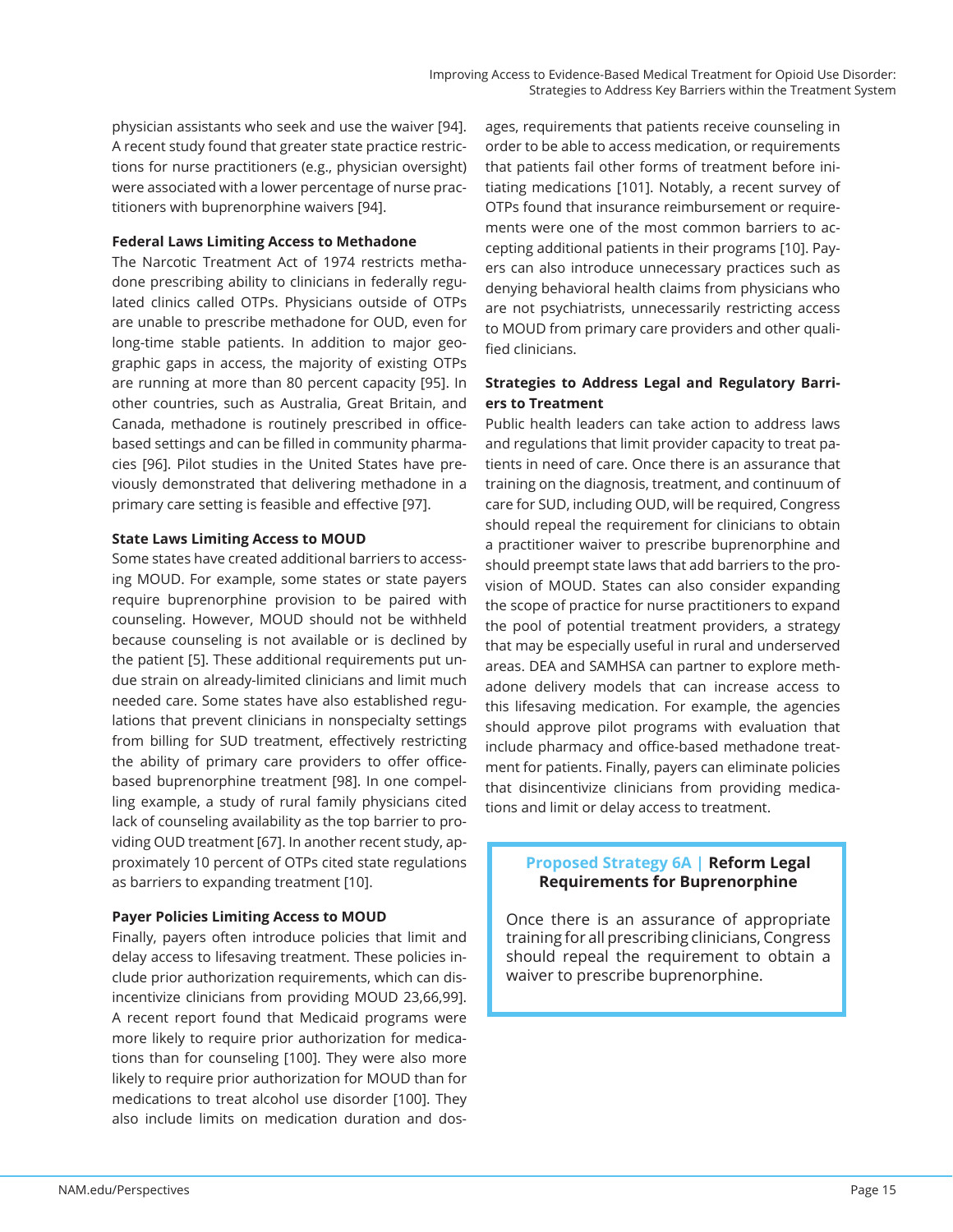## **Proposed Strategy 6B | Reduce Restrictions on Nurse Practitioners**

States should consider expanding the training and scope of practice for nurse practitioners in order to facilitate greater access to medications for OUD.

#### **Proposed Strategy 6C | Support Innovation in Methadone Delivery**

DEA and SAMHSA should encourage innovation on methadone delivery.

#### **Proposed Strategy 6D | Eliminate Unnecessary Barriers**

Congress should preempt state laws that add unnecessary additional barriers to the provision of medications for OUD.

## **Proposed Strategy 6E | Reduce Utilization Management Policies for Medications**

Public and private payers should eliminate utilization policies that limit access to quality treatment.

*Barrier: Restrictions on data sharing currently impede quality care.*

#### **Data Sharing Restrictions**

A key component to comprehensive substance use treatment is the ability for clinicians to share data in an efficient, effective way that improves outcomes.

Unfortunately, special privacy regulations impair data sharing for patient care. Title 42, Part 2 of the *Code of Federal Regulations* (CFR) prohibits certain types of treatment programs from disclosing that patients have SUD without patient consent or court order [2]. This regulation was intended to protect the privacy of patients and decrease stigma of care seeking. However, this regulation may contribute to the fragmentation of SUD treatment from the rest of the health care system and hinder care coordination among clinicians caring for patients with SUD.

Prescription drug monitoring programs (PDMPs) are often among the programmatic strategies that states

employ to combat overdose mortality rates [102]. PDMPs help support high-quality care when reliable information and guidance are made readily available to clinicians. However, evidence suggests that these programs show uncertain effectiveness in changing prescribing behavior, reducing misuse and diversion of controlled substances, and reducing opioid-related mortality [103,104,105]. This is in part because the programs vary widely across states in their reliability, consistency, ease of use, and utilization [106].

## **Strategies to Improve Data Sharing for High-Quality Care**

SAMHSA can directly improve care coordination among providers caring for patients with OUD by revising regulations that restrict data sharing.

To evaluate the impact of data sharing initiatives on health outcomes, Congress can fund research on the impact of prescription drug monitoring programs and other data sharing tools. Research is also needed on emerging systems to alert clinicians that a patient may be in a high-risk category for addiction, often on the basis of prior history, screening, and other factors. These systems are being implemented with little empirical basis. If proven effective in helping improve outcomes and patient care, models of integration with prescription drug monitoring programs should be considered.

## **Proposed Strategy 7A | Revise Restrictions on Data Sharing**

To improve care coordination among clinicians, SAMHSA should revise restrictions on data sharing specific to substance use treatment programs.

## **Proposed Strategy 7B | Fund Research on Data Sharing**

NIDA should fund research exploring the impact of prescription drug monitoring programs and other data sharing tools on overdose mortality and other opioid-related health outcomes.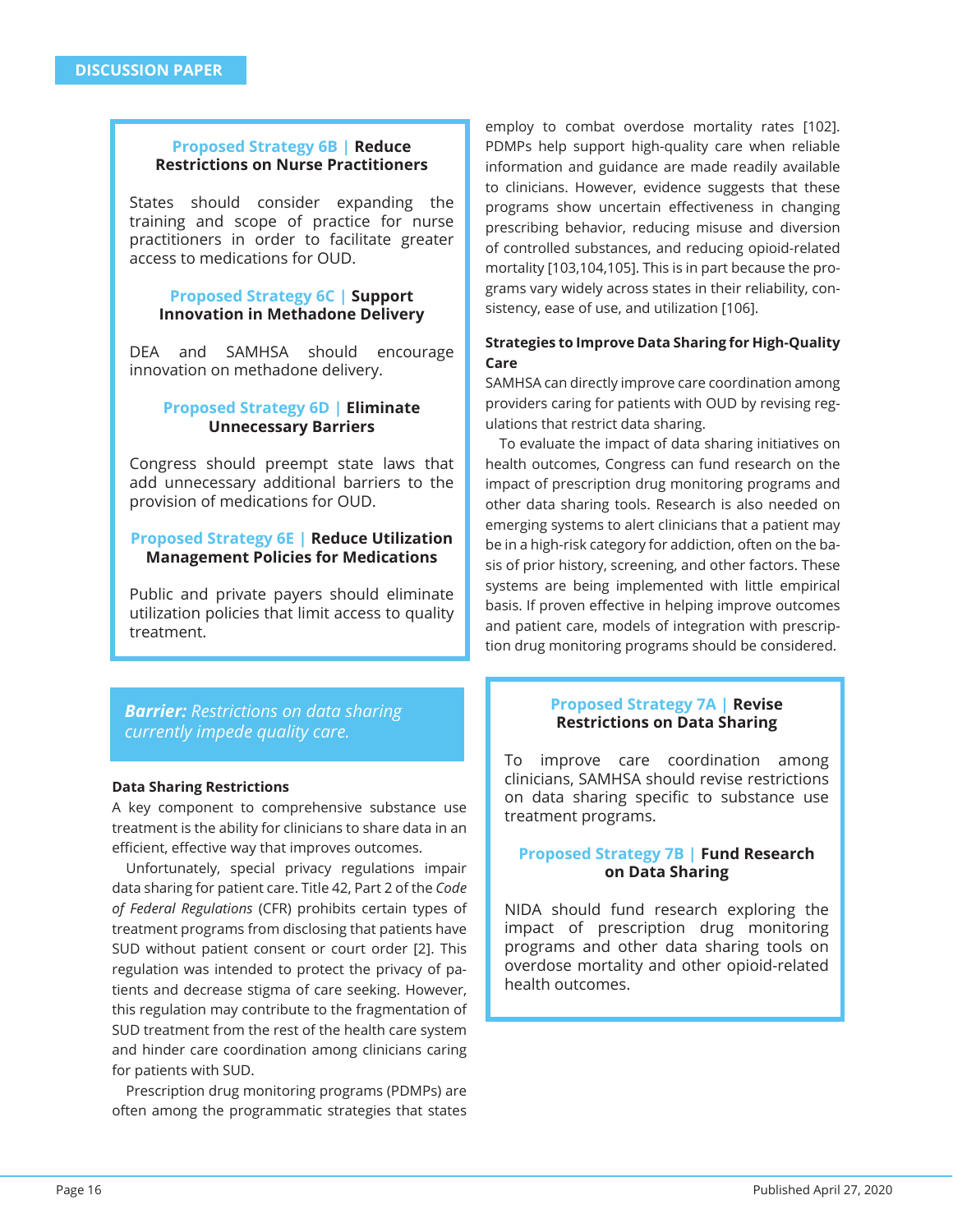## **Financial Barriers and Strategies to Address Them**

*Barrier: Financial barriers still prohibit access to care for many patients.*

Too many patients do not access substance use treatment because they cannot afford it. One study demonstrated that the rate of forgoing substance use treatment due to financial barriers declined from 51 percent in 2008 to 38 percent in 2014 [107]. In a more recent national survey of people with SUD who did not access substance use treatment, 30 percent indicated that they did not seek treatment because they did not have health insurance coverage or could not afford care [2]. While this declining trend is encouraging, the number of patients with financial barriers to seeking care remains far too high. The cost of extended-release naltrexone, in particular, can be prohibitively expensive [108].

The Affordable Care Act of 2008 (ACA) significantly improved our national capacity to treat people with SUD. It gave states the option to expand Medicaid to adults with incomes under 138 percent of the federal poverty level and required expansion states to provide substance use treatment as a benefit within Medicaid. Studies show that Medicaid expansions under the ACA have resulted in significant increases in substance use treatment utilization [109]. Fourteen states have yet to adopt Medicaid expansion under the ACA.

Special efforts should be made to ensure that populations at high risk of overdose, especially incarcerated and recently incarcerated persons, have access to affordable medications. The use of MOUD significantly reduces the risk of mortality both during and after incarceration [110,111]. But there are barriers to ensuring access to lifesaving treatment during and after periods of detention. People are often tapered off of medications in jails and prisons, and often lack health insurance upon release [5]. Although the use of MOUD in jails and prisons is increasing with support of federal and state grant funding, concerns about the sustainability of these efforts remain. Furthermore, federal laws currently prohibit the use of Medicaid funds during incarceration [112], and recently incarcerated persons can experience dangerous delays in health insurance coverage when enrolling or re-enrolling after release.

Public and private payers do not have adequate coverage of MOUD. One recent analysis of plans offered on Health Insurance Marketplaces in 2017 found that almost 14 percent did not cover any forms of buprenorphine/naltrexone [113]. Plans were also 80 percent less likely to cover long-acting injectable naltrexone than oral naltrexone, although only the former is recommended for the treatment of OUD [113]. Only 32 states (including the District of Columbia) have Medicaid coverage of all three MOUD [114]. Notably, methadone coverage within Medicaid lags behind that of other treatment modalities [114,115].

The Mental Health Parity and Addiction Equity Act of 2008 (MHPAEA) intended to ensure that mental health and substance use were treated like medical and surgical conditions in insurance plans. But payers have not yet met this legal standard, for instance by denying substance use treatment claims at higher rates than other medical claims, adding prior authorization requirements that delay care, or failing to provide timely access to in-network mental health and addiction treatment providers.

#### **Strategies to Address Financial Barriers**

A growing body of literature provides evidence that Medicaid expansion increases medication access and treatment utilization among people with OUD. Multiple studies illustrate that utilization of MOUD and naloxone increased in expansion states significantly more than nonexpansion states 109,116,117,118,119]. For example, one study found that rates of per-enrollee buprenorphine and naltrexone prescribing increased more than 200 percent for expansion states, compared to less than 50 percent for nonexpansion states [116]. Increased access to lifesaving treatment has had a tangible impact: a recent nationwide analysis found that states expanding Medicaid were associated with a 6 percent lower rate of opioid overdose deaths compared to nonexpansion states [120]. States should expand Medicaid to childless adults to gain the benefits of health coverage, including increased utilization of MOUD, greater opportunities for remission and recovery, and greater workforce participation.

Recent studies estimate that 80 percent of people released from prison are uninsured, and nearly all of them are eligible for Medicaid in expansion states [121]. To ensure a sustainable mechanism for providing MOUD in jails and prisons, Congress should amend federal statues to permit the use of Medicaid funding for MOUD during detention. States should also ensure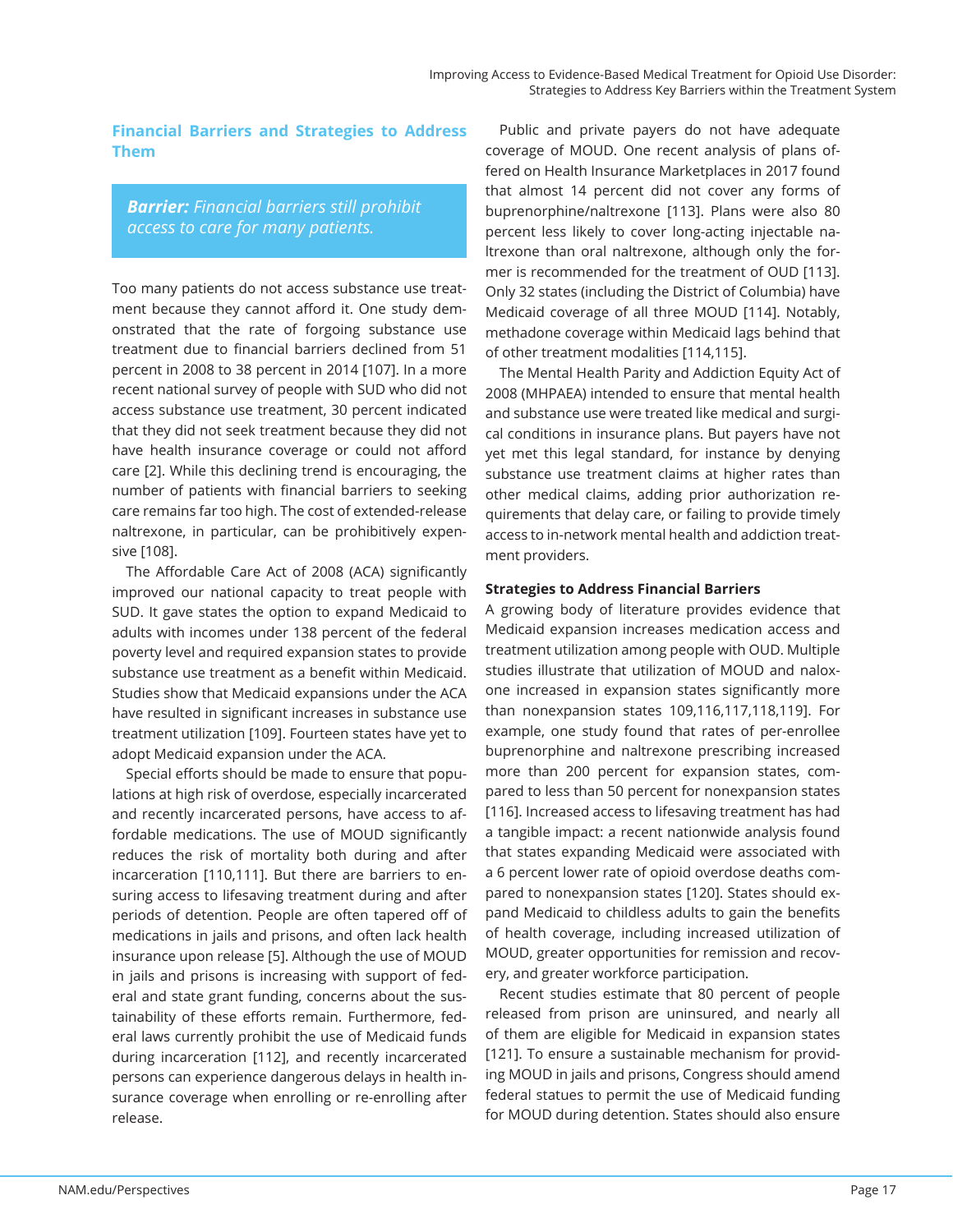that incarcerated individuals have active health coverage immediately upon release. Public and private payers should cover all evidence-based treatment for OUD, including treatment with methadone. Finally, states should pursue more aggressive enforcement of the MHPAEA. The 2017 President's Commission on Drug Addiction and the Opioid Crisis called for treatment on demand.

## **Proposed Strategy 8A | Expand Medicaid**

All states should expand Medicaid to childless adults to gain the benefits of health coverage.

## **Proposed Strategy 8B | Provide Medication Coverage in Detention**

Congress should permit Medicaid funds to be used for medications for OUD for incarcerated individuals.

## **Proposed Strategy 8C | Facilitate Coverage for Recently Incarcerated Populations**

States should ensure that incarcerated individuals have active health coverage immediately upon release.

## **Proposed Strategy 8D | Improve Insurance Coverage**

Public and private payers should provide coverage that facilitates access to all three FDA-approved medications for OUD.

#### **Proposed Strategy 8E | Enforce Parity**

States should enforce mental health parity laws.

#### **Other Barriers and Strategies to Address Them**

*Barrier: There is inadequate attention to the reasons why many people who use drugs are not engaged in treatment.*

Surveys also show that many people do not seek treatment because they do not perceive a need for it [2,122]. It is critical for clinicians and other service providers to better understand this population and develop nuanced strategies to engage them in care that will decrease their risk of opioid-related morbidity and mortality.

Barriers to seeking care may include some of the others discussed in this paper. For example, people may be wary of seeking treatment because of the stigma from their communities, employers, or health care providers. Others may not know where to find treatment, or may be unable to find available treatment slots when they are motivated to seek care. Some may forgo treatment because it is too costly, because it is too far from where they live, or it may interfere with their employment commitments. To increase interest in treatment among people who use drugs, it is necessary to understand their perceptions of barriers to care. Barriers to seeking and receiving treatment include not knowing where to go for treatment and not finding a program that matches patient needs [123]. A recent survey of opioid treatment programs also cited the lack of patient demand as a common barrier [10]. Clearly, outreach strategies are needed to recruit patients where treatment providers have availability.

## **Strategies to Incorporate the Perspective of People Who Use Drugs**

To improve the quality and accessibility of OUD treatment, treatment systems should actively solicit feedback from people with lived experience of OUD, including individuals who are not interested in treatment. Future research efforts should endeavor to better understand those who do not utilize the treatment system and identify strategies that might engage them in care. This effort should include funding research initiatives that explore how harm reduction approaches can facilitate engagement and reengagement in treatment.

Engaging in direct outreach and marketing to health care providers, health systems, and the public might reach at-risk populations not aware of treatment facilities. One example of a tool directly engaging the public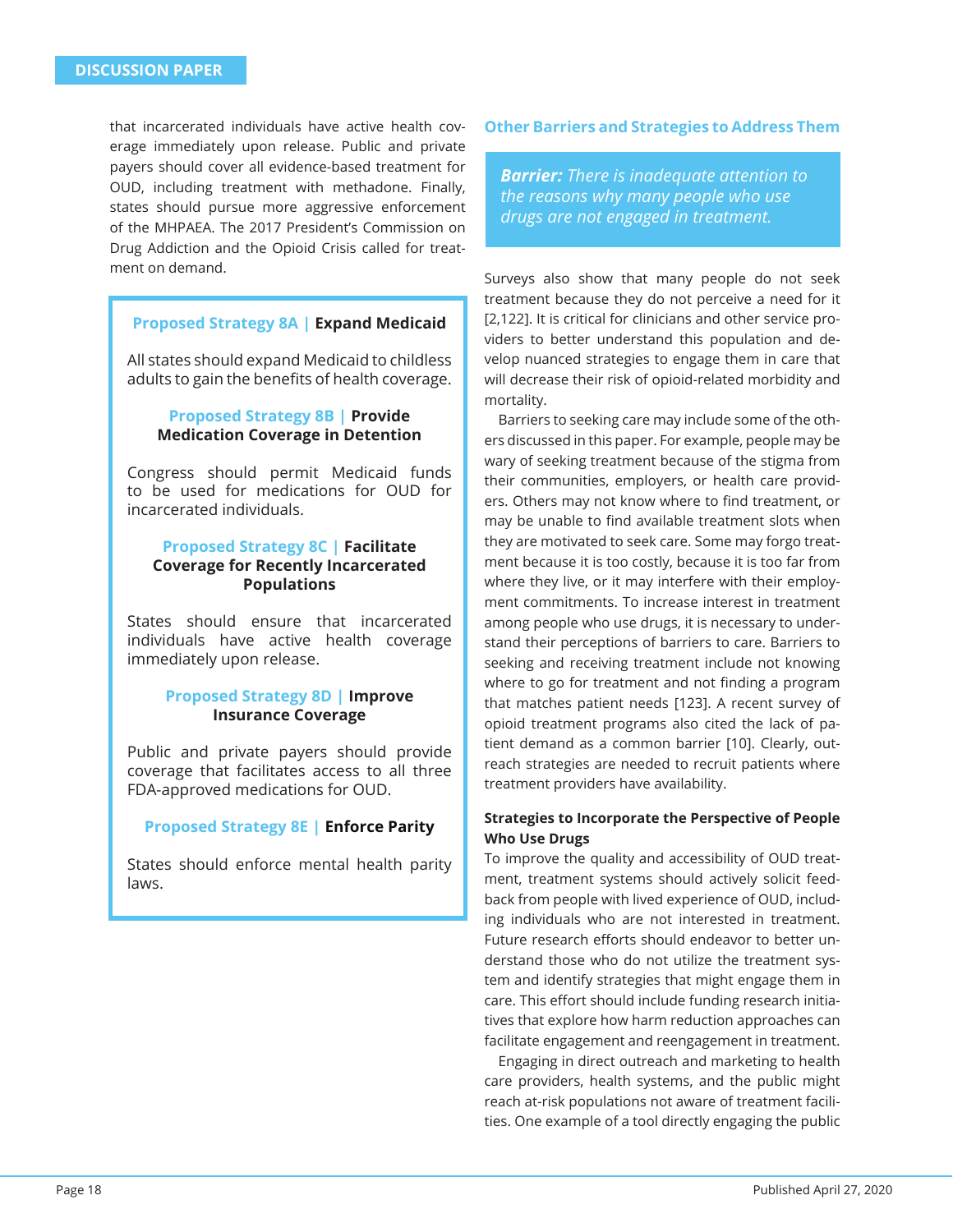was recently published online by SAMHSA [124]. This tool educates patients on MOUD and directs individuals to tools to locate providers. Research should investigate the impact of this tool and other similar initiatives to illustrate whether they effectively recruit patients into using MOUD.

## **Proposed Strategy 9A | Incorporate Patient Perspectives**

Treatment systems should consult with people with lived experience of opioid use to improve services..

## **Proposed Strategy 9B | Improve Treatment Engagement**

NIDA should fund research on strategies to increase patient engagement and motivation to receive treatment.

## **Conclusion**

Multiple barriers to change within the treatment system undermine access to care. There are many opportunities to address these barriers, increase the number of people receiving treatment and save lives. Taking advantage of these opportunities should be an urgent priority for all concerned about the opioid epidemic.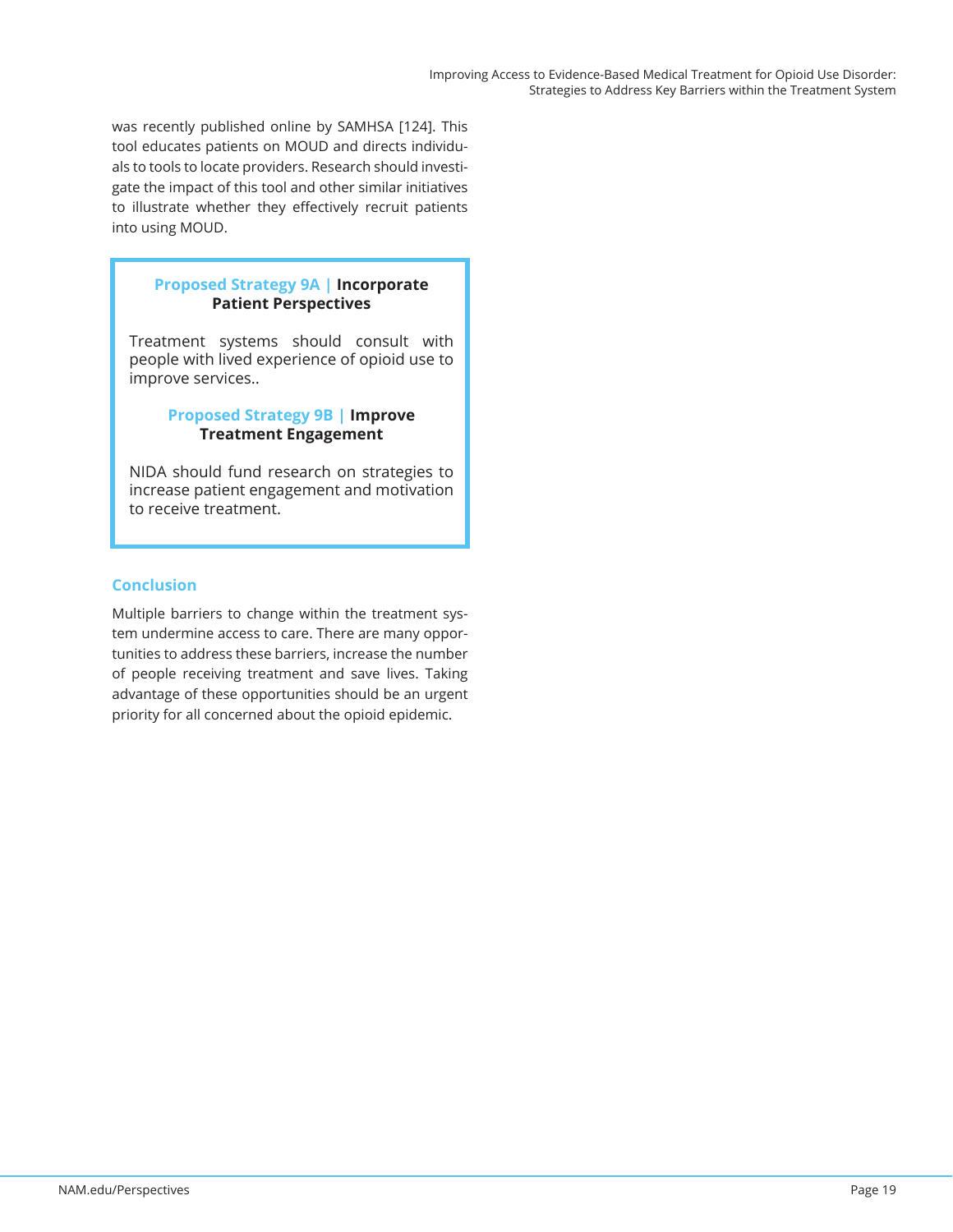|  |  |  |  | <b>APPENDIX A</b>   Barriers to Change Within the Treatment System and Strategies to Address Them |
|--|--|--|--|---------------------------------------------------------------------------------------------------|
|--|--|--|--|---------------------------------------------------------------------------------------------------|

| <b>Evidence Illustrating Barriers</b>                                                                                                                                                                                                                                                                                                                                                                                                                                                                                                                                                                                                                                                                                                                                                               | <b>Evidence for Proposed Strategy</b>                                                                                                                                                                                                                                                                                                                                                                                                                                                                                                                                                                                                                                                                                                                                                                                                                                                                                                                                                                                                                                                                                                          |
|-----------------------------------------------------------------------------------------------------------------------------------------------------------------------------------------------------------------------------------------------------------------------------------------------------------------------------------------------------------------------------------------------------------------------------------------------------------------------------------------------------------------------------------------------------------------------------------------------------------------------------------------------------------------------------------------------------------------------------------------------------------------------------------------------------|------------------------------------------------------------------------------------------------------------------------------------------------------------------------------------------------------------------------------------------------------------------------------------------------------------------------------------------------------------------------------------------------------------------------------------------------------------------------------------------------------------------------------------------------------------------------------------------------------------------------------------------------------------------------------------------------------------------------------------------------------------------------------------------------------------------------------------------------------------------------------------------------------------------------------------------------------------------------------------------------------------------------------------------------------------------------------------------------------------------------------------------------|
| <b>Provider Barriers</b>                                                                                                                                                                                                                                                                                                                                                                                                                                                                                                                                                                                                                                                                                                                                                                            |                                                                                                                                                                                                                                                                                                                                                                                                                                                                                                                                                                                                                                                                                                                                                                                                                                                                                                                                                                                                                                                                                                                                                |
| 1. Many clinicians, pharmacists, and support<br>staff have stigmatizing attitudes toward<br>patients with opioid use disorder and toward<br>medications for opioid use disorder.<br>Stigma is associated with greater support<br>$\bullet$<br>for punitive policies, denial of services,<br>and reluctance to engage in treatment<br>$[12, 13, 14]$ .<br>Clinicians display stigma against patients<br>$\bullet$<br>with SUD [15,16,17,18,19,21, 53, 99, 125,126<br>,127,128,129,130,131,132,133,134].<br>Clinicians have a lack of knowledge<br>about MOUD efficacy and fear that pre-<br>scribing MOUD will result in diversion<br>[21,22,23,24,25, 125, 130,135,136,137].<br>Negative attitudes among clinicians can<br>$\bullet$<br>limit their willingness to treat those with<br>SUD [26,27]. | 1. The Centers for Disease Control and<br><b>Prevention should partner with profes-</b><br>sional associations and others to develop<br>and implement an evidence-based stigma<br>reduction campaign targeting clinicians,<br>pharmacists, and support staff.<br>Targeted education early in clinical train-<br>$\bullet$<br>ing decreases stigma and discrimination<br>$[31]$ .<br>Highlighting the efficacy of MOUD and<br>$\bullet$<br>relaying personal stories of people who<br>use drugs decreases stigma in the gen-<br>eral population [31,32].<br>Using nonstigmatizing language can<br>$\bullet$<br>improve outcomes for people with SUD<br>$[133]$ .<br>Academic detailing has been used effec-<br>$\bullet$<br>tively to train clinicians in evidence-based<br>opioid prescribing and naloxone distribu-<br>tion [1].                                                                                                                                                                                                                                                                                                              |
| 2. Many clinicians have insufficient training to<br>provide evidence-based care for patients with<br>opioid use disorder.<br>Clinicians report being unprepared to<br>screen, diagnose, refer, manage, or treat<br>patients with SUD [16,20].<br>Training standards and practices in SUD<br>$\bullet$<br>are inadequate for clinicians-including<br>psychiatrists [33,34,40]-and allied team<br>members [5].<br>Clinicians receive inadequate training in<br>SUD detection and the frequent co-occur-<br>rence of SUD with mental health disorders<br>$[15, 17, 99, 128, 136]$ .<br>Clinicians are insufficiently trained on diag-<br>nosis and office-based treatment of OUD<br>$[66, 99, 128, 130, 138]$ .<br>Clinicians are insufficiently trained in pain<br>management [139,140].              | 2. Accreditation agencies should require<br>that clinicians receive training in screen-<br>ing, diagnosis, and treatment of opioid<br>addiction. These requirements should<br>cover medical students, residents, physi-<br>cians, and advanced practice clinicians<br>(e.g., nurse practitioners and physician<br>assistants). Recommended credentialing<br>agencies include the Liaison Committee on<br><b>Medical Education, Accreditation Council</b><br>for Graduate Medical Education, Com-<br>mission on Collegiate Nursing Education,<br><b>Accreditation Commission for Education in</b><br><b>Nursing, and Accreditation Review Com-</b><br>mission on Education for the Physician<br><b>Assistant.</b><br>Early training in treating those with OUD<br>is associated with greater willingness and<br>confidence to provide OUD treatment in<br>later practice [35,36].<br>Requiring training in SUD screening is a<br>key component of a recent 2019 USPSTF<br>recommendation [37].<br>It is important to provide free, easy-<br>to-access OUD treatment and MOUD<br>management education for trainees and<br>clinicians [16,17,99]. |

J

 $\mathsf{l}$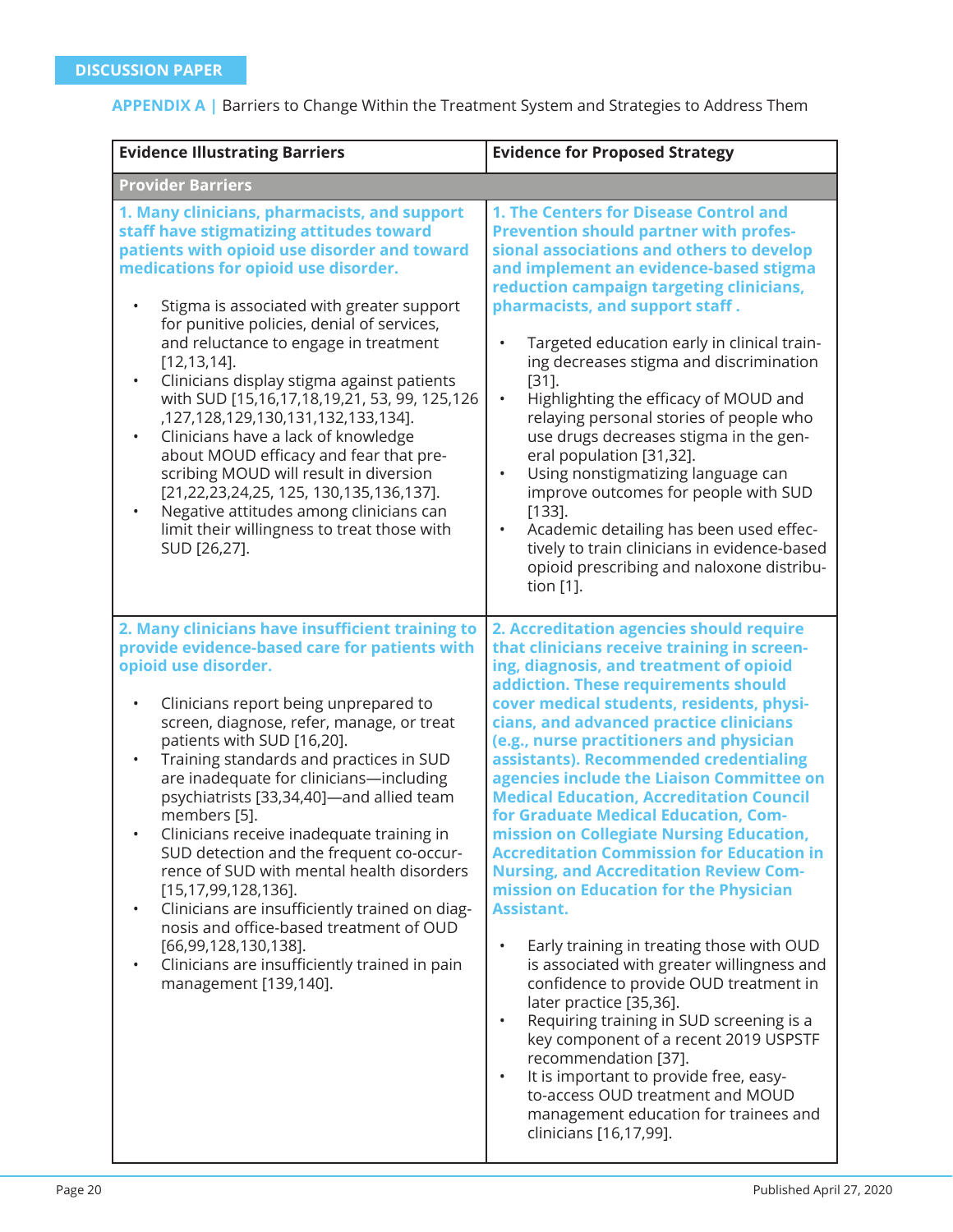| 3. There were insufficient numbers of addic-<br>tion treatment specialists at the time of this<br>manuscript's publication in 2020.<br>At the time of this paper's publication, there were<br>inadequate numbers of<br>Mental health and addiction medicine pro-<br>fessionals [20,41],<br>Psychiatrists with specialized training in ad-<br>$\bullet$<br>diction [44,45,46,67,141,142],<br>Behavioral health counselors [17,66,67,143],<br>$\bullet$<br>and<br>Advanced practice clinicians certified to pro-<br>vide MOUD [47].                                                                                                                                                                                                                                                                                                                       | <b>3A. Congress should increase opportunities</b><br>to train addiction psychiatrists and addic-<br>tion medicine specialists by appropriating<br>funding for the Mental and Substance Use<br><b>Disorders Workforce Training Demonstra-</b><br>tion Program, which was authorized under<br>the 21st Century Cures Act.<br>3B. Congress should increase funding for<br>loan repayment programs for addiction<br>specialists who treat substance use disor-<br>ders in underserved areas.<br>Loan repayment programs have long<br>$\bullet$<br>been used as strategies to recruit health<br>professionals to rural and medically un-<br>derserved areas [48].                                                                                                                                                                                                                                    |
|---------------------------------------------------------------------------------------------------------------------------------------------------------------------------------------------------------------------------------------------------------------------------------------------------------------------------------------------------------------------------------------------------------------------------------------------------------------------------------------------------------------------------------------------------------------------------------------------------------------------------------------------------------------------------------------------------------------------------------------------------------------------------------------------------------------------------------------------------------|-------------------------------------------------------------------------------------------------------------------------------------------------------------------------------------------------------------------------------------------------------------------------------------------------------------------------------------------------------------------------------------------------------------------------------------------------------------------------------------------------------------------------------------------------------------------------------------------------------------------------------------------------------------------------------------------------------------------------------------------------------------------------------------------------------------------------------------------------------------------------------------------------|
| <b>Institutional Barriers</b>                                                                                                                                                                                                                                                                                                                                                                                                                                                                                                                                                                                                                                                                                                                                                                                                                           |                                                                                                                                                                                                                                                                                                                                                                                                                                                                                                                                                                                                                                                                                                                                                                                                                                                                                                 |
| 4. The provision of medications for opioid<br>use disorder is often not standardized within<br>medical and psychiatric care.<br>A minority of patients receiving treatment<br>$\bullet$<br>for OUD receive MOUD [49,50,51].<br>SUD treatment facilities do not provide<br>$\bullet$<br>adequate access to MOUD [9].<br>Many clinical settings are inadequately<br>$\bullet$<br>prepared to prescribe MOUD to patients,<br>despite evidence showing success in deliv-<br>ering this treatment in primary care practic-<br>es [16,52], emergency departments [24,57],<br>and detention centers [58,59,60,61].<br>There many gaps in the continuum of care,<br>$\bullet$<br>including inadequate transitions from<br>rescue to treatment [62,63], arbitrarily short<br>periods of medication utilization [64,65,],<br>and poor care coordination [17,125]. | 4A. The National Institutes of Health and<br>the Agency for Healthcare Research and<br><b>Quality should support standards and met-</b><br>rics for primary care, community health<br>centers, certified community behavioral<br>health clinics, emergency departments,<br>detention facilities, and mental health<br>programs to screen for and treat opioid use<br>disorder.<br>Standards and metrics can be derived<br>$\bullet$<br>from primary care MOUD integration<br>models such as the Massachusetts Col-<br>laborative Care Model [72,144].<br>It has been shown that emergency de-<br>$\bullet$<br>partment initiation of treatment increas-<br>es treatment engagement and decreases<br>mortality; this should be adopted as<br>standard practice [56].<br>Both government and private sector<br>$\bullet$<br>resources should be increased to expand<br>access to treatment [141]. |
|                                                                                                                                                                                                                                                                                                                                                                                                                                                                                                                                                                                                                                                                                                                                                                                                                                                         | <b>4B. Agencies or organizations responsible</b><br>for the accreditation and licensing of sub-<br>stance use treatment facilities, including<br>the Joint Commission and the Commission<br>on Accreditation of Rehabilitation Facili-<br>ties, should ensure that providing access<br>to effective medications is a condition of<br>accreditation and licensure for treatment<br>of opioid use disorder.                                                                                                                                                                                                                                                                                                                                                                                                                                                                                       |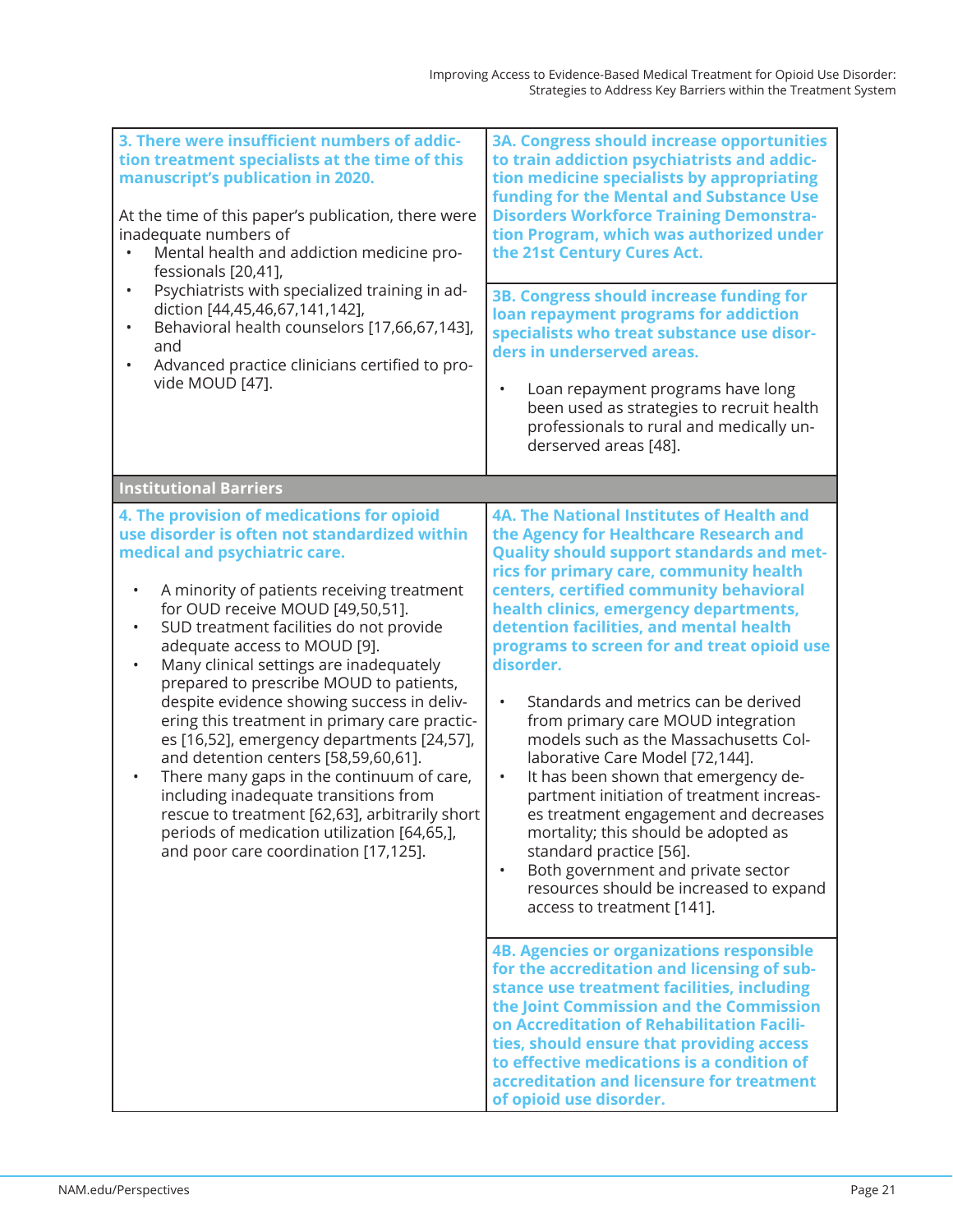| <b>4C. The Substance Abuse and Mental</b><br><b>Health Services Administration, National</b><br><b>Institute on Drug Abuse, and the Centers</b><br>for Medicare & Medicaid Services should<br>evaluate programs receiving federal fund-<br>ing to support service provision. These<br>agencies should phase out funding for<br>addiction treatment programs that do not<br>offer evidence-based care, including medi-<br>cations to treat opioid use disorder.<br>Reducing low-value or no-value care<br>$\bullet$<br>preserves resources that will be more<br>effective at saving lives and promoting<br>recovery [68]. |
|--------------------------------------------------------------------------------------------------------------------------------------------------------------------------------------------------------------------------------------------------------------------------------------------------------------------------------------------------------------------------------------------------------------------------------------------------------------------------------------------------------------------------------------------------------------------------------------------------------------------------|
| <b>4D. States should organize and fund</b><br>evidence-based technical assistance for<br>clinicians prescribing buprenorphine and<br>naltrexone, linking them to specialists and<br>other resources.                                                                                                                                                                                                                                                                                                                                                                                                                     |
| Technical assistance can increase the<br>$\bullet$<br>confidence of nonspecialist clinicians to<br>offer addiction care [67].<br>State-specific guidance exists on the pro-<br>$\bullet$<br>vision of office-based MOUD and should<br>be shared broadly to allow for greater<br>adoption [145].                                                                                                                                                                                                                                                                                                                          |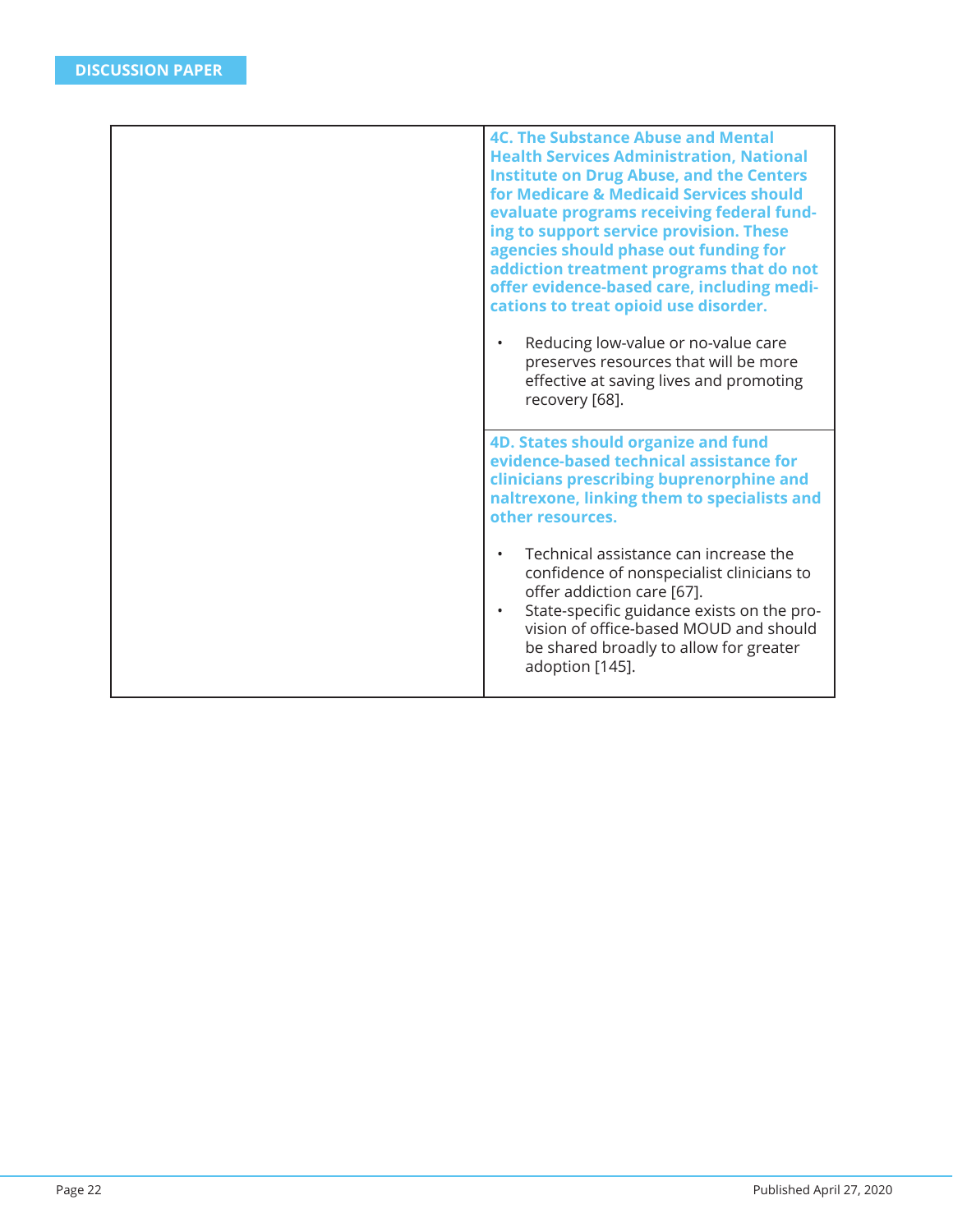| 5. There is inadequate attention to developing<br>systems of care that are centered around<br>patient needs.                                                                                                                                                                                                                                                                                                                                                                                                                                                                                                                                                                                                                                                                                                                                                                                                                                      | 5A. States should implement and fund<br>models that address patient needs at vary-<br>ing levels of complexity.                                                                                                                                                                                                                                                                                                                                                                                                                                                                                                                                                                                           |
|---------------------------------------------------------------------------------------------------------------------------------------------------------------------------------------------------------------------------------------------------------------------------------------------------------------------------------------------------------------------------------------------------------------------------------------------------------------------------------------------------------------------------------------------------------------------------------------------------------------------------------------------------------------------------------------------------------------------------------------------------------------------------------------------------------------------------------------------------------------------------------------------------------------------------------------------------|-----------------------------------------------------------------------------------------------------------------------------------------------------------------------------------------------------------------------------------------------------------------------------------------------------------------------------------------------------------------------------------------------------------------------------------------------------------------------------------------------------------------------------------------------------------------------------------------------------------------------------------------------------------------------------------------------------------|
| There is inadequate institutional, clinical,<br>and peer support for people with OUD<br>[15,17,67,70,126] including<br>allied health professionals who can help<br>patients manage aspects of their health<br>care needs [71,72] and<br>peer recovery specialists that increase<br>$\bullet$<br>patient retention in ongoing treatment<br>$[73, 74]$ .<br>Comprehensive care services should be<br>implemented more broadly, as they are<br>shown to support patients and increase<br>clinician willingness to provide treatment<br>$[66, 67, 75]$ .<br>Patients report many challenges when<br>seeking care, such as not knowing where to<br>seek care [2], long travel distances to treat-<br>ment facilities, and difficulty finding child<br>care and transportation [76].<br>There are significant racial disparities in<br>ability to access MOUD [78,79] and over-<br>dose mortality [80].<br>There are significant geographic disparities | After ensuring that these initiatives ad-<br>dress the needs of local communities,<br>expand models such as hub-and-spoke<br>and telemedicine that meet the needs<br>of diverse patient populations at varying<br>levels of complexity [72,84,146].                                                                                                                                                                                                                                                                                                                                                                                                                                                       |
|                                                                                                                                                                                                                                                                                                                                                                                                                                                                                                                                                                                                                                                                                                                                                                                                                                                                                                                                                   | <b>5B. The Substance Abuse and Mental</b><br><b>Health Services Administration, National</b><br><b>Institute on Drug Abuse, and the Centers</b><br>for Medicare & Medicaid Services should<br>implement and evaluate programs that<br>expedite access to medications for opioid<br>use disorder.<br>Explore and pilot other methods to lower<br>$\bullet$<br>the threshold to accessing treatment,<br>including providing treatment in more<br>convenient locations (e.g., mobile clin-<br>ics and shelters) or eliminating require-<br>ments such as attending group therapy<br>or observed initiation, because removing<br>these barriers has demonstrated greater<br>patient engagement [76,89,90,91]. |
| 147,148,149].                                                                                                                                                                                                                                                                                                                                                                                                                                                                                                                                                                                                                                                                                                                                                                                                                                                                                                                                     | <b>5C. The Substance Abuse and Mental</b><br><b>Health Services Administration, National</b><br><b>Institute on Drug Abuse, and the Centers</b><br>for Medicare & Medicaid Services should<br>fund and evaluate innovative models of<br>treatment delivery that address social<br>determinants of health and racial and geo-<br>graphic disparities in access to care.                                                                                                                                                                                                                                                                                                                                    |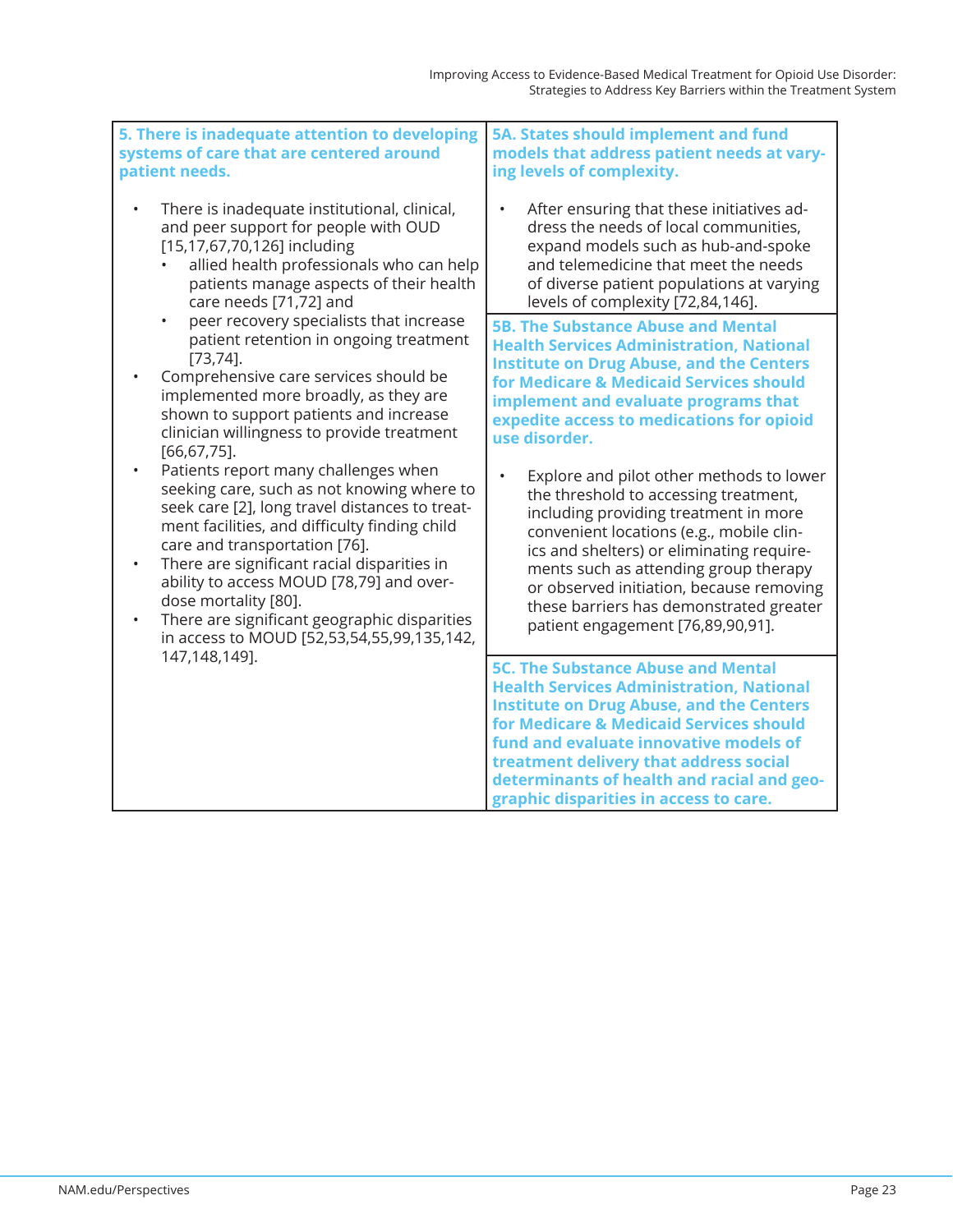| <b>Regulatory Barriers</b>                                                                                                                                                                                                                                                                                                                                                                                                                                                                                                                                                                                                                                                                                                                                                                                                                                                                                                                                                                                                                                                                                                                                                                                                                                                                                                                                                                                                                                       |                                                                                                                                                                                                                                                                                                                                                                                                                                                                                                                                                                                                                                                                                                                                                                                                                                                                                                                                                                                                                                                                                                                                                                                                                                                                                                                                                                                                                                                                                                                                                                                                                                                                                               |  |  |
|------------------------------------------------------------------------------------------------------------------------------------------------------------------------------------------------------------------------------------------------------------------------------------------------------------------------------------------------------------------------------------------------------------------------------------------------------------------------------------------------------------------------------------------------------------------------------------------------------------------------------------------------------------------------------------------------------------------------------------------------------------------------------------------------------------------------------------------------------------------------------------------------------------------------------------------------------------------------------------------------------------------------------------------------------------------------------------------------------------------------------------------------------------------------------------------------------------------------------------------------------------------------------------------------------------------------------------------------------------------------------------------------------------------------------------------------------------------|-----------------------------------------------------------------------------------------------------------------------------------------------------------------------------------------------------------------------------------------------------------------------------------------------------------------------------------------------------------------------------------------------------------------------------------------------------------------------------------------------------------------------------------------------------------------------------------------------------------------------------------------------------------------------------------------------------------------------------------------------------------------------------------------------------------------------------------------------------------------------------------------------------------------------------------------------------------------------------------------------------------------------------------------------------------------------------------------------------------------------------------------------------------------------------------------------------------------------------------------------------------------------------------------------------------------------------------------------------------------------------------------------------------------------------------------------------------------------------------------------------------------------------------------------------------------------------------------------------------------------------------------------------------------------------------------------|--|--|
| 6. Laws and regulations currently limit access<br>to treatment for addiction.<br>Federal law requires prescribers to obtain<br>additional training and a waiver to pre-<br>scribe buprenorphine, which reduces an<br>individual provider's ability to prescribe<br>buprenorphine, an FDA-approved MOUD.<br>Federal law prevents physicians outside of<br>٠<br>opioid treatment programs to prescribe<br>methadone, limiting an individual provider's<br>ability to prescribe methadone, an FDA-<br>approved MOUD.<br>Some state laws limit access to MOUD by<br>٠<br>imposing additional restrictions not rooted<br>in evidence (e.g., required counseling and<br>mental health services) [10,98].<br>State restrictions limit the numbers of<br>٠<br>nurse practitioners and physician assistants<br>who can seek and use the buprenorphine<br>waiver, further reducing those in a commu-<br>nity who can prescribe buprenorphine, an<br>FDA-approved MOUD [94].<br>Payer policies limit access to MOUD<br>through insurance prior authorization regu-<br>lations [23,66,99,100], nonevidence-based<br>limitations on medication duration and<br>dosages, or the required failure of other<br>modalities before MOUD prescribing can<br>begin [101].<br>DEA surveillance serves as a significant<br>٠<br>deterrent to many prescribers pursu-<br>ing a buprenorphine prescribing waiver,<br>and MOUD prescribing more generally<br>[16, 17, 21, 130, 141, 150]. | 6A. Once there is an assurance of appropri-<br>ate training for all prescribing clinicians,<br><b>Congress should repeal the requirement</b><br>to obtain a waiver to prescribe buprenor-<br>phine.<br>Eliminate buprenorphine waiver require-<br>$\bullet$<br>ments for those licensed to prescribe<br>controlled substances [17].<br>6B. States should consider expanding the<br>training and scope of practice for nurse<br>practitioners in order to facilitate greater<br>access to medications for opioid use disor-<br>der.<br>Greater state practice restrictions for<br>nurse practitioners (e.g., requiring physi-<br>cian oversight) were associated with a<br>lower percentage of nurse practitioners<br>obtaining buprenorphine prescribing<br>waivers [94].<br><b>6C. The Drug Enforcement Administration</b><br>and Substance Abuse and Mental Health<br><b>Services Administration should encourage</b><br>innovation on methadone delivery.<br>In other countries, such as Australia,<br>$\bullet$<br>Great Britain, and Canada, methadone<br>is routinely prescribed in office-based<br>settings and can be filled in community<br>pharmacies [96].<br>Pilot studies in the United States demon-<br>strated that delivering methadone in a<br>primary care setting is feasible and effec-<br>tive [97].<br>6D. Congress should preempt state laws<br>that add unnecessary additional barriers to<br>the provision of medications for opioid use<br>disorder.<br>Remove counseling requirements for<br>access to MOUD and increase access to<br>counseling through increased funding<br>and reimbursement for counselors [5].<br>6E. Public and private payers should elimi- |  |  |
|                                                                                                                                                                                                                                                                                                                                                                                                                                                                                                                                                                                                                                                                                                                                                                                                                                                                                                                                                                                                                                                                                                                                                                                                                                                                                                                                                                                                                                                                  | nate utilization policies that limit access to<br>quality treatment.                                                                                                                                                                                                                                                                                                                                                                                                                                                                                                                                                                                                                                                                                                                                                                                                                                                                                                                                                                                                                                                                                                                                                                                                                                                                                                                                                                                                                                                                                                                                                                                                                          |  |  |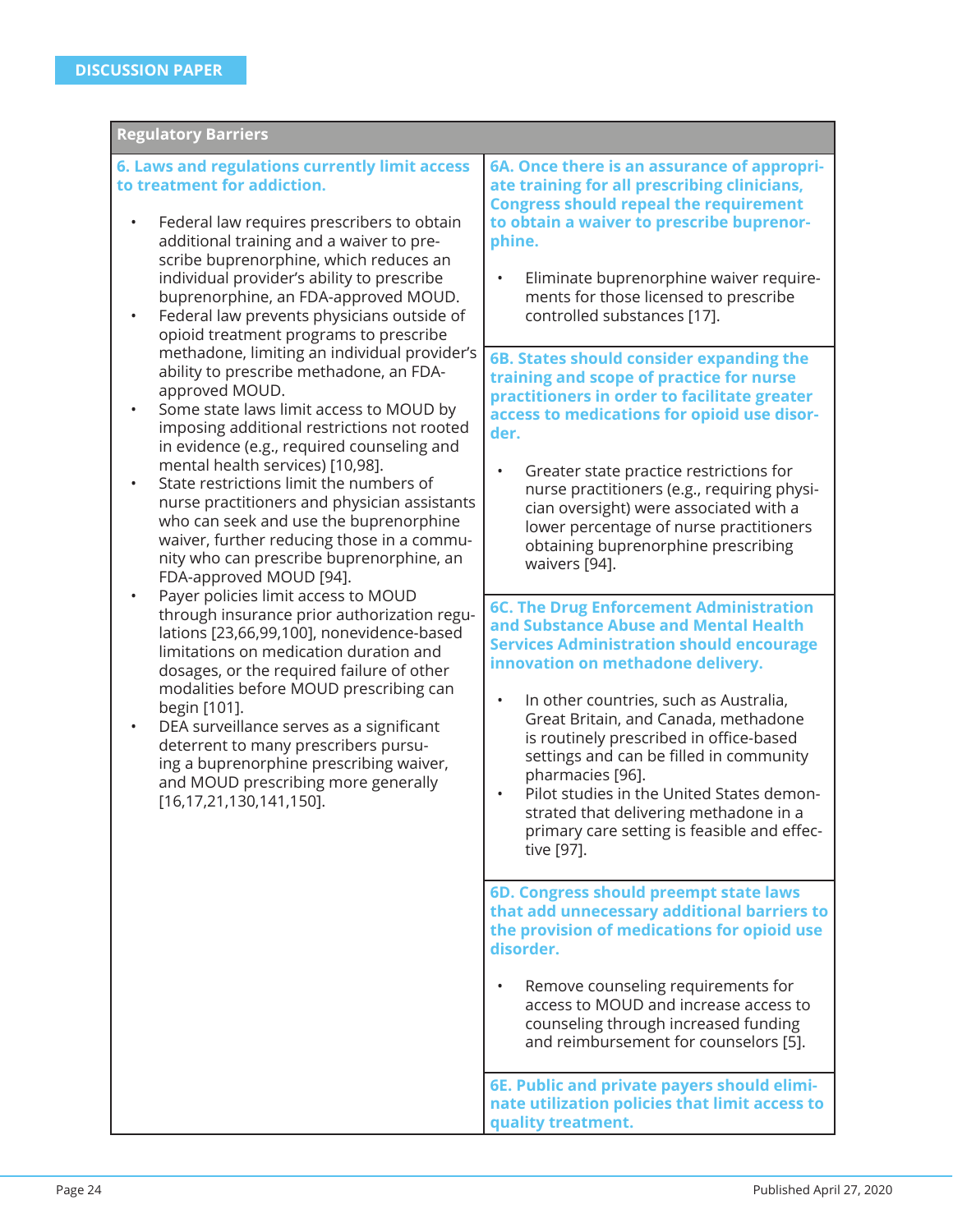| 7. Restrictions on data sharing currently im-<br>pede quality care.<br>The 45 CFR part 2 privacy provision prohib-<br>$\bullet$<br>its federally funded programs from sharing<br>information around SUD without patient<br>consent, which increases barriers to care<br>coordination among clinicians [2].<br>PDMPs are a commonly used state strat-<br>$\bullet$<br>egy to combat excessive opioid prescribing<br>through data sharing. However, it is unclear<br>that they have a beneficial impact on opioid<br>prescribing, opioid misuse and diversion,<br>and opioid-related mortality [102,103,104].<br>This may in part be a result of varying uti-<br>lization and usability of PDMPs in different<br>states [106,151,152,153,154]. | 7A. To improve care coordination among<br>clinicians, the Substance Abuse and Men-<br>tal Health Services Administration should<br>revise restrictions on data sharing specific<br>to substance use treatment programs.<br><b>7B. The National Institute on Drug Abuse</b><br>should fund research exploring the impact<br>of prescription drug monitoring programs<br>and other data sharing tools on overdose<br>mortality and other opioid-related health<br>outcomes.                                                                                                                                                                                                                                                                                                                                                                                            |
|----------------------------------------------------------------------------------------------------------------------------------------------------------------------------------------------------------------------------------------------------------------------------------------------------------------------------------------------------------------------------------------------------------------------------------------------------------------------------------------------------------------------------------------------------------------------------------------------------------------------------------------------------------------------------------------------------------------------------------------------|----------------------------------------------------------------------------------------------------------------------------------------------------------------------------------------------------------------------------------------------------------------------------------------------------------------------------------------------------------------------------------------------------------------------------------------------------------------------------------------------------------------------------------------------------------------------------------------------------------------------------------------------------------------------------------------------------------------------------------------------------------------------------------------------------------------------------------------------------------------------|
| <b>Financial Barriers</b>                                                                                                                                                                                                                                                                                                                                                                                                                                                                                                                                                                                                                                                                                                                    |                                                                                                                                                                                                                                                                                                                                                                                                                                                                                                                                                                                                                                                                                                                                                                                                                                                                      |
| 8. Financial barriers still prohibit access to<br>care for many patients.<br>Inability to afford care is often cited as a<br>$\bullet$<br>reason to not seek treatment that other-<br>wise would be sought [2].<br>A particularly underinsured and undertreat-<br>$\bullet$<br>ed population are those in jails and prisons<br>[5,131] due to federal laws that prohibit<br>use of Medicaid funds during incarceration<br>$[112]$ .<br>Public and private payers do not currently<br>$\bullet$<br>cover MOUD prescriptions adequately<br>$[113, 114, 115]$ .<br>There is generally inadequate reim-<br>$\bullet$<br>bursement for prescribing MOUD and<br>for clinicians treating OUD and SUD<br>$[17, 23, 66, 99, 114]$ .                   | 8A. All states should expand Medicaid to<br>childless adults to gain the benefits of<br>health coverage.<br>State Medicaid expansions un-<br>$\bullet$<br>der ACA resulted in significant in-<br>creases in SUD treatment utilization<br>[109,116,117,118,119] and lower rate of<br>opioid overdose deaths [120].<br>8B. Congress should permit Medicaid funds<br>to be used for medications for opioid use<br>disorder for incarcerated individuals.<br>Use of MOUD significantly reduces the<br>$\bullet$<br>risk of mortality both during and after<br>incarceration [110,111].<br>8C. States should ensure that incarcerated<br>individuals have active health coverage im-<br>mediately upon release.<br>The vast majority of people released from<br>prison are uninsured, and nearly all of<br>them are eligible for Medicaid in expan-<br>sion states [121]. |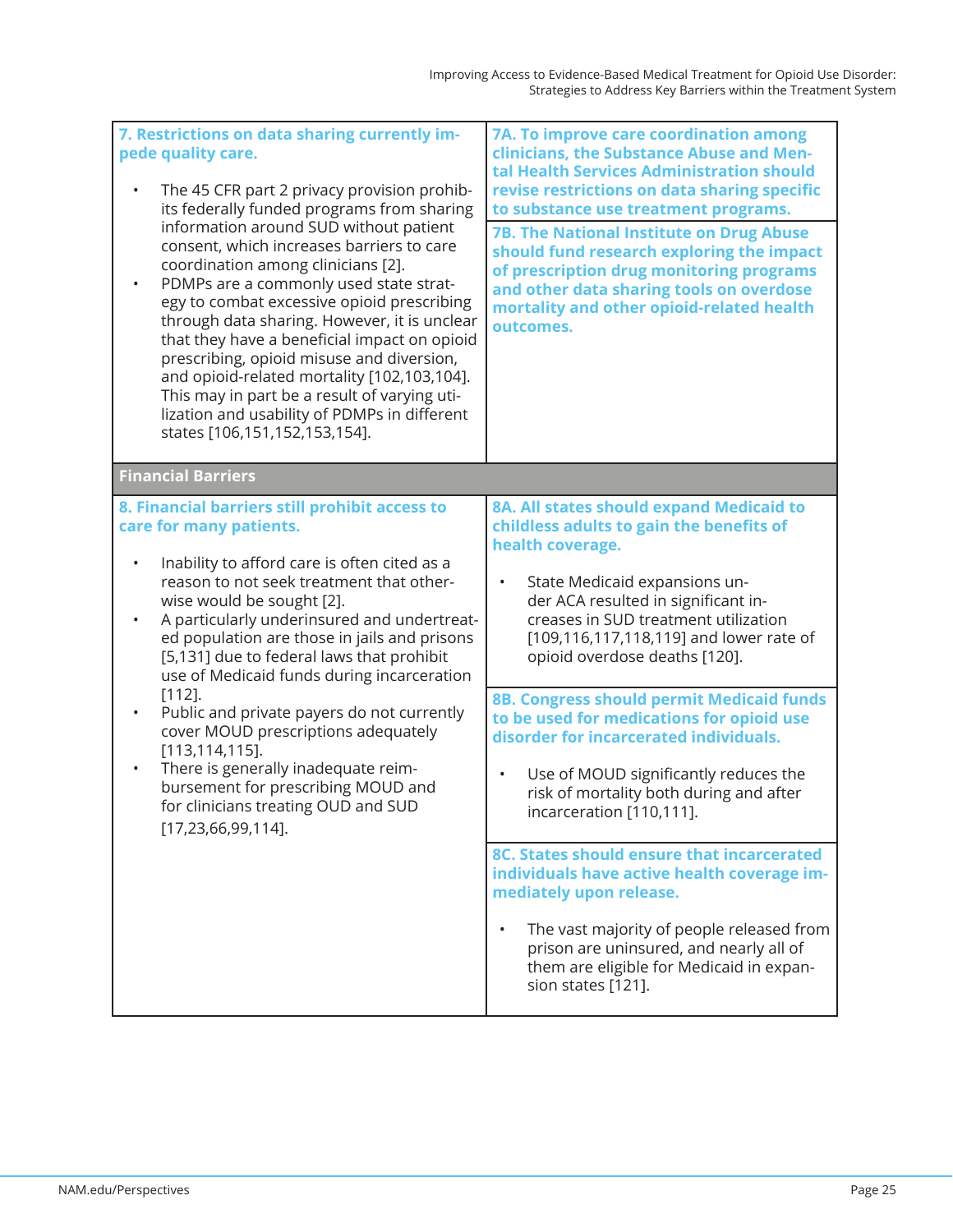|                                                                                                                                                                                                                                | 8D. Public and private payers should pro-<br>vide coverage that facilitates access to all<br>three FDA-approved medications for opioid<br>use disorder.<br>Require coverage of evidence-based<br>MOUD as an essential health benefit [17].<br>Increase the insurance reimbursement<br>for providing behavioral health care [99].<br>Provide insurance coverage incentives for<br>$\bullet$<br>providing mental and behavioral health<br>services [99]. |
|--------------------------------------------------------------------------------------------------------------------------------------------------------------------------------------------------------------------------------|--------------------------------------------------------------------------------------------------------------------------------------------------------------------------------------------------------------------------------------------------------------------------------------------------------------------------------------------------------------------------------------------------------------------------------------------------------|
|                                                                                                                                                                                                                                | 8E: States should enforce mental health<br>parity laws [17,114].                                                                                                                                                                                                                                                                                                                                                                                       |
| <b>Other Barriers</b>                                                                                                                                                                                                          |                                                                                                                                                                                                                                                                                                                                                                                                                                                        |
| 9. There is inadequate attention to the rea-<br>sons why many people who use drugs are not<br>engaged in treatment.                                                                                                            | 9A. Treatment systems should consult with<br>people who use drugs to improve services<br>targeted at them.                                                                                                                                                                                                                                                                                                                                             |
| Barriers to seeking treatment include not<br>perceiving the need to seek treatment<br>[2,122], not knowing where to go for treat-<br>ment, and not finding a program that match-<br>es patient needs [123]. A recent survey of | 9B. The National Institute on Drug Abuse<br>should fund research on strategies to in-<br>crease patient engagement and motivation<br>to receive treatment.                                                                                                                                                                                                                                                                                             |
| opioid treatment programs also cited the<br>lack of patient demand as a common barrier<br>$[10]$ .                                                                                                                             | SAMHSA's online tool educates patients<br>$\bullet$<br>on MOUD and directs individuals to tools<br>to locate providers [124].                                                                                                                                                                                                                                                                                                                          |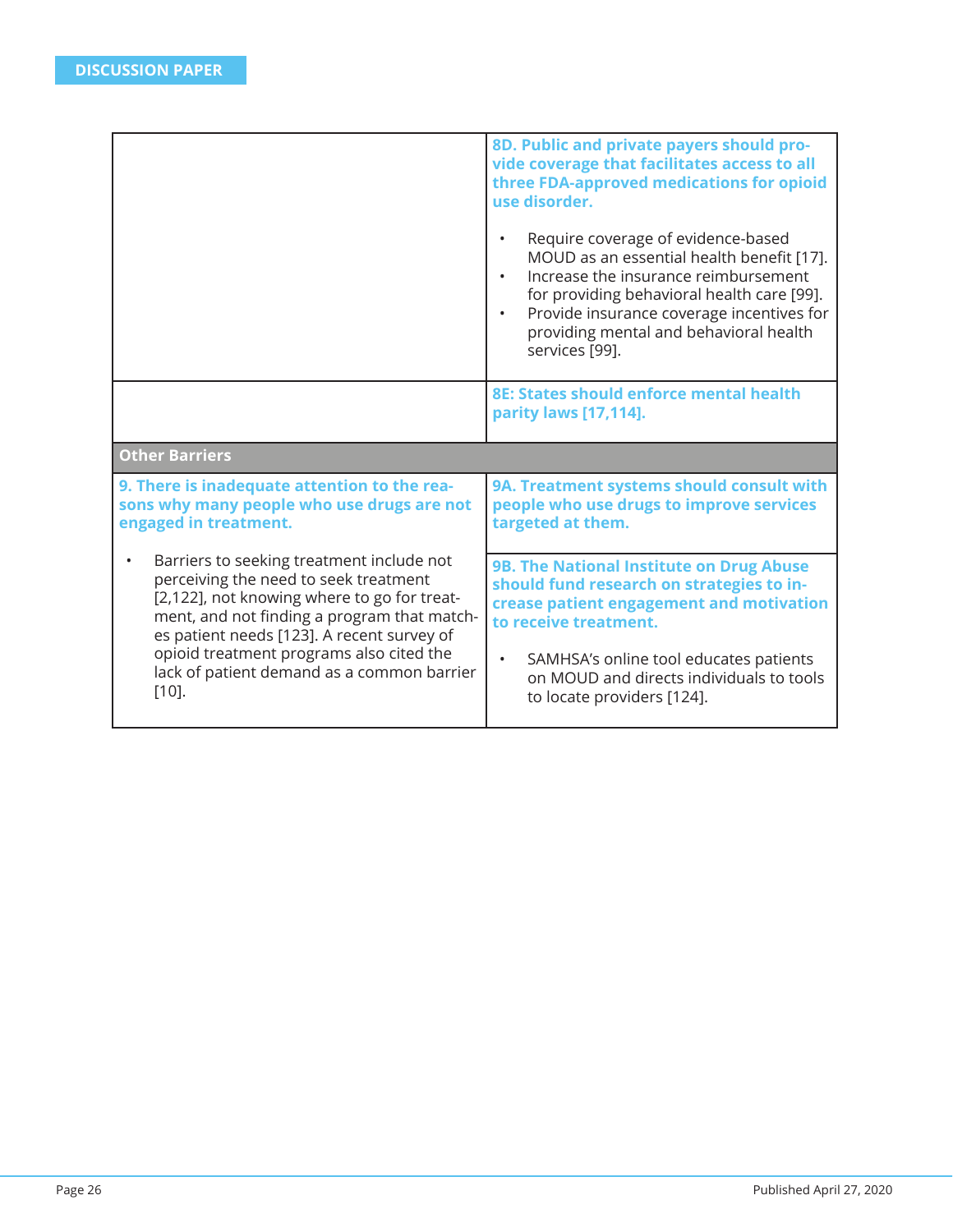## **References**

- 1. U.S. Centers for Disease Control and Prevention. 2018. *Evidence-based strategies for preventing opioid overdose: What's working in the United States.* http:// www.cdc.gov/drugoverdose/pdf/pubs/2018-evidence-based-strategies.pdf (accessed January 23, 2020).
- 2. Substance Abuse and Mental Health Services Administration. 2018. *Key substance use and mental health indicators in the United States: Results from the 2017 National Survey on Drug Use and Health.*  https://www.samhsa.gov/data/report/2017-nsduh-annual-national-report (accessed January 23, 2020).
- 3. Hser, Y. I., L. J. Mooney, A. J. Saxon, K. Miotto, D. S. Bell, Y. Zhu, D. Liang, and D. Huang. 2017. High mortality among patients with opioid use disorder in a large healthcare system. *Journal of Addiction Medicine* 11(4):315-319. https://doi.org/10.1097/ ADM.0000000000000312.
- 4. Hser, Y. I., A. J. Saxon, L. J. Mooney, K. Miotto, Y. Zhu, C. K. Yoo, D. Liang, D. Huang, and D. S. Bell. 2019. Escalating opioid dose is associated with mortality: A comparison of patients with and without opioid use disorder. *Journal of Addiction Medicine* 13(1):41-46. https://doi.org/10.1097/ ADM.0000000000000458.
- 5. National Academies of Sciences, Engineering, and Medicine. 2019. *Medications for Opioid Use Disorder Save Lives.* Washington, DC: The National Academies Press. https://doi.org/10.17226/25310.
- 6. Connery, H. S. 2015. Medication-assisted treatment of opioid use disorder: Review of the evidence and future directions. *Harvard Review of Psychiatry* 23(2):63-75. https://doi.org/10.1097/ HRP.0000000000000075.
- 7. Sordo, L., G. Barrio, M. J. Bravo, B. I. Indave, L. Degenhardt, L. Wiessing, M. Ferri, and R. Pastor-Barriuso. 2017. Mortality risk during and after opioid substitution treatment: Systematic review and meta-analysis of cohort studies. *British Medical Journal* 357:j1550. https://doi.org/10.1136/bmj.j1550.
- 8. Krupitsky, E., E. V. Nunes, W. Ling, A. Illeperuma, D. R. Gastfriend, and B. L. Silverman. 2011. Injectable extended-release naltrexone for opioid dependence: A double-blind, placebo-controlled, multicentre randomised trial. *The Lancet* 377:1506-1513. https://doi.org/10.1016/S0140-6736(11)60358-9.
- 9. Mojtabai, R., C. Mauro, M. M. Wall, C. L. Barry, and M. Olfson. 2019. Medication treatment for opioid use disorders in substance use treatment facilities. *Health Aff airs* 38(1):14-23. https://doi.org/10.1377/ hlthaff.2018.05162.
- 10. Jones, C. M., D. J. Byrd, T. J. Clarke, T. B. Campbell, C. Ohuoha, and E. F. McCance-Katz. 2019. Characteristics and current clinical practices of opioid treatment programs in the United States. *Drug and Alcohol Dependence* 205:107616. https://doi. org/10.1016/j.drugalcdep.2019.107616.
- 11. Clemans-Cope, L., V. Lynch, E. Winiski, and M. Epstein. 2019. *State variation in Medicaid prescriptions for opioid use disorder from 2011 to 2018.* Urban Institute. https://www.urban.org/sites/default/files/ publication/100817/2019.08.19 av state medicaid\_rx\_oud\_final\_v3\_4.pdf (accessed January 16, 2020).
- 12. Kennedy-Hendricks, A., C. L. Barry, S. E. Gollust, M. E. Ensminger, M. S. Chisolm, and E. E. McGinty. 2017. Social stigma toward persons with prescription opioid use disorder: Associations with public support for punitive and public health-oriented policies. *Psychiatric Services* 68(5):462-469. https:// doi.org/10.1176/appi.ps.201600056.
- 13. Sattler, S., A. Escande, E. Racine, and A. S. Göritz. 2017. Public stigma toward people with drug addiction: A factorial survey. *Journal of Studies on Alcohol and Drugs* 78(3):415-425. https://doi.org/10.15288/ jsad.2017.78.415.
- 14. Hammarlund, R., K. A. Crapanzano, L. Luce, L. Mulligan, and K. M. Ward. 2018. Review of the effects of self-stigma and perceived social stigma on the treatment-seeking decisions of individuals with drug- and alcohol-use disorders. *Substance Abuse and Rehabilitation* 9:115-136. https://doi. org/10.2147/SAR.S183256.
- 15. van Boekel, L.C., E. P. Brouwers, J. van Weeghel, and H. F. Garretsen. 2013. Stigma among health professionals towards patients with substance use disorders and its consequences for healthcare delivery: Systematic review. *Drug and Alcohol Dependence* 131:23-35. https://doi.org/10.1016/j.drugalcdep.2013.02.018.
- 16. Wakeman, S. E., G. Pham-Kanter, and K. Donelan. 2016. Attitudes, practices, and preparedness to care for patients with substance use disorder: Results from a survey of general internists. *Substance Abuse* 37(4):635-641. https://doi.org/10.1080/0889 7077.2016.1187240.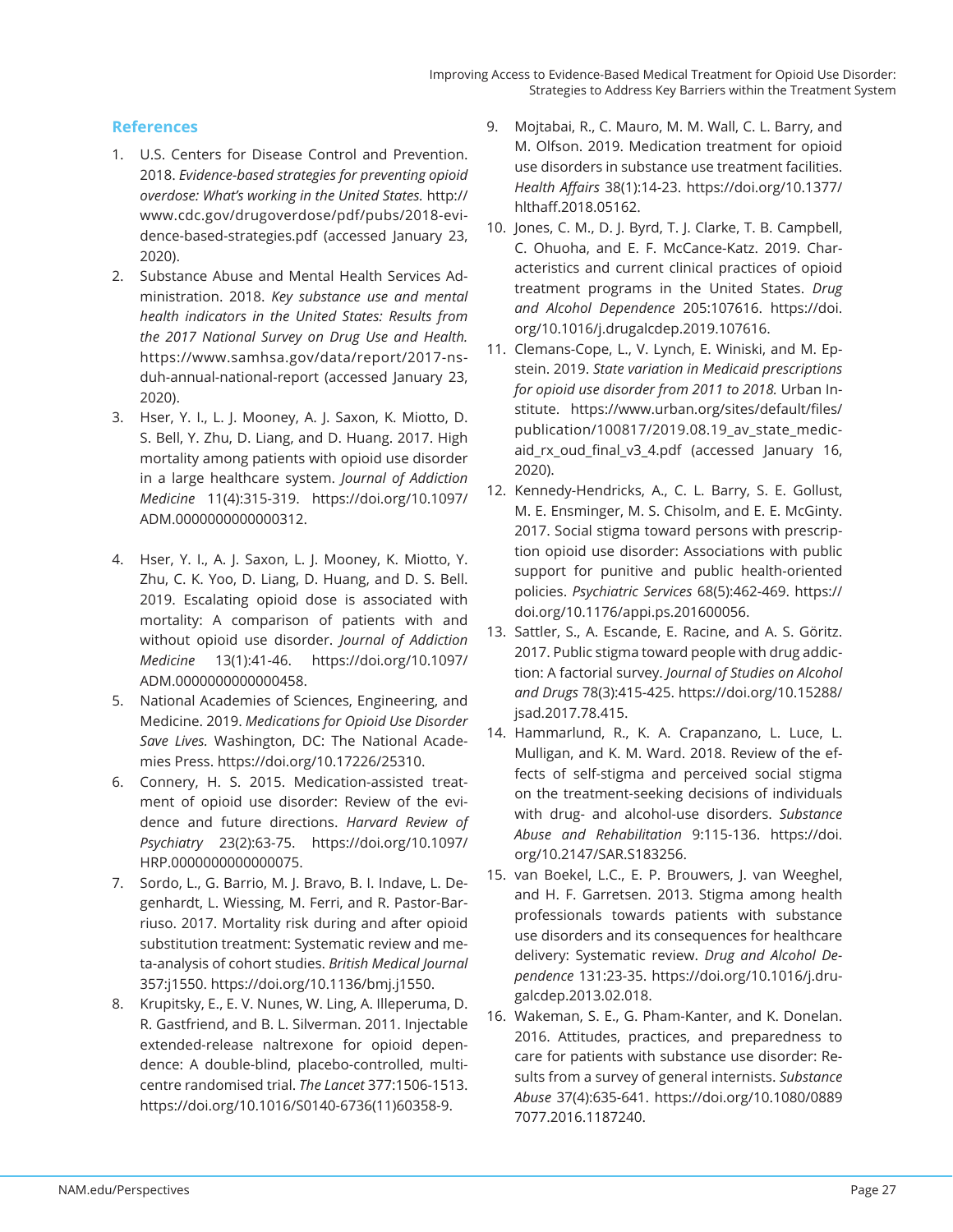- 17. Haffajee, R. L., A. S. B. Bohner, and P. A. Lagisetty. 2018. Policy pathways to address provider workforce: Barriers to buprenorphine treatment. *American Journal of Preventive Medicine* 54:S230-S242. https://doi.org/10.1016/j.amepre.2017.12.022.
- 18. Earnshaw, V., L. Smith, and M. Copenhaver. 2013. Drug addiction stigma in the context of methadone maintenance therapy: An investigation into understudied sources of stigma. *International Journal of Mental Health and Addiction* 1:110-122. https://doi. org/10.1007/s11469-0129402-5.
- 19. Brondani, M. A., R. Alan, and L. Donnelly. 2017. Stigma of addiction and mental illness in healthcare: The case of patients' experiences in dental settings. *PLOS ONE* 12(5):e0177388. https://doi. org/10.1371/journal.pone.0177388.
- 20. Sharfstein, J. M., and Y. Olsen. 2019. Making amends for the opioid epidemic. *JAMA* 321(15):1446-1447. https://doi.org/10.1001/jama.2019.3505.
- 21. Albright, J., R. Ciaverelli, A. Essex, J. Tkacz, and C. Ruetsch. 2010. Psychiatrist characteristics that influence use of buprenorphine medication-assisted treatment. *Journal of Addiction Medicine* 4(4):197-203. https://doi.org/10.1097/ ADM.0b013e3181c816f3.
- 22. Arfken, C. L., C. E. Johanson, S. Di Menza, and C. Roberts Schuster. 2010. Expanding treatment capacity for opioid dependence with office-based treatment with buprenorphine: National surveys of physicians. *Journal of Substance Abuse Treatment* 39(2):96-104. https://doi.org/10.1016/j. jsat.2010.05.004.
- 23. Huhn, A. S., and K. E. Dunn. 2017. Why aren't physicians prescribing more buprenorphine? *Journal of Substance Abuse Treatment* 78:1-7. https://doi. org/10.1016/j.jsat.2017.04.005.
- 24. Lowenstein, M., A. Kilaru, J. Perrone, J. Hemmons, D. Abdel-Rahman, Z. F. Meisel, and M. K. Delgado. 2019. Barriers and facilitators for emergency department initiation of buprenorphine: A physician survey. *American Journal of Emergency Medicine* 37(9):1787-1790. https://doi.org/10.1016/j. ajem.2019.02.02.
- 25. Madden, E. F. 2019. Intervention stigma: How medication-assisted treatment marginalizes patients and providers. *Social Science & Medicine* 232:324-331. https://doi.org/10.1016/j.socscimed.2019.05.027.
- 26. Olsen, A., B. Lawton, R. Dwyer, M. W. Taing, K. L. J. Chun, S. Hollingworth, and S. Nielsen. 2019. Why

aren't Australian pharmacists supplying naloxone? Findings from a qualitative study. *International Journal of Drug Policy* 69:46-52. https://doi.org/ 10.1016/j.drugpo.2019.03.020.

- 27. Thompson, E. L., P. S. S. Rao, C. Hayes, and C. Purtill. 2019. Dispensing naloxone without a prescription: Survey evaluation of Ohio pharmacists. *Journal of Pharmacy Practice* 32(4):412-421. https://doi. org/10.1177/0897190018759225.
- 28. Bagley, S. M., S. E. Hadland, B. L. Carney, and R. Saitz. 2017. Addressing stigma in medication treatment of adolescents with opioid use disorder. *Journal of Addiction Medicine* 11(6):415-416. https://doi. org/10.1097/adm.0000000000000348.
- 29. Hadland, S. E., T. W. Park, and S. M. Bagley. 2018. Stigma associated with medication treatment for young adults with opioid use disorder: A case series. *Addiction Science & Clinical Practice* 13(1):15. https://doi.org/10.1186/s13722-018-0116-2.
- 30. Hadland, S. E., S. M. Bagley, J. Rodean, M. Silverstein, S. Levy, M. R. Larochelle, J. H. Samet, and B. T. Zima. 2018. Receipt of timely addiction treatment and association of early medication treatment with retention in care among youths with opioid use disorder. *JAMA Pediatrics* 172(11):1029-1037. https://doi.org/10.1001/jamapediatrics.2018.2143.
- 31. Livingston, J. D., T. Milne, M. L. Fang, and E. Amari. 2012. The effectiveness of interventions for reducing stigma related to substance use disorders: A systematic review. *Addiction* 107(1):39-50. https:// doi.org/10.1111/j.1360-0443.2011.03601.x.
- 32. McGinty, E. E., H. H. Goldman, B. Pescosolido, and C. L. Barry. 2015. Portraying mental illness and drug addiction as treatable health conditions: Effects of a randomized experiment on stigma and discrimination. *Social Science & Medicine* 126:73-85. https://doi.org/10.1016/j.socscimed.2014.12.010.
- 33. Yoast, R. A., W. J. Filstead, B. B. Wilford, S. Hayashi, J. Reenan, and J. Epstein. 2008. Teaching about substance abuse. *Virtual Mentor* 10(1):21-9. https:// doi.org/10.1001/virtualmentor.2008.10.1.me du1-0801.
- 34. Accreditation Council for Graduate Medical Education. *ACGME common program requirements.* https://www.acgme.org/What-We-Do/Accreditation/Common-Program-Requirements (accessed January 23, 2020).
- 35. Mendoz, S., A. S. Rivera-Cabrero, and H. Hansen. 2016. Shifting blame: Buprenorphine prescribers, addiction treatment, and pre-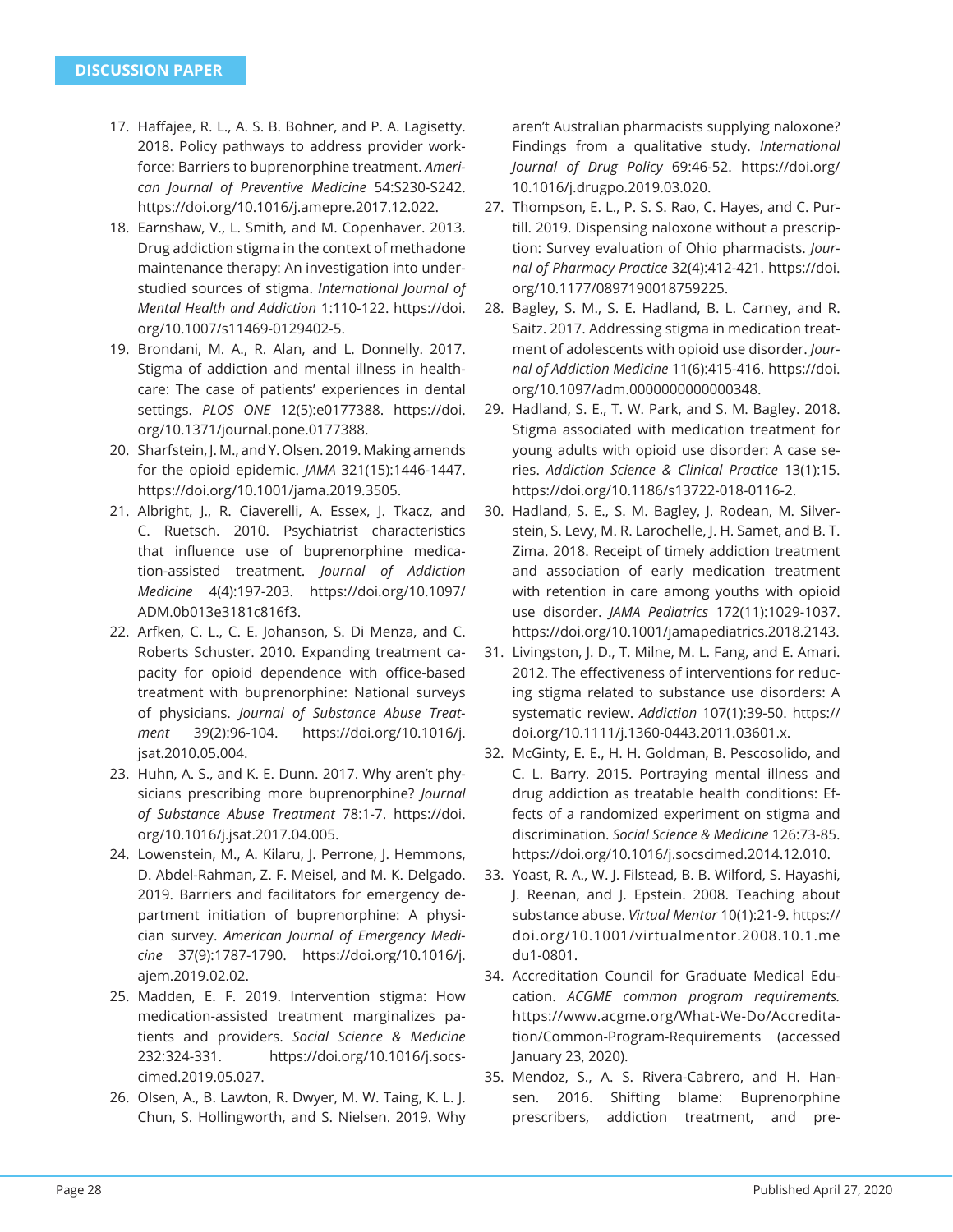scription monitoring in middle-class America. *Transcult Psychiatry* 53(4):465-487. https://doi. org/10.1177/1363461516660884.

- 36. Suzuki, J., H. S. Connery, T. V. Ellison, and J. A. Renner. 2014. Preliminary survey of office-based opioid treatment practices and attitudes among psychiatrists never receiving buprenorphine training to those who received training during residency. *American Journal on Addictions* 23:618-622. https://doi.org/10.1111/j.1521-0391.2014.12143.x.
- 37. U.S. Preventive Services Task Force. 2019. *Draft recommendation statement: Illicit drug use, including nonmedical use of prescription drugs: Screening.*  https://www.uspreventiveservicestaskforce.org/ Page/Document/draft-recommendation-statement/drug-use-in-adolescents-and-adults-including-pregnant-women-screening (accessed January 23, 2020).
- 38. Madras, B. K., W. M. Compton, D. Avula, T. Stegbauer, J. B. Stein, and H. W. Clark. 2009. Screening, brief interventions, referral to treatment (SBIRT) for illicit drug and alcohol use at multiple healthcare sites: Comparison at intake and 6 months later. *Drug and Alcohol Dependence* 99(1-3):280-295. https://doi.org/10.1016/j.drugalcdep.2008.08.003.
- 39. Ram, A., and M. S. Chisolm. 2016. The time is now: Improving substance abuse training in medical schools. *Academic Psychiatry* 40(3):454-460. https:// doi.org/10.1007/s40596-015-0314-0.
- 40. Suzuki, J., T. V. Ellison, H. S. Connery, C. Surber, and J. A. Renner. 2016. Training in buprenorphine and office-based opioid treatment: A survey of psychiatry residency training programs. *Academic Psychiatry* 40(3):498-502. https://doi.org/10.1007/s40596- 015-0313-1.
- 41. Hoge, M. A., G. W. Stuart, J. Morris, M. T. Flaherty, M. Paris, and E. Golperud. 2013. Mental health and addiction workforce development: Federal leadership is needed to address the growing crisis. *Health Aff airs* 32(11):2005-2012. https://doi.org/10.1377/ hlthaff .2013.0541.
- 42. Fleischauer, A. T., L. Ruhl, S. Rhea, and E. Barnes. 2017. Hospitalizations for endocarditis and associated health care costs among persons with diagnosed drug dependence—North Carolina, 2010-2015. *Morbidity and Mortality Weekly Report* 66(22):569-573. http://dx.doi.org/10.15585/mmwr. mm6622a1external icon.
- 43. Substance Abuse and Mental Health Services Administration. 2019. *Common comorbidities.* https://

www.samhsa.gov/medication-assisted-treatment/ treatment/common-comorbidities (accessed January 23, 2020).

- 44. National Institute on Drug Abuse. 2012. *Adoption of NIDA's evidence-based treatments in real world settings—A National Advisory Council on Drug Abuse Workgroup report.* Available at: https://www.drugabuse.gov/sites/default/files/files/evidence-based\_ treatments\_in\_real\_world\_settings\_workgroup\_report.pdf (accessed January 23, 2020).
- 45. Madras, B. K., and H. Connery. 2019. Psychiatry and the opioid overdose crisis. *Focus* 17:128-133. https://doi.org/10.1176/appi.focus.20190003.
- 46. Ling, W., V. R. Nadipelli, N. A. Ronquest, V. A. Albright, A. P. Aldridge, S. M. Learned, V. Mehra, and C. Heidbreder. 2018. Remission from chronic opioid use—Studying environmental and socio-economic factors on recovery (RECOVER): Study design and participant characteristics. *Contemporary Clinical Trials* 76:93-103. https://doi.org/10.1016/j. cct.2018.11.015.
- 47. Barnett, M. L., L. Dennis, and R. G. Frank. 2019. In rural areas, buprenorphine waiver adoption since 2017 driven by nurse practitioners and physician assistants. *Health Aff airs* 38(12):2048-2056. https:// 10.1377/hlthaff .2019.00859.
- 48. Pathman, D. E., T. R. Konrad, T. S. King, D. H. Taylor, and G. G. Koch. 2004. Outcomes of states' scholarships, loan repayment, and related programs for physicians. *Medical Care* 42(6):560-569. https://doi. org/10.1097/01.mlr.0000128003.81622.ef.
- 49. Krawczyk, N., K. A. Feder, M. I. Fingerhood, and B. Saloner. 2017. Racial and ethnic differences in opioid agonist treatment for opioid use disorder in a U. S. national sample. *Drug and Alcohol Dependence* 178:512-518. https://doi.org/10.1016/j.drugalcdep.2017.06.009.
- 50. Beetham, T., B. Saloner, S. E. Wakeman, M. Gaye, and M. L. Barnett. 2019. Access to office-based buprenorphine treatment in areas with high rates of opioid-related mortality: An audit study. *Annals of Internal Medicine* 171(1):1-9. https://doi. org/10.7326/M18-3457.
- 51. Shulman, M., J. M. Wai, and E. V. Nunes. 2019. Buprenorphine treatment for opioid use disorder: An overview. *CNS Drugs* 33(6):567-580. https://doi. org/10.1007/s40263-019-00637-z.
- 52. Cole, E. S., E. DiDomenico, G. Cochran, A. J. Gordon, W. F. Gellad, J. Pringle, J. Warwick, C. H. Chang, J. Y. Kim, J. Kmiec, D. Kelley, and J. M. Donohue. 2019.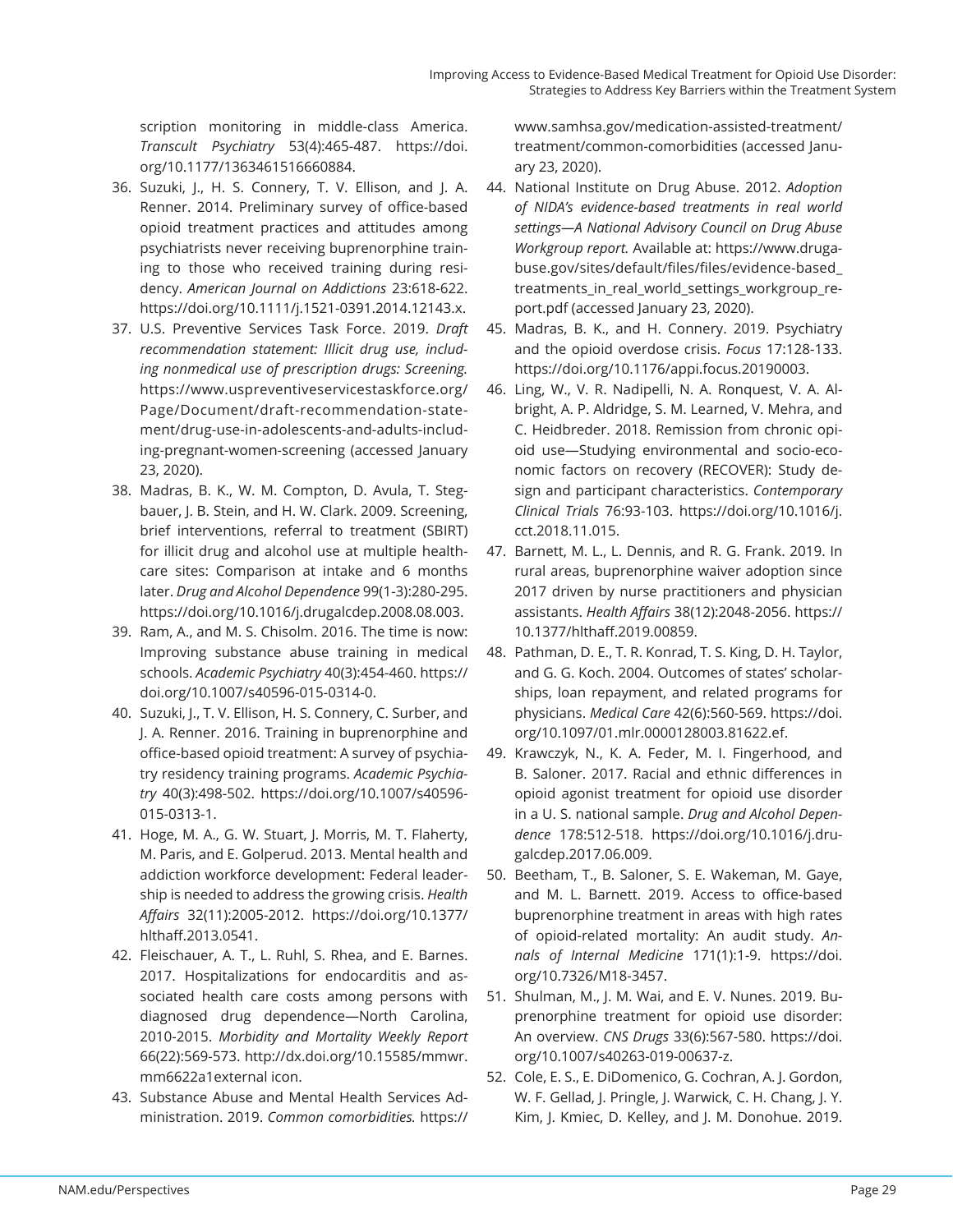The role of primary care in improving access to medication-assisted treatment for rural Medicaid enrollees with opioid use disorder. *Journal of General Internal Medicine* 34(6):936-943. https://doi. org/10.1007/s11606-019-04943-6.

- 53. Andrilla, C. H. A., T. E. Moore, D. G. Patterson, and E. H. Larson. 2019. Geographic distribution of clinicians with a DEA waiver to prescribe buprenorphine for the treatment of opioid use disorder: A 5-year update. *Journal of Rural Health* 35:108-112. https://doi.org/10.1111/jrh.12307.
- 54. Andrilla, C. H. A., C. Coulthard, and D. G. Patterson. 2018. Prescribing practices of rural physicians waivered to prescribe buprenorphine. *American Journal of Preventive Medicine* 54(6, Suppl. 3):S208-S214. https://doi.org/10.1016/j.amepre.2018.02.006.
- 55. Rosenblum, A., C. M. Cleland, C. Fong, D. J. Kayman, B. Tempalski, and M. Parrino. 2011. Distance travelled and cross-state commuting to opioid treatment programs in the United States. *Journal of Environmental and Public Health.* https://doi. org/10.1155/2011/948789.
- 56. D'Onofrio, G., M. C. Chawarski, P. G. O'Connor, M. V. Pantalon, S. H. Busch, P. H. Owens, J. Hawk, F. L. Bernstein, and D. A. Fiellin. 2015. Emergency department-initiated buprenorphine for opioid dependence with continuation in primary care: Outcomes during and after intervention. *Journal of General Internal Medicine* 32(6):660-666. https:// doi.org/10.1007/s11606-017-3993-2.
- 57. Martin, A., A. Mitchell, S. E. Wakeman, B. White, and A. Raja. 2017. Emergency department treatment of opioid addiction: An opportunity to lead. *Academic Emergency Medicine* 25(5):601-604. https://doi. org/10.1111/acem.13367.
- 58. Bronson, J., J. Stroop, S. Zimmer, and M. Berzofsky. 2017. Drug use, dependence, and abuse among state prisoners and jail inmates, 2007-2009. *Bureau of Justice Statistics.* https://www.bjs.gov/content/pub/pdf/dudaspji0709.pdf (accessed January 23, 2020).
- 59. Reichert, J., and L. Gleicher. 2019. Probation clients' barriers to access and use of opioid use disorder medications. *Health Justice* 7(1):10. https://doi. org/10.1186/s40352-019-0089-6.
- 60. Fox, A. D., J. Maradiaga, L. Weiss, J. Sanchez, J. L. Starrels, and C. O. Cunningham. 2015. Release from incarceration, relapse to opioid use and the potential for buprenorphine maintenance treatment: A qualitative study of the perceptions of

former inmates with opioid use disorder. *Addiction Science & Clinical Practice* 10(1):2. https://doi. org/10.1186/s13722-014-0023-0.

- 61. Binswanger, I. A. 2019. Opioid use disorder and incarceration—hope for ensuring the continuity of treatment. *New England Journal of Medicine* 380(13):1193-1195. https://doi.org/10.1056/ NEJMp1900069.
- 62. Larochelle, M. R., D. Bernson, T. Land, T. J. Stopka, N. Wang, Z. Xuan, S. M. Bagley, J. M. Liebschutz, and A. Y. Walley. 2018. Medication for opioid use disorder after nonfatal opioid overdose and association with mortality: a cohort study. *Annals of Internal Medicine* 169:137-145. https://doi.org/10.7326/ M17-3107.
- 63. Koyawala, N., R. Landis, C. L. Barry, B. D. Stein, and B. Saloner. 2019. Changes in outpatient services and medication use following a non-fatal opioid overdose in the West Virginia Medicaid program. *Journal of General Internal Medicine* 34(6):789-791. https://doi.org/10.1007/s11606-018-4817-8
- 64. Williams, A. R., E. V. Nunes, A. Bisaga, F. R. Levin, and M. Olfson. 2019. Development of a cascade of care for responding to the opioid epidemic. *American Journal of Drug and Alcohol Abuse* 45(1):1-10. https://doi.org/10.1080/00952990.2018.1546862.
- 65. Williams, A. R., H. Samples, S. Crystal, and M. Olfson. 2019. Acute care, prescription opioid use, and overdose following discontinuation of long-term buprenorphine treatment for opioid use disorder. *American Journal of Psychiatry.* https://doi. org/10.1176/appi.ajp.2019.19060612
- 66. Netherland, J., M. Botsko, J. E. Egan, A. J. Saxon, C. O. Cunningham, R. Finkelstein, M. N. Gourevitch, J. A. Renner, N. Sohler, L. E. Sullivan, L. Weiss, and D. A. Fiellin. 2009. Factors affecting willingness to provide buprenorphine treatment. *Journal of Substance Abuse Treatment* 36:244-251. https://doi. org/10.1016/j.jsat.2008.06.006.
- 67. Hutchinson, E., M. Catlin, C. H. A. Andrilla, L. M. Baldwin, and R. A. Rosenblatt. 2014. Barriers to primary care physicians prescribing buprenorphine. *Annals of Family Medicine* 12(2):128-133. https:// doi.org/10.1370/afm.1595.
- 68. Sharfstein J. M., and Z. F. Meisel. 2019. Low-value treatment for opioid addiction: What is to be done?. *JAMA Forum.* https://newsatjama.jama. com/2019/07/25/jama-forum-low-value-treatment-for-opioid-addiction-what-is-to-be-done/ (accessed January 23, 2020).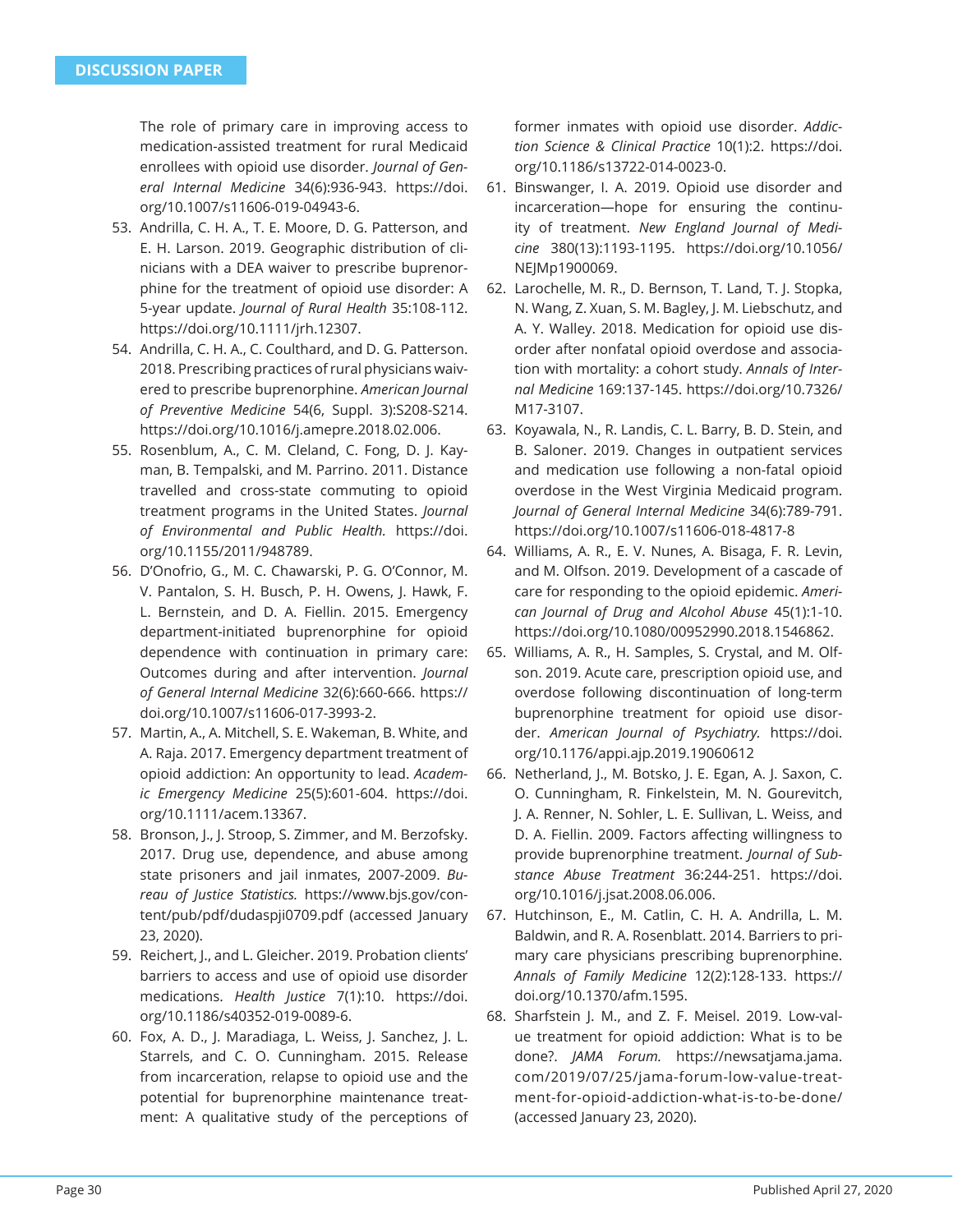- 69. Kilaru, A. S., J. Perrone, D. Kelley, S. Siegel, S. F. Lubitz, N. Mitra, and Z. F. Meisel. 2020. Participation in a hospital incentive program for follow-up treatment for opioid use disorder. *JAMA Network Open* 3(1):e1918511. https://doi.org/10.1001/jamanetworkopen.2019.18511.
- 70. Knudsen, H. K., R. Brown, N. Jacobsen, J. Horst, J. S. Kim, E. Collier, S. Starr, L. M. Madden, E. Haram, and T. Molfenter. 2019. Pharmacotherapy, resource needs, and physician recruitment practices in substance use disorder treatment programs. *Journal of Addiction Medicine* 13:28-34. https://doi. org/10.1097/ADM.0000000000000441.
- 71. Scott, C. K., C. E. Grella, L. Nicholson, and M. L. Dennis. 2018. Opioid recovery initiation: Pilot test of a peer outreach and modified Recovery Management Checkup intervention for out-of-treatment opioid users. *Journal of Substance Abuse Treatment* 86:30- 35. https://doi.org/10.1016/j.jsat.2017.12.007.
- 72. Labelle, C. T., S. C. Han, A. Bergeron, and J. H. Samet. 2016. Office-based opioid treatment with buprenorphine (OBOT-B). *Journal of Substance Abuse Treatment* 60:6-13. https://doi.org/10.1016/j. jsat.2015.06.010.
- 73. Reif, S., L. Braude, D. R. Lyman, R. H. Dougherty, A. S. Daniels, S. S. Ghose, O. Salim, and M. E. Delphin-Rittmon. 2014. Peer recovery support for individuals with substance use disorders: Assessing the evidence. *Psychiatry Services* 65(7):853-861. https:// pdfs.semanticscholar.org/4f05/35a24883ecfa5748 403e1d2e2ee8df5daa37.pdf (accessed January 23, 2020).
- 74. Jack, H. E., D. Oller, J. Kelly, J. F. Magidson, and S. E. Wakeman. 2018. Addressing substance use disorder in primary care: The role, integration, and impact of recovery coaches. *Substance Abuse*  39(3):307-314. https://doi.org/10.1080/08897077.2 017.1389802.
- 75. DeFlavio, J., S. Rolin, B. Nordstrom, and L. Kazal. 2015. Analysis of barriers to adoption of buprenorphine maintenance therapy by family physicians. *Rural and Remote Health* 75:3019.
- 76. Chatterjee, A., E. J. Yu, and L. Tishberg. 2018. Exploring opioid use disorder, its impact, and treatment among individuals experiencing homelessness as part of a family. *Drug and Alcohol Dependence* 188:161-168. https://doi.org/10.1016/j. drugalcdep.2018.04.012.
- 77. Code of Federal Regulations. 2019. 42 CFR § 8.12— Federal opioid treatment standards. https://www.

govinfo.gov/app/details/CFR-2002-title42-vol1/ CFR-2002-title42-vol1-sec8-12 (accessed February 3, 2020).

- 78. Lagisetty, P. A., R. Boss, A. Bohnert, M. Clay, and D. T. Maust. 2019. Buprenorphine treatment divide by race/ethnicity and payment. *JAMA Psychiatry*  6(9):979-981. https://doi.org/10.1001/jamapsychiatry.2019.0876.
- 79. Hansen, H., C. Siegel, J. Wanderling, and D. DiRocco. 2016. Buprenorphine and methadone treatment for opioid dependence by income, ethnicity, and race of neighborhoods in New York City. *Drug and Alcohol Dependence* 164:14-21. https://doi. org/10.1016/j.drugalcdep.2016.03.028.
- 80. Lippold, K. M., C. M. Jones, E. O. Olsen, and B. P. Giroir. 2019. Racial/ethnic and age group differences in opioid and synthetic opioid-involved overdose deaths among adults aged >18 years in metropolitan areas—United States, 2015-2017. *Morbidity and Mortality Weekly Report* 68:967-973. http:// dx.doi.org/10.15585/mmwr.mm6843a3.
- 81. Fitzgerald, C., and S. Hurst. 2017. Implicit bias in healthcare professionals: A systematic review. *BMC Medical Ethics* 18(19). https://doi.org/10.1186/ s12910-017-0179-8.
- 82. Hansen, H., and S. K. Roberts. 2012. Two tiers of biomedicalization: Methadone, buprenorphine, and the racial politics of addiction treatment. In *Critical Perspectives on Addiction,* Vol. 14Bingley, UK: Emerald Publishing. Pp. 79-102. https://doi. org/10.1108/S1057-6290(2012)0000014008
- 83. Mack, K. A., C. M. Jones, and M. F. Ballesteros. 2017. Illicit drug use, illicit drug use disorders, and drug overdose deaths in metropolitan and nonmetropolitan areas—United States. *Morbidity and Mortality Weekly Report Surveillance Summary* 66(No. SS-19):1-12. http://dx.doi.org/10.15585/mmwr. ss6619a1.
- 84. Brooklyn, J. R., and S. C. Sigmon. 2017. Vermont hub-and-spoke model of care for opioid use disorder: Development, implementation, and impact. *Journal of Addiction Medicine* 11(4):286-292. https:// doi.org/10.1097/ADM.0000000000000310.
- 85. Yang, Y. T., E. Weintraub, and R. L. Haffajee. 2019. Telemedicine's role in addressing the opioid epidemic. *Mayo Clinic Proceedings* 93(9):1177-1180. https://doi.org/ 10.1016/j.mayocp.2018.07.001.
- 86. Eibl, J. K., G. Gauthier, D. Pellegrini, J. Daiter, M. Varnbut, J. C. Hogenbirk, and D. C. Marsh. 2017. The effectiveness of telemedicine-delivered opioid ag-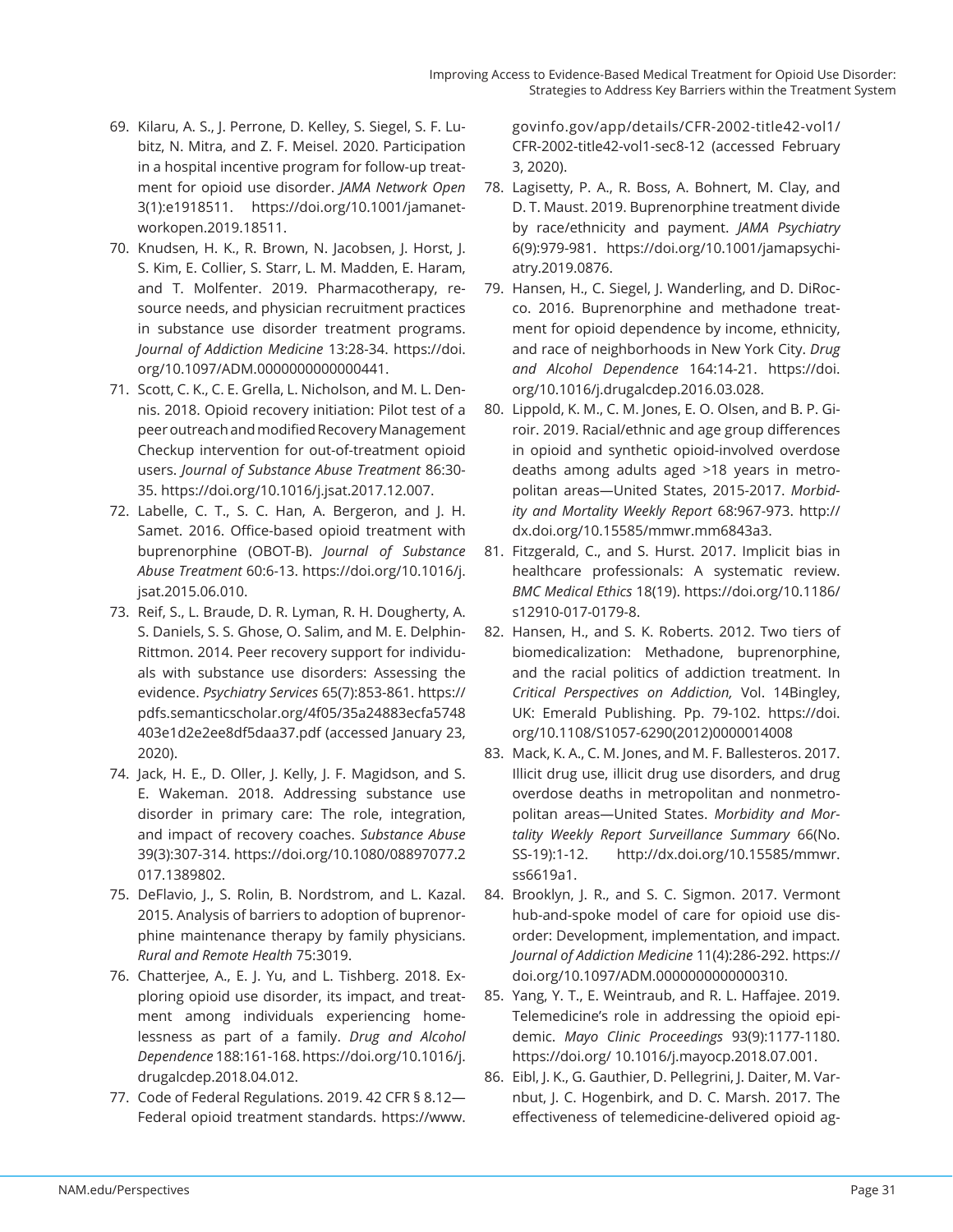onist therapy in a supervised clinical setting. *Drug and Alcohol Dependence* 176:133-138. https://doi. org/10.1016/j.drugalcdep.2017.01.048.

- 87. Gladden, R. M., J. O'Donnell, C. L. Mattson, and P. Seth. 2019. Changes in opioid-involved overdose deaths by opioid type and presence of benzodiazepines, cocaine, and methamphetamine—25 states, July-December 2017 to January-June 2018. *Morbidity and Mortality Weekly Report* 68:737-744. https:// www.cdc.gov/mmwr/volumes/68/wr/mm6834a2. htm (accessed January 23, 2020).
- 88. Lin, L. A., D. Casteel, E. Shigekawa, M. S. Weyrich, D. H. Roby, and S. B. McMenamin. 2019. Telemedicine-delivered treatment interventions for substance use disorders: A systematic review. *Journal of Substance Abuse Treatment* 101:38-49.
- 89. Payne, B. E., J. W. Klein, C. B. Simon, J. R. James, S. L. Jackson, J. O. Merrill, R. Zhuang, and J. I. Tsui. 2019. Effect of lowering initiation thresholds in a primary care-based buprenorphine treatment program. *Drug and Alcohol Dependence* 200:71-77. https:// doi.org/10.1016/j.drugalcdep.2019.03.009.
- 90. Bhatraju, E. P., E. Grossman, B. Tofighi, J. McNeely, D. DiRocco, M. Flannery, A. Garment, K. Goldfeld, M. N. Gourevitch, and J. D. Lee. 2017. Public sector low threshold office-based buprenorphine treatment: Outcomes at year 7. *Addiction Science Clinical Practice* 12(1):7. https://doi.org/10.1186/s13722- 017-0072-2.
- 91. Krawczyk, N., M. Buresh, M. S. Gordon, T. R. Blue, M. I. Fingerhood, and D. Agus. 2019. Expanding low-threshold buprenorphine to justice-involved individuals through mobile treatment: Addressing a critical care gap. *Journal of Substance Abuse Treatment* 103:1-8. https://doi.org/10.1016/j. jsat.2019.05.002.
- 92. Carroll, G. G., D. D. Wasserman, A. A. Shah, M. S. Salzman, K. E. Baston, R. A. Rohrbach, I. L. Jones, and R. Haroz. 2020. Buprenorphine field initiation of ReScue treatment by emergency medical services (Bupe FIRST EMS): A case series. *Prehospital Emergency Care.* https://doi.org/10.1080/10903127 .2020.1747579.
- 93. Andrilla, C. H. A., C. Coulthard, and E. H. Larson. 2015. Barriers rural physicians face prescribing buprenorphinen for opioid use disorder. *Annals of Family Medicine* 15(4):359-362. https://doi. org/10.1370/afm.2099.
- 94. Spetz, J., C. Toretsky, S. Chapman, B. Phoenix, and M. Tierney. 2019. Nurse practitioner and physi-

cian assistant waivers to prescribe buprenorphine and state scope of practice restrictions. *JAMA* 321(14):1407-1408. https://doi.org/10.1001/ jama.2019.0834.

- 95. Jones, C. M., M. Campopiano, G. Baldwin, and E. McCance-Katz. 2015. National and state treatment need and capacity for opioid agonist medicationassisted treatment. *American Journal of Public Health* 105(8):e55-e63. https://doi.org/10.2105/ AJPH.2015.302664.
- 96. Samet, J. H., M. Botticelli, and M. Bharel. 2018. Methadone in primary care—one small step for Congress, one giant leap for addiction treatment. *New England Journal of Medicine* 379(1):7-8. https:// doi.org/10.1056/NEJMp1803982.
- 97. Fiellin, D. A., P. G. O'Connor, M. Chawarski, J. P. Pakes, M. V. Pantalon, and R. S. Schottenfeld. 2001. Methadone maintenance in primary care: A randomized controlled trial. *JAMA* 286(14):1724-1731. https://doi.org/10.1001/jama.286.14.1724.
- 98. Substance Abuse and Mental Health Services Administration. 2014. *Expanding the use of medications to treat individuals with substance use disorders in safety-net settings.* http://ntegration.samhsa.gov/ clinical-practice/mat/FINAL\_MAT\_white\_paper.pdf (accessed February 8, 2020).
- 99. Andraka-Christou, B., and M. J. Capone. 2018. A qualitative study comparing physician-reported barriers to treating addiction using buprenorphine and extended-release naltrexone in US offi ce-based practices. *International Journal of Drug Policy* 54:9-17. https://doi.org/10.1016/j.drugpo.2017.11.021.
- 100. Medicaid and CHIP Payment and Access Commission. 2019. *Report to Congress: Utilization management of medication-assisted treatment in Medicaid.*  https://www.macpac.gov/publication/report-tocongress-utilization-management-of-medicationassisted-treatment-in-medicaid/ (accessed January 23, 2020).
- 101. Moran, G. E., C. M. Snyder, R. F. Noftsinger, and J. K. Noda. 2017. Implementing medication-assisted treatment for opioid use disorder in rural primary care: Environmental scan, Vol.1. Publication No. 17(18)-0050-EF. Rockville, MD: Agency for Healthcare Research and Quality. https://integrationacademy.ahrq.gov/sites/default/files/mat for\_oud\_environmental\_scan\_volume\_1\_1.pdf (accessed February 4, 2020).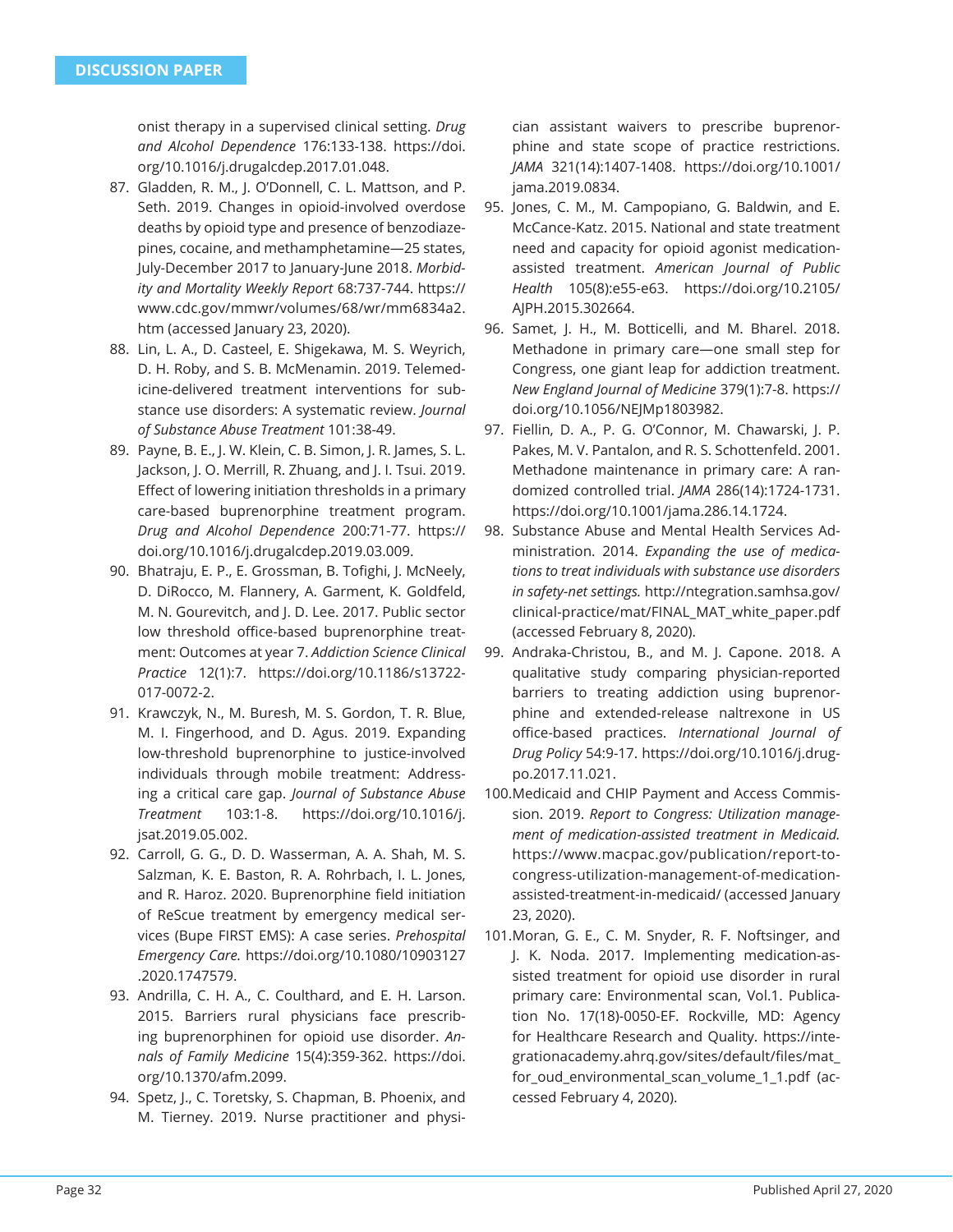- 102. Robinson, A., A. Christensen, and S. Bacon. 2019. From the CDC: The Prevention for States program: Preventing opioid overdose through evidencebased intervention and innovation. *Journal of Safety Research* 86:231-237. https://doi.org/10.1016/j. jsr.2018.10.011.
- 103. Deyo, R. A., S. E. Hallvik, C. Hildebran, M. Marino, R. Springer, J. M. Irvine, N. O'Kane, J. Van Otterloo, D. A. Wright, G. Leichtling, L. M. Millet, J. Carso, W. Wakeland, and D. McDarty. 2018. Association of prescription drug monitoring program use with opioid prescribing and health outcomes: A comparison of program users and nonusers. *Journal of Pain* 19(2):166-177. https://doi.org/10.1016/j. jpain.2017.10.001.
- 104. Yarbrough, C. R. 2018. prescription drug monitoring programs produce a limited impact on painkiller prescribing in Medicare Part D. *Health Services Research* 53(2):671-689. https://doi. org/10.1111/1475-6773.12652.
- 105. Finley, E. P., A. Garcia, K. Rosen, D. McGeary, M. J. Pugh, and J. S. Potter. 2017. Evaluating the impact of prescription drug monitoring program implementation: A scoping review. *BMC Health Services Research* 17:420. https://doi.org/10.1186/s12913- 017-2354-5.
- 106. Shonesy, B. C., D. Williams, D. Simmons, E. Dorval, S. Gitlow, and R. M. Gustin. 2019. Screening, brief intervention, and referral to treatment in a retail pharmacy setting: The pharmacist's role in identifying and addressing risk of substance use disorders. *Journal of Addiction Medicine* 13(5):403-407. https://doi.org/10.1097/ADM.0000000000000525.
- 107. McKenna, R. M. 2017. Treatment use, sources of payment, and financial barriers to treatment among individuals with opioid use disorder following the national implementation of the ACA. *Drug and Alcohol Dependence* 179:87-92. https://doi. org/10.1016/j.drugalcdep.2017.06.028.
- 108. Alanis-Hirsch, K., R. Croff , J. H. Ford II, K. Johnson, M. Chalk, L. Schmidt, and D. McCarty. 2016. Extendedrelease naltrexone: A qualitative analysis of barriers to routine use. *Journal of Substance Abuse Treatment* 62:68-73. https://doi.org/10.1016/j. jsat.2015.10.003.
- 109. Meinhofer, A., and A. E. Witman. 2018. The role of health insurance on treatment for opioid use disorders: Evidence from the Affordable Care Act Medicaid expansion. *Journal of Health Economics* 60:177-197. https://doi.org/10.1016/j.jheale-

co.2018.06.004.

- 110. Degenhardt, L., S. Larney, J. Kimber, N. Gisev, M. Farrell, T. Dobbins, D. J. Weatherburn, A. Gibson, R. Mattick, T. Butler, and L. Burns. 2014. The impact of opioid substitution therapy on mortality post-release from prison: Retrospective data linkage study. *Addiction* 109(8):1306-1317. https://doi. org/10.1111/add.12536.
- 111. Larney, S., N. Gisev, M. Farrell, T. Dobbins, L. Burns, A. Gibson, J. Kimber, and L. Degenhardt. 2014. Opioid substitution therapy as a strategy to reduce deaths in prison: A retrospective cohort study. *BMJ Open* 4:e004666. https://doi.org/10.1136/bmjopen-2013-004666.
- 112. Somers, S. A., E. Nicolella, A. Hamblin, S. M. McMahon, C. Heiss, and B. W. Brockmann. 2014. Medicaid expansion: Considerations for states regarding newly eligible jail-involved individuals. *Health Aff airs* 33(3):455-461. https://doi.org/10.1377/ hlthaff .2013.1132.
- 113. Huskamp, H. A., L. E. Riedel, C. L. Barry, and A. B. Busch. Coverage of medications that treat opioid use disorder and opioids for pain management in marketplace plans, 2017. *Medical Care* 56(6):505-509. https://doi.org/10.1097/ MLR.0000000000000918.
- 114. Grogan, C. M., C. Andrews, A. Abraham, K. Humphreys, H. A. Pollack, B. T. Smith, and P. D. Friedmann. 2016. Survey highlights differences in Medicaid coverage for substance use treatment and opioid use disorder medications. *Health Affairs* 35(12):2289-2296. https://doi.org/10.1377/ hlthaff .2016.0623.
- 115. Andrews, C., C. M. Grogan, B. T. Smith, A. J. Abraham, H. A. Pollack, K. Humphreys, M. A. Westlake, and P. D. Friedman. 2018. Medicaid benefits for addiction treatment expanded after implementation of the Affordable Care Act. *Health Affairs* 37(8):1216-1222. https://doi.org/10.1377/hlthaff.2018.0272.
- 116. Sharp, A., A. Jones, J. Sherwood, O. Kutsa, B. Honermann, and G. Millett. 2018. Impact of Medicaid expansion on access to opioid analgesic medications and medication-assisted treatment. *American Journal of Public Health* 108(5):642-648. https://doi. org/10.2105/AJPH.2018.304338.
- 117. Saloner, B., R. Landis, B. D. Stein, and C. L. Barry. 2019. The Affordable Care Act in the heart of the opioid crisis: Evidence from West Virginia. *Health Aff airs* 38(4):633-642. https://doi.org/10.1377/ hlthaff .2018.05049.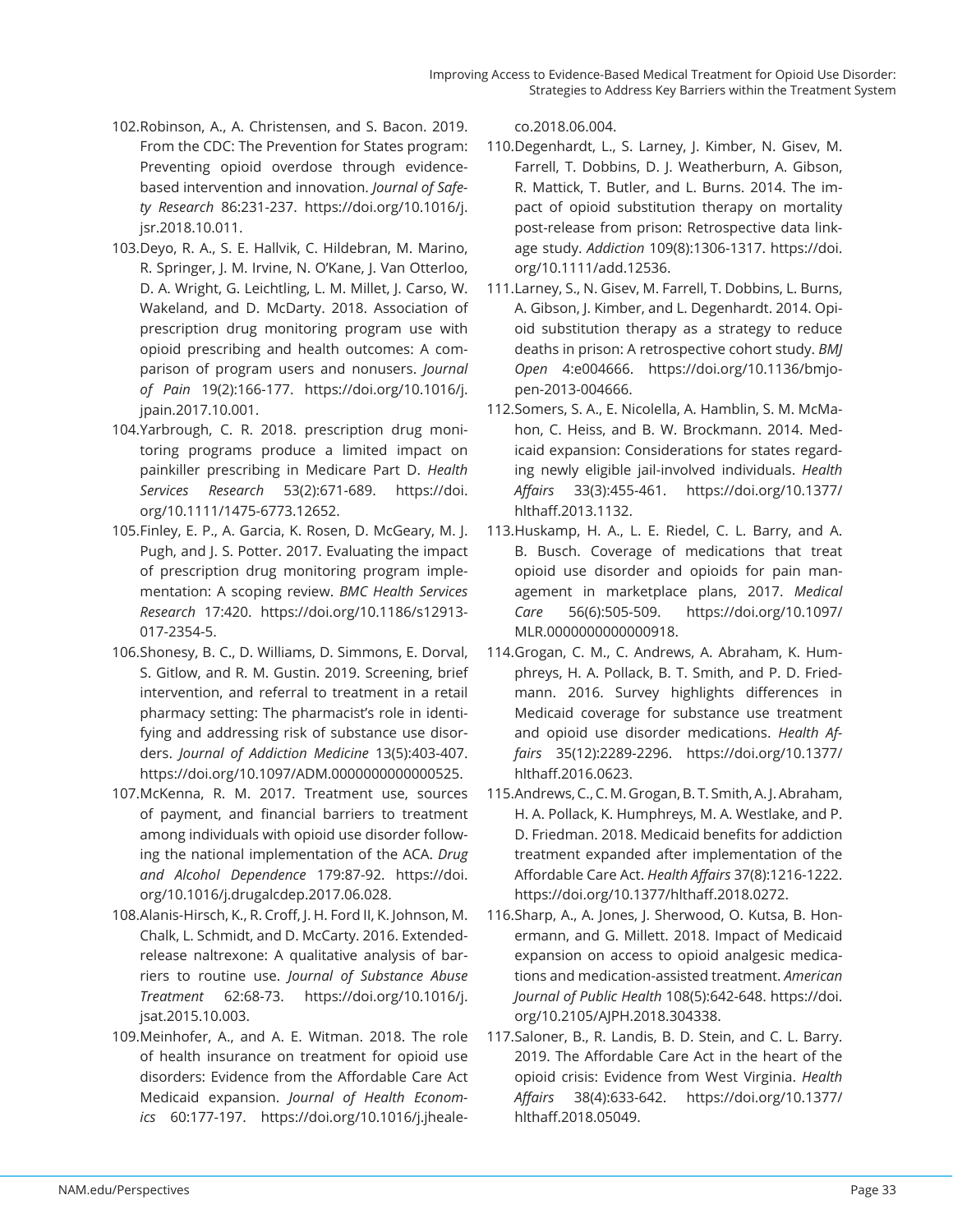- 118. Cher, B. A. Y., N. E. Morden, and E. Meara. 2019. Medicaid expansion and prescription trends: opioids, addiction therapies, and other drugs. *Medical Care* 57(3):208-212. https://doi.org/10.1097/ MLR.0000000000001054.
- 119. Wen, H., J. M. Hockenberry, T. F. Borders, and B. G. Druss. 2017. Impact of Medicaid expansion on Medicaid-covered utilization of buprenorphine for opioid use disorder treatment. *Medical Care* 55(4):336-341. https://doi.org/10.1097/ MLR.0000000000000703.
- 120. Kravitz-Wirtz, N., C. S. Davis, W. R. Ponicki, A. Rivera-Aguirre, B. D. L. Marshall, S. S. Martims, and M. Cerda. 2020. Association of Medicaid expansion with opioid overdose mortality in the United States. *JAMA Network Open* 3(1):e1919066. https:// doi.org/10.1001/jamanetworkopen.2019.19066.
- 121. Birnbaum, N., M. Lavoie, N. Redmond, C. Wildeman, and E. A. Wang. 2014. Termination of Medicaid policies and implications for the Affordable Care Act. *American Journal of Public Health* 104(8):e3-e4. https://doi.org/10.2105/AJPH.2014.302017.
- 122. Choi, N. G., D. M. DiNitto, C. N. Marti, and B. Y. Choi. 2019. Adults who misuse opioids: Substance abuse treatment use and perceived treatment need. *Substance Abuse* 40(2):247-255. https://doi.org/10.108 0/08897077.2019.1573208.
- 123. Park-Lee, E., R. N. Lipari, S. L. Hedden, L. A. Kroutil, and J. D. Porter. 2017. *Receipt of services for substance use and mental health issues among adults: Results from the 2016 National Survey on Drug Use and Health.* https://www.samhsa.gov/data/sites/ default/files/NSDUH-DR-FFR2-2016/NSDUH-DR-FFR2-2016.htm (accessed January 23, 2020).
- 124. Substance Abuse and Mental Health Services Administration. 2016. *Decisions in recovery: Treatment for opioid use disorders.* https://store.samhsa.gov/ product/Decisions-in-Recovery-Treatment-for-Opioid-Use-Disorders/SMA16-4993 (accessed February 4, 2020).
- 125. Finlay, A. K., J. J. Wong, L. S. Ellerbe, A. Rubinsky, S. Gupta, T. R. Bowe, E. M. Schmidt, C. Timko, J. L. Burden, and A. H. S. Harris. 2018. Barriers and facilitators to implementation of pharmacotherapy for opioid use disorders in VHA residential treatment programs. *Journal of Studies on Alcohol and Drugs* 79:909-917. https://www-jsad-com.proxy1. library.jhu.edu/doi/pdf/10.15288/jsad.2018.79.909 (accessed January 23, 2020).

126. Ford, R., G. Bammer, and N. Becker. 2008. The

determinants of nurses' therapeutic attitude to patients who use illicit drugs and implications for workforce development. *Journal of Clinical Nursing* 17:2452-2462. https://doi.org/10.1111/j.1365- 2702.2007.02266.x.

- 127. Henderson, S., C. L. Stacey, and D. Dohan. 2008. Social stigma and the dilemmas of providing care to substance users in a safety-net emergency department. *Journal of Health Care for the Poor and Underserved* 19:1336-1349. https://doi.org/10.1353/ hpu.0.0088.
- 128. Livingston, J. D., E. Adams, M. Jordan, Z. MacMillan, and R. Hering. 2018. Primary care physicians' views about prescribing methadone to treat opioid use disorder. *Substance Use and Misuse* 53(2):344-353. https://doi.org/10.1080/10826084.2017.1325376.
- 129. Mendiola, C. K., G. Galetto, and M. Fingerhood. 2018. An exploration of emergency physicians' attitudes towards patients with substance use disorder. *Journal of Addiction Medicine* 12(2):132-135. https://doi.org/10.1097/ADM.0000000000000377.
- 130. Oliva, E. M., N. C. Maisel, A. J. Gordon, and A. H. Harris. 2011. Barriers to use of pharmacotherapy for addiction disorders and how to overcome them. *Current Psychiatry Reports* 13(5):374-381. https:// doi.org/10.1007/s11920-011-0222-2.
- 131. Rao, H., H. Mahadevappa, P. Pillay, M. Sessay, A. Abraham, and J. Luty. 2009. A study of stigmatized attitudes towards people with mental health problems among health professionals. *Journal of Psychiatric and Mental Health Nursing* 16:279-284. https:// doi.org/10.1111/j.1365-2850.2008.01369.x.
- 132. van Boekel, L. C., E. P. M. Brouwers, J. van Weeghel, and H. F. L. Garretsen. 2014. Healthcare professionals' regard towards working with patients with substance use disorders: Comparison of primary care, general psychiatry and specialist addiction services. *Drug and Alcohol Dependence* 134:92-98. https://doi.org/10.1016/j.drugalcdep.2013.09.012.
- 133. White, W. L. 2019. *Long-term strategies to reduce the stigma attached to addiction, treatment, and recovery within the city of Philadelphia (with particular reference to medication-assisted treatment/ recovery).* Philadelphia: Department of Behavioral Health. http://www.williamwhitepapers.com/ pr/2009Stigma%26methadone.pdf (accessed January 23, 2020).
- 134. Mendoza, S., A. S. Rivera-Cabrero, and H. Hansen. 2016. Shifting blame: Buprenorphine prescribers, addiction treatment, and pre-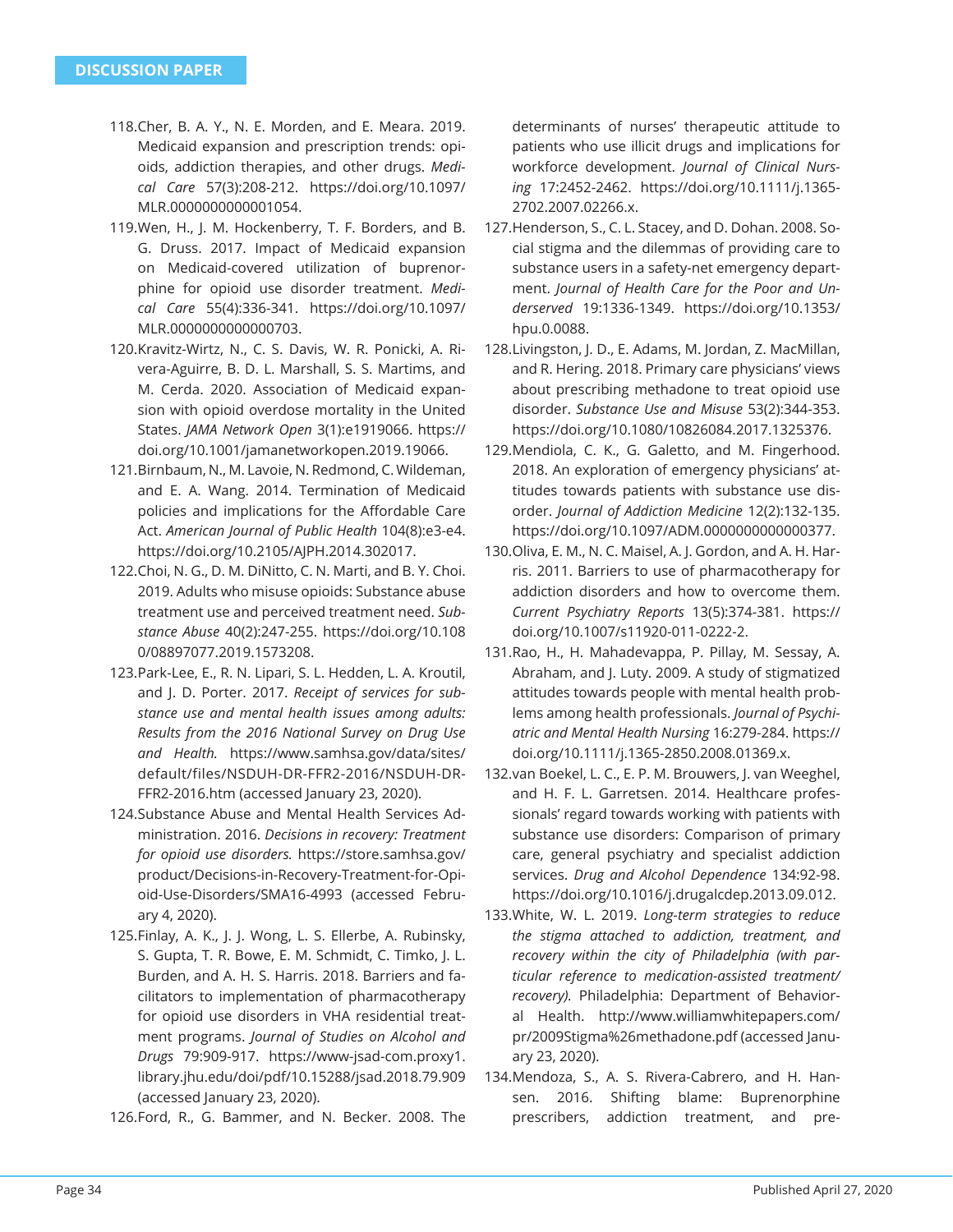scription monitoring in middle-class America. *Transcultural Psychiatry* 53(4):465-487. https://doi. org/10.1177/1363461516660884.

- 135. Duncan, L. G., S. Mendoza, and H. Hansen. 2015. Buprenorphine maintenance for opioid dependence in public sector healthcare: Benefits and barriers. *Journal of Addiction Medicine and Therapeutic Science* 1(2):31-36. https://doi.org/10.17352/2455- 3484.000008.
- 136. Haug, N. A., J. Bielenberg, S. H. Linder, and A. Lembke. 2016. Assessment of provider attitudes towards #naloxone on Twitter. *Substance Abuse*  37(1):35-41. https://doi.org/10.1080/08897077.20 15.1129390.
- 137. MacDonald, K., K. Lamb, M. L. Thomas, and W. Khentigan. 2016. Buprenorphine maintenance treatment of opiate dependence: Correlation between prescriber beliefs and practices. *Substance Use and Misuse* 51(1):85-90. https://doi.org/10.310 9/10826084.2015.1089905.
- 138. Gatewood, A. K., M. J. Van Wert, A. P. Andrada, and P. J. Surkan. 2016. Academic physicians' and medical students' perceived barriers toward bystander administered naloxone as an overdose prevention strategy. *Addictive Behaviors* 61:40-46. https://doi. org/10.1016/j.addbeh.2016.05.013.
- 139. Chiu, A. S., J. M. Healy, M. P. Dewane, W. E. Longo, and P. S. Yoo. 2018. Trainees as agents of change in the opioid epidemic: Optimizing the opioid prescription practices of surgical residents. *Journal of Surgical Education* 75(1):65-71. https://doi. org/10.1016/j.jsurg.2017.06.020.
- 140. Koepke, E. J., E. L. Manning, T. E. Miller, A. Ganesh, D. G. A. Williams, and M. W. Manning. 2018. The rising tide of opioid use and abuse: The role of the anesthesiologist. *Perioperative Medicine* 7(1):16. https://doi.org/10.1186/s13741-018-0097-4.
- 141. Kermack, A. D., M. Flannery, B. Tofighi, J. McNeely, and J. D. Lee. 2017. Buprenorphine prescribing practice trends and attitudes among New York clinicians. *Journal of Substance Abuse Treatment* 74:1- 6. https://doi.org/10.1016/j.jsat.2016.10.005.
- 142. Rosenblatt, R. A., C. H. A. Andrilla, M. Catlin, and E. H. Larson. 2015. Geographic and specialty distribution of US physicians trained to treat opioid use disorder. *Annals of Family Medicine* 13(1):23-26. https://doi.org/10.1370/afm.1735.
- 143. Andrilla, C. H. A., D. G. Patterson, L. A. Garberson, C. Coulthard, and E. H. Larson. 2018. Geographic variation in the supply of selected behavioral health

providers. *American Journal of Preventive Medicine* 54(6 Suppl 3): S199-S207. https://doi.org/10.1016/j. amepre.2018.01.004.

- 144. Korthuis, P. T., D. McCarty, M. Weimer, C. Bougatsos, I. Blazina, B. Zakher, S. Grusing, B. Devine, and R. Chou. 2017. Primary care-based models for the treatment of opioid use disorder: A scoping review. *Annals of Internal Medicine* 166(4):268-278. https:// doi.org/10.7326/M16-2149.
- 145. Stein, B. D., A. J. Gordon, A. W. Dick, R. M. Burns, R. L. Pacula, C. M. Farmer, D. L. Leslie, and M. Sorbero. 2014. Supply of buprenorphine waivered physicians: The influence of state policies. *Journal of Substance Abuse Treatment* 48(1):104-111. https:// doi.org/10.1016/j.jsat.2014.07.010.
- 146. Komaromy, M., D. Duhigg, A. Metcalf, C. Carlson, S. Kalishman, L. Hayes, T. Burke, K. Thornton, and S. Arora. 2016. Substance Abuse Project ECHO (Extension for Community Healthcare Outcomes): A new model for educating primary care clinicians about treatment of substance use disorders. *Substance Abuse* 37(1):20-24. https://doi.org/10.1080/0 8897077.2015.1129388.
- 147. Hirchak, K. A., and S. M. Murphy. 2017. Assessing differences in the availability of opioid addiction therapy options: Rural versus urban and American Indian reservation versus nonreservation. *Journal of Rural Health* 33(1):102-109. https://doi. org/10.1111/jrh.12178.
- 148. Rigg, K. K., S. M. Monnat, and M. N. Chavez. 2018. Opioid-related mortality in rural America: Geographic heterogeneity and intervention strategies. *International Journal of Drug Policy* 57:119-129. https://doi.org/10.1016/j.drugpo.2018.04.011.
- 149. Schranz, A. J., J. Barrett, C. B. Hurt, C. Malvestutto, and W. C. Miller. 2018. Challenges facing a rural opioid epidemic: Treatment and prevention of HIV and hepatitis C. *Current HIV/AIDS Reports* 15(3):245- 254. https://doi.org/10.1007/s11904-018-0393-0.
- 150. Burns, R. M., R. L. Pacula, S. Bauhoff, A. J. Gordon, H. Hendrikson, D. L. Leslie, and B. D. Stein. 2016. Policies related to opioid agonist therapy for opioid use disorders: The evolution of state policies from 2004 to 2013. *Substance Abuse* 37(1):63-69. https://doi.org/10.1080/08897077.2015.1080208.
- 151. Poon, S. J., M. B. Greenwood-Ericksen, R. E. Gish, P. M. Neri, S. S. Takhar, S. G. Weiner, J. D. Schuur, and A. B. Landman. 2016. Usability of the Massachusetts Prescription Drug Monitoring Program in the emergency department: A mixed-methods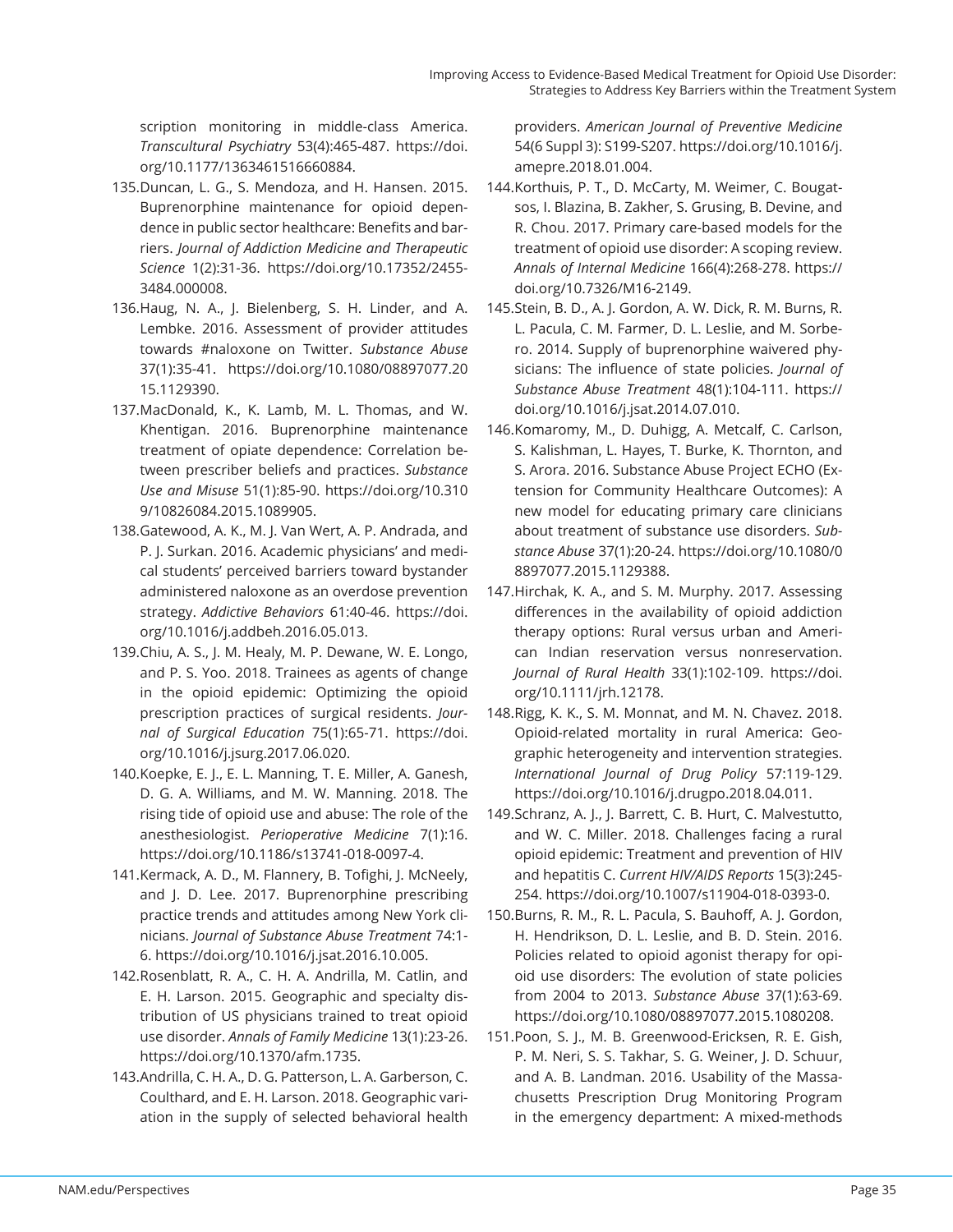study. *Academic Emergency Medicine* 23(4):406-414. https://doi.org/10.1111/acem.12905.

- 152. Leas, D., R. B. Seymour, M. K. Wally, J. R. Hsu, and the PRIMUM Group. 2019. Use of a prescription drug-monitoring program by emergency and surgical prescribers: Results of a hospital survey. *HSS Journal* 15(1):51-56. https://doi.org/10.1007/ s11420-018-9633-5.
- 153. Ponnapalli, A., A. Grando, A. Murcko, and P. Wertheim. 2018. Systematic literature review of prescription drug monitoring programs. *AMIA Annual Symposium Proceedings Archive* 2018:1478-1487.
- 154. Whitmore, C. C., M. N. White, M. B. Buntin, C. E. Fry, K. Calamari, and S. W. Patrick. 2018. State laws and policies to reduce opioid-related harm: A qualitative assessment of PDMPs and naloxone programs in ten U.S. states. *Preventive Medicine Reports* 13:249-255. https://doi.org/10.1016/j.pmedr.2018.12.014.

## **DOI**

https://doi.org/10.31478/202004b

## **Suggested Citation**

Madras, B. K., N. J. Ahmad, J. Wen, J. Sharfstein, and the Prevention, Treatment, and Recovery Working Group of the Action Collaborative on Countering the U.S. Opioid Epidemic. *NAM Perspectives.* Discussion Paper, Washington, DC. https://doi.org/10.31478/202004b

## **Author Information**

**Bertha Madras** is a professor of psychobiology at McLean Hospital and Harvard Medical School. **N. Jia Ahmad** is a policy analyst at the Johns Hopkins Bloomberg School of Public Health. **Jenny Wen** is a medical student at Johns Hopkins University School of Medicine. **Joshua Sharfstein** is Vice Dean for Public Health Practice and Community Engagement at Johns Hopkins Bloomberg School of Public Health. **Bertha Madras**  and **Joshua Sharfstein** are members of the **Prevention, Treatment, and Recovery Working Group of the Action Collaborative on Countering the U.S. Opioid Epidemic,** along with **Mitra Ahadpour** of the U.S. Food and Drug Administration; **Jennifer Atkins** of Blue Cross Blue Shield Association; **David Beier** of Bay City Capital; **Kate Berry** of American's Health Insurance Plans; **Jay Bhatt** of the American Hospital Association; **Carlos Blanco** of the National Institute on Drug Abuse; **Richard Bonnie** of the University of Virginia; **Kelly J. Clark** of the American Society of Addiction Medicine; **Allan Coukell** of The Pew Charitable Trusts;

**Anna Legreid Dopp** of the American Society of Health-System Pharmacists; **Katie Greene** of the National Governors Association; **Ed Greissing** of the Milken Institute; **Daniel Knecht** of Aetna; **Roneet Lev** of the Office of National Drug Control Policy; Mark O'Brien of Springlake Solutions; **Andrey Ostrovsky** of Social Innovation Ventures; **Marcus Plescia** of the Association of State and Territorial Health Officials; **Alonzo Plough** of the Robert Wood Johnson Foundation; **Carter Roeber** of the Substance Abuse and Mental Health Services Administration; **Elizabeth Salisbury-Afshar** of the American Institutes for Research; **Umair Shah** of Harris County Public Health; **Edna Boone Temaner,** a Health Information Technology Subject Matter Expert; **Brooke Trainum** of the American Nurses Association; and **Corey Waller** of Health Management Associates.

## **Acknowledgments**

The authors would like to thank **Michael Fleming,**  Northwestern University; **Traci Green,** Brown University; **Charles O'Brien,** University of Pennsylvania; and **Josiah Rich,** Brown University for their thoughtful contributions to this paper.

This paper also benefited from the input of **Rodrigo Garcia,** Parkdale Center; **Cortney Lovell,** Our-Wellness Collective & Families Together of New York State; **Joy Rucker** of the Texas Harm Reduction Alliance; **Daniel Sledge** of the Williamson County Mobile Outreach Team; and **Joycelyn Woods** of NAMA Recovery.

**Jenna Ogilvie, Elizabeth Finkelman,** and **Aisha Salman** of the National Academy of Medicine also provided valuable support.

## **Confl ict-of-Interest Disclosures**

**Bertha Madras** reports receiving unrelated research support from the National Institute on Drug Abuse and serving as an unpaid member of the President's Opioid Commission. **N. Jia Ahmad** and **Jenny Wen** report funding support from the Bloomberg American Health Initiative. **Joshua Sharfstein** reports funding support from Bloomberg Philanthropies; having served as an unpaid witness for the city of Baltimore in its lawsuit against opioid manufacturers; and co-authoring *The Opioid Epidemic: What Everyone Needs to Know*, published by Oxford University Press.